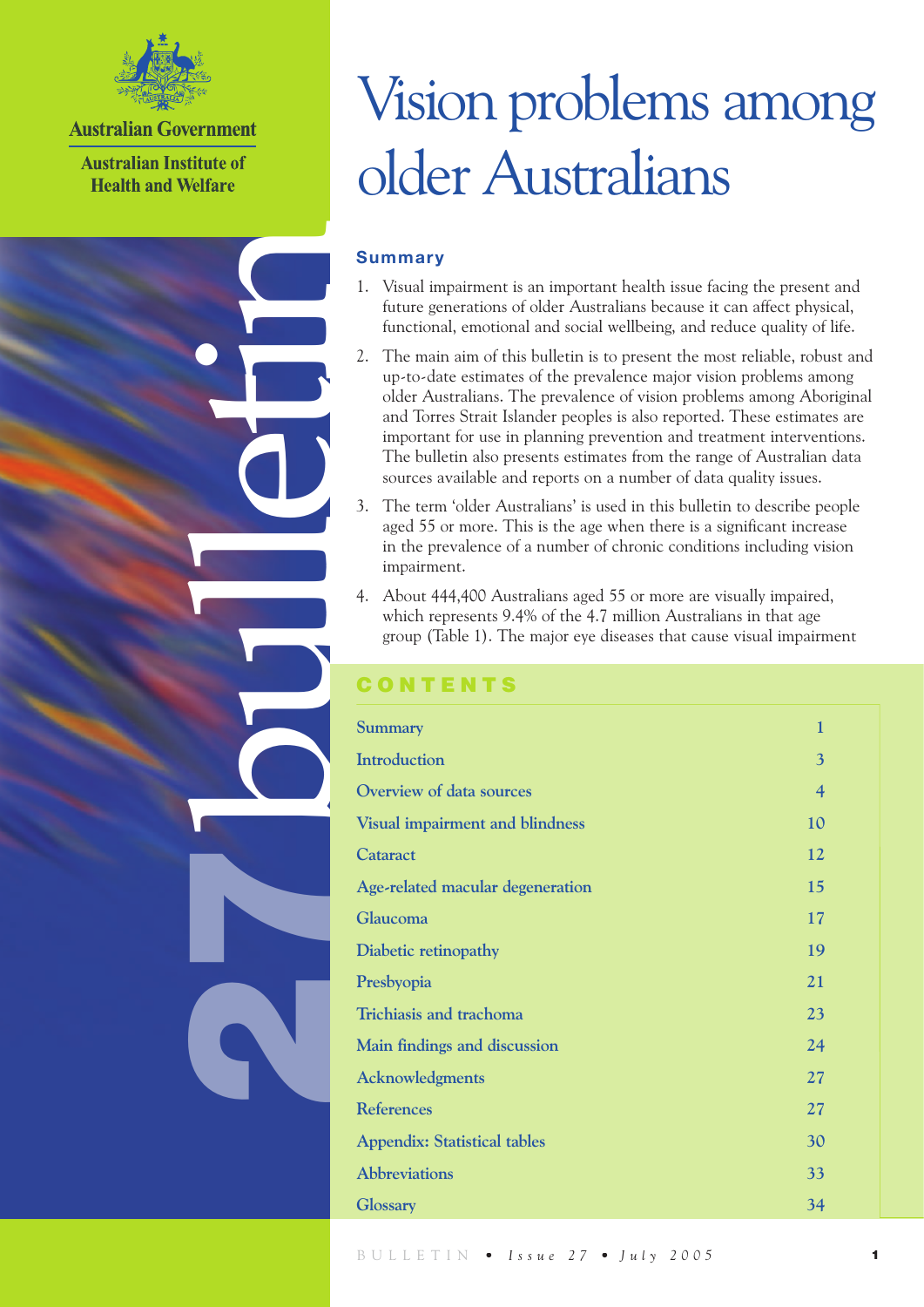in Australia are age-related macular degeneration (AMD), cataract, glaucoma and diabetic retinopathy. Together with uncorrected refractive error (URE), they contribute to over 90% of visual impairment among older Australians.

|                                    | <b>Number</b> | Rate $(\%)$      |                               |
|------------------------------------|---------------|------------------|-------------------------------|
| Visual impairment                  | 444,400       | 9.4              |                               |
| Visual impairment by primary cause |               | Distribution (%) | Distribution (%)<br>excl. URE |
| Cataract                           | 73,000        | 16               | 40                            |
| Age-related macular degeneration   | 51,500        | 12               | 28                            |
| Glaucoma                           | 14,100        | 3                | 8                             |
| Diabetic retinopathy               | 7,400         | $\overline{2}$   | $\overline{4}$                |
| Other                              | 36,000        | 8                | 20                            |
| Uncorrected refractive error (URE) | 262,400       | 59               |                               |
| <b>Total</b>                       | 444,400       | 100.0            | 100.0                         |

## Table 1: Prevalence of visual impairment by primary cause in Australians aged 55 or more, 2004

*Notes*

1. The primary cause of visual impairment was determined where 2 or more disorders were present.

2. Visual impairment was defined as visual acuity < 6/12 (see glossary). It included blindness.

3. URE can be corrected by eyewear and includes presbyopia, hyperopia, myopia and astigmatism.

*Source:* Based on data from MVIP and BMES (see Box 1).

- 5. Cataract is the primary cause of 40% of cases of visual impairment in older Australians and AMD the primary cause of 28%, if refractive error is excluded (Table 1).
- 6. About 56,100 (1.2%) older Australians are blind, and age-related macular degeneration, glaucoma and cataract are the most common causes (Table 2).

#### Table 2: Prevalence of blindness by primary cause in Australians aged 55 or more, 2004

|                                  | <b>Number</b> | Rate $(\%)$      |
|----------------------------------|---------------|------------------|
| <b>Blindness</b>                 | 56,100        | 1.2              |
| Blindness by primary cause       |               | Distribution (%) |
| Cataract                         | 6,600         | 12               |
| Age-related macular degeneration | 28,300        | 50               |
| Glaucoma                         | 9,200         | 16               |
| Other                            | 12,000        | 21               |
| <b>Total</b>                     | 56,100        | 100.0            |

*Notes*

1. The primary cause of blindness was determined where 2 or more disorders were present.

2. Blindness was defined as visual acuity < 6/60.

*Source:* Based on data from MVIP and BMES (see Box 1).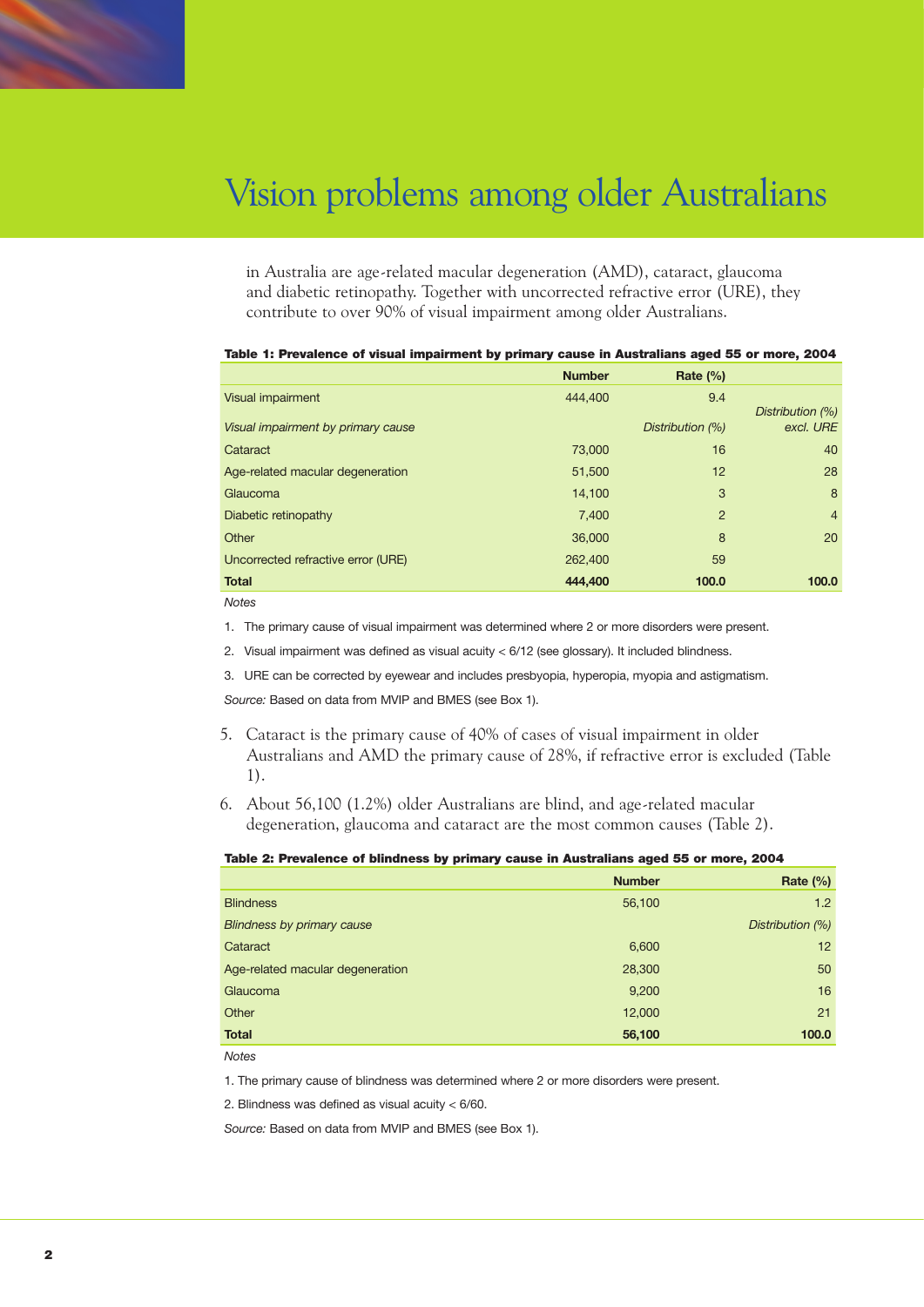- 7. Of the eye diseases that cause visual impairment, cataract is the most prevalent in the population followed by age-related macular degeneration, diabetic retinopathy and glaucoma (Table 3).
- 8. Nevertheless, a substantial number of older Australians (about 491,900) have early age-related maculopathy, which usually carries no symptoms, and are at risk of developing age-related macular degeneration and, consequently, visual impairment (Table 3).

| Table 3: Most prevalent eye diseases in Australians aged 55 or more, 2004 |  |
|---------------------------------------------------------------------------|--|
|                                                                           |  |

| Eye diseases                     | Rate $(\% )$ | <b>Number</b> |
|----------------------------------|--------------|---------------|
| Age-related macular degeneration | 3.1          | 147,000       |
| Early age-related maculopathy    | 10.4         | 491,900       |
| Total age-related maculopathy    | 13.5         | 638,900       |
| Cataract                         | 31.0         | 1,460,400     |
| Glaucoma                         | 2.3          | 109,300       |
| Diabetic retinopathy             | 2.8          | 133,900       |

*Source:* Based on analysis of clinical data from various data sources (see 'Overview of data sources').

- 9. Presbyopia, an age-related vision disorder that is generally considered a natural part of ageing, affects the sight of 1.3 million older Australians (based on self-report). It contributes to the prevalence of refractive error in this population.
- 10. Visual impairment and its causes are strongly related to age. Prevalence rates for both visual impairment and blindness are markedly greater among older age groups as are rates of major sight-threatening eye conditions (see Figure 2). With the ageing of the population, the number of older people with vision problems will increase over future decades, if prevalence rates remain constant.
- 11. The limited data on vision problems among Aboriginal and Torres Strait Islander peoples suggest that diabetic retinopathy and trichiasis (in some communities) are important vision-threatening conditions for older Indigenous Australians. There are no authoritative data for the prevalence of cataract, AMD and glaucoma among older Indigenous Australians.
- 12. Although there are sufficient data on which to plan interventions, there is a need for an effective and efficient monitoring system for vision problems that uses standard methods and indicators. The system would need to take into account the particular needs for data about the eye health of Indigenous Australians.

## **Introduction**

## Impact of vision problems

Visual impairment and blindness are common problems in older Australians and the number of older people affected is likely to increase as the population ages. Visual impairment can diminish the health and wellbeing of older people in many ways, for example by affecting their mobility and contributing to their risk of falls and injury. Their ability to perform everyday activities such as reading or watching television can be affected, as can their ability to drive and to interact socially. Visual impairment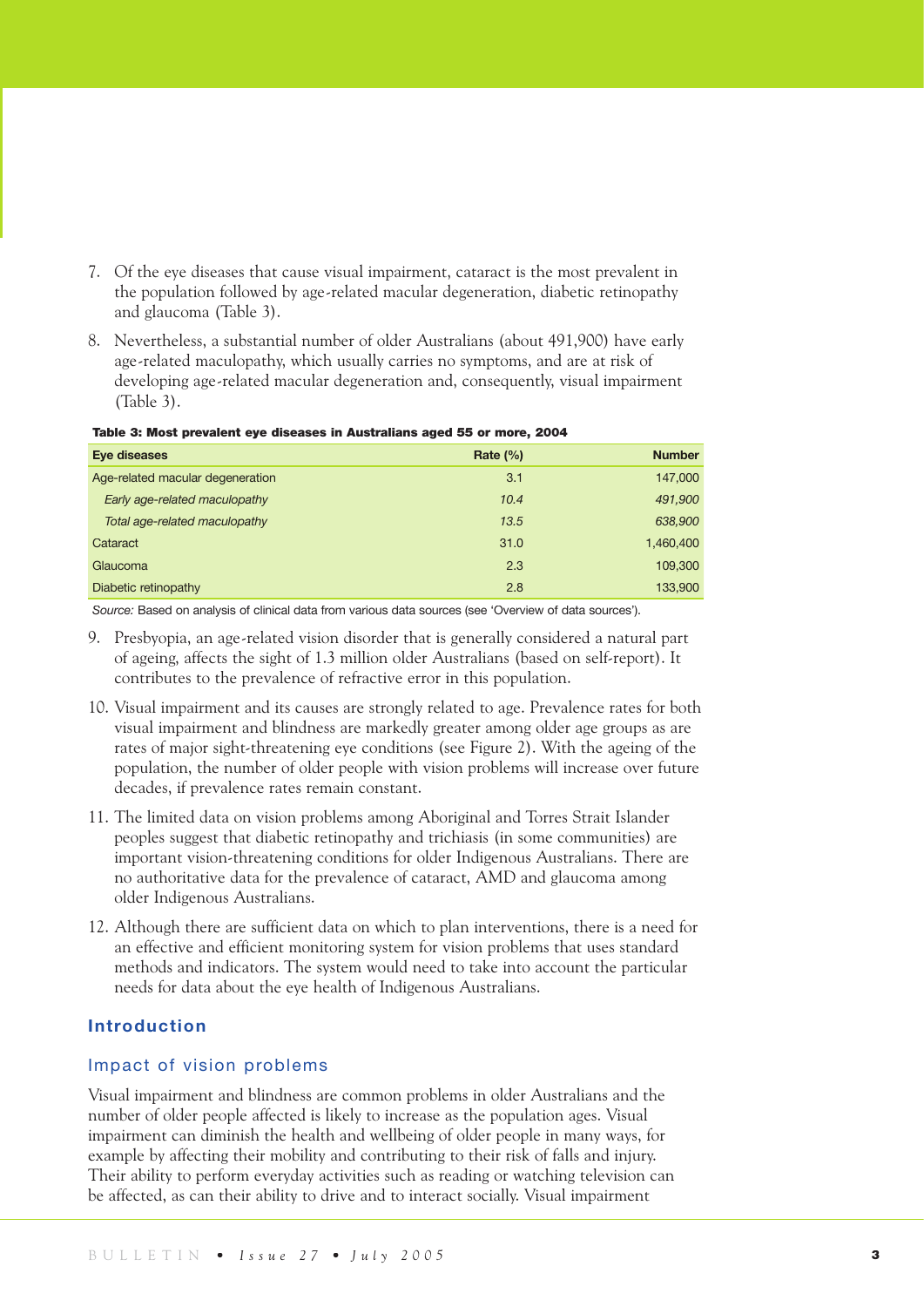can significantly reduce quality of life and contribute to depression in older people. Preventing and treating visual impairment can increase the prospect of enjoying life as a healthy, productive older person.

## Main causes

Although some vision problems of older Australians start early in life, such as retinitis pigmentosa, their prevalence is small compared with vision problems associated with ageing towards the end of life. Among older Australians, the leading causes of visual impairment and blindness are age-related eye disorders such as cataract, age-related macular degeneration, glaucoma and diabetic retinopathy. Presbyopia, an age-related eye disorder, is a significant cause of visual impairment (but not blindness) that can be corrected by eyewear. The number of Australians affected by these five age-related conditions is likely to increase markedly in the next three decades as the population ages.

## Purpose of this bulletin

The main aim of this bulletin is to provide up-to-date estimates of the prevalence of major vision problems among older Australians, where 'vision problems' refers to visual impairment and blindness and their causes. Various prevalence estimates have been reported, depending on the definitions and methods applying to the source data. This bulletin discusses these data sources and identifies a range of data quality issues. As well as national prevalence estimates based on the best data available, the bulletin also provides estimates for Aboriginal and Torres Strait Islander peoples where data are available.

This bulletin is one of a series undertaken by the Australian Institute of Health and Welfare, with support from the Australian Government Department of Health and Ageing, to help assess the health and wellbeing of the older population. This is consistent with the Australian Government's National Strategy for an Ageing Australia, which advocates that information, research and health care infrastructure should be available to support the healthy ageing of the Australian population. The bulletin is the first to use important Australian and international data sources on vision problems.

## Content

The bulletin provides prevalence estimates of common sight-threatening eye conditions in Australians aged 55 or more. To do this it uses pooled data from international studies that include two Australian studies, data from those Australian population-based studies, and other national data sources. Age-specific data are generally provided from 40 years in order to provide a broader age context. As background, the bulletin provides a brief description of each condition and its risk factors and treatment. Data are also provided for vision problems among Aboriginal and Torres Strait Islander peoples. Comment is also made about data quality and availability.

## **Overview of data sources**

The main Australian data sources available for monitoring the prevalence of vision problems in older people are studies that include an eye examination, sample surveys that collect self-reported information, and data collected for administrative purposes. These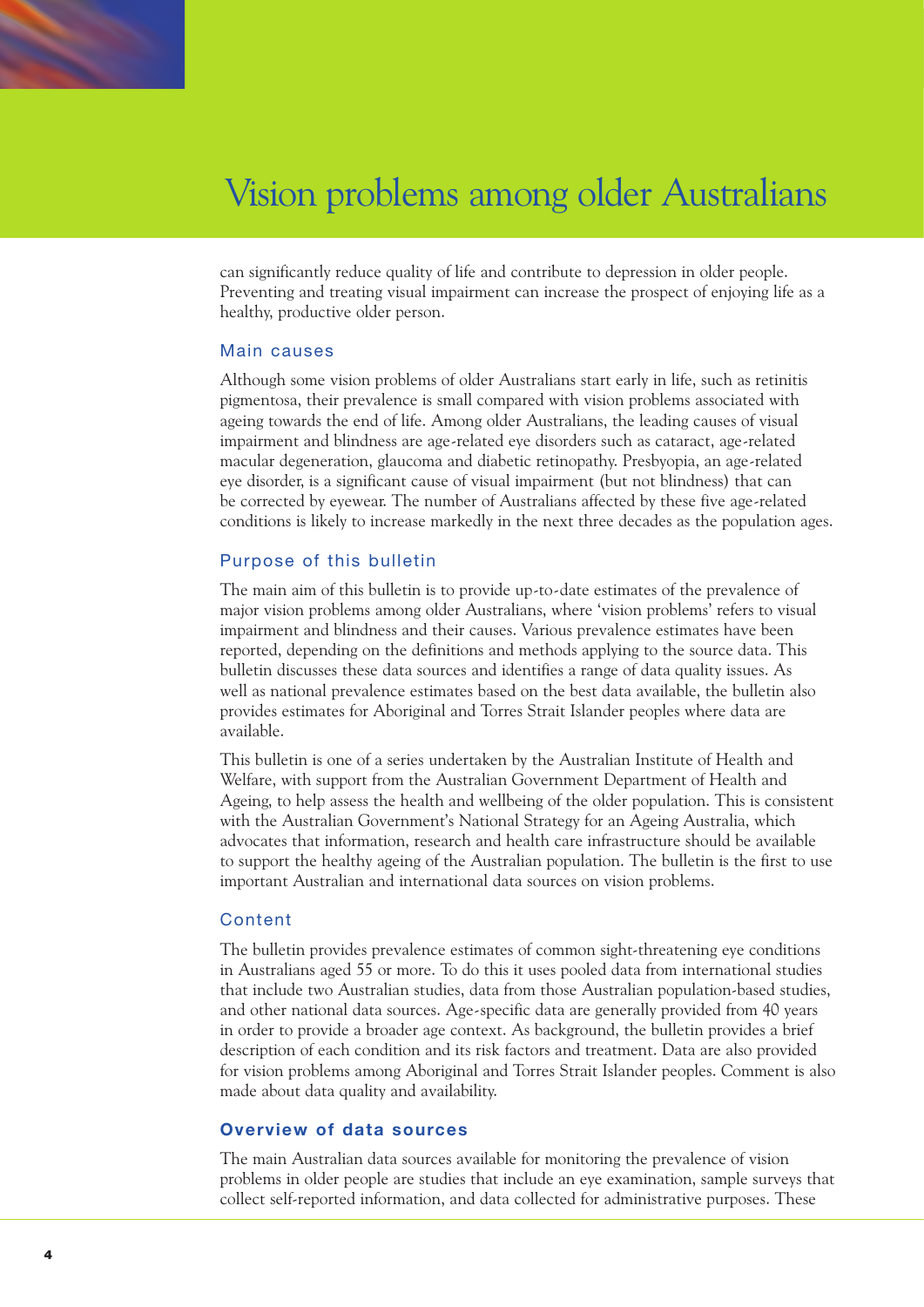three approaches use different methods and definitions which lead to different estimates of prevalence. The main strengths and weaknesses of each approach are discussed below.

Results have recently become available from analyses of pooled data from populationbased clinical studies conducted in Australia, the United States and Europe. The two Australian studies included in the pooled analysis represent a substantial contribution to the study results. The results of the pooled analysis have been used in this bulletin to provide estimates for Australia, and the benefits of using these data are discussed.

Data sources for estimating the prevalence of the eye health of Aboriginal and Torres Strait Islander peoples are also discussed.

## Studies that include an eye examination

The Melbourne Visual Impairment Project (MVIP) and the Blue Mountains Eye Study (BMES) included an ophthalmological examination to assess eye conditions that included age-related macular degeneration, cataract, glaucoma and refractive error. The Australian Diabetes, Obesity and Lifestyle Study (AusDiab) examined the prevalence of diabetic retinopathy (Box 1).

## *Box 1: Australian studies that include an eye examination*

## **The Melbourne Visual Impairment Project (MVIP) 1992–1996**

*The MVIP, conducted by the Centre for Eye Research Australia, is a population-based study of the prevalence and causes of vision problems. Respondents consisted of 5,147 randomly selected individuals aged 40 and over from Melbourne and rural Victoria, including residents of households and nursing homes, and represented 86% of eligible people (Weih et al. 2000).* 

## **The Blue Mountains Eye Study (BMES) 1992–1994**

*The BMES is a population-based study of the prevalence and causes of vision problems. Respondents consisted of 3,654 non-institutionalised residents aged 49 and over living in two adjoining urban postcode areas in the Blue Mountains area, west of Sydney, and represented 88% of eligible people (Mitchell et al. 1995).*

## **The Australian Diabetes, Obesity and Lifestyle Study (AusDiab) 1999–2000**

*The AusDiab is a population-based national study conducted by the International Diabetes Institute in 1999–2000. It provides information on the prevalence of diabetes and obesity, and on related conditions and lifestyle in Australia. It included 11,247 participants aged 25 and over in 42 randomly selected areas from six states and the Northern Territory. The response rate was 55% in households that participated. The identification of diabetes was based on an oral glucose tolerance test (Tapp et al. 2003).*

Population-based clinical studies have an advantage over self-report surveys for estimating the prevalence of eye disorders because they are able to detect conditions that are not yet diagnosed or of which the respondent is not yet aware. Hence prevalence estimates from population-based clinical studies include people who do not know that they have a particular condition, unlike self-report surveys. Also, clinical data are not subject to reporting biases unlike data from self-report surveys. Population-based clinical studies often vary in methods and definitions, however, and often have limited capacity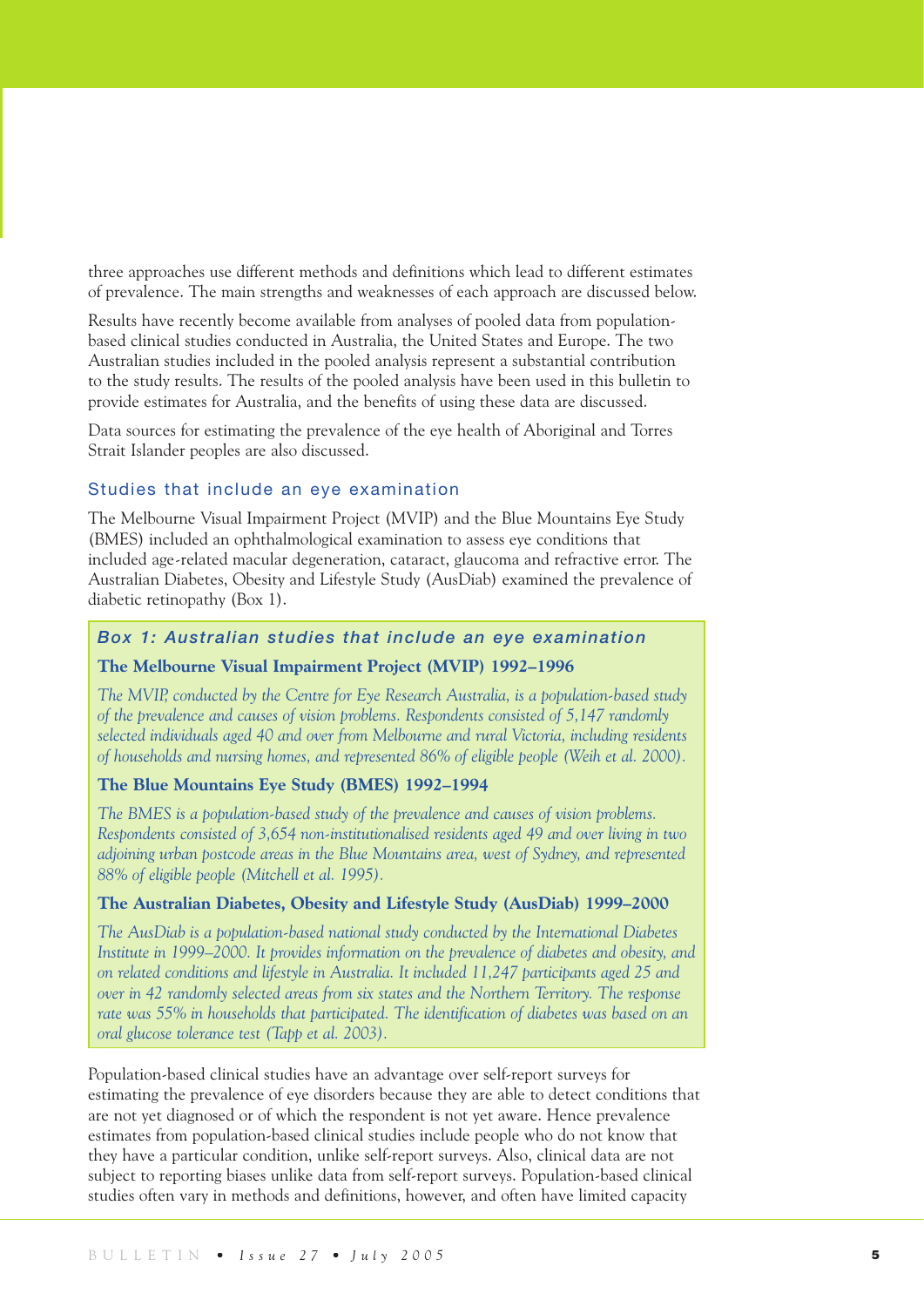to be nationally representative because costs limit their size. This is true of the MVIP and BMES, which differed in methods and definitions and had limited geographical coverage, particularly the BMES (Box 1).

Some of the disadvantages associated with population-based clinical studies can be overcome by combining data from similar studies where differences in methods and definitions can be reconciled. Combined data from the MVIP and BMES have been used in this bulletin to provide prevalence estimates of Australians who are visually impaired, disaggregated by cause of that impairment (Access Economics 2004).

Importantly, data from these two Australian studies, which both achieved response rates well over 80%, have contributed significantly to international meta-analyses of the prevalence of major causes of visual impairment. These analyses aimed to determine the prevalence of eye conditions more accurately by pooling findings from similar large population-based studies conducted internationally over the past two decades.1 This makes best use of the sparse data available. Pooling data from the Australian studies with international data improves the accuracy of estimates by increasing sample numbers and allowing the use of modelling techniques to produce the best statistical estimates. Care was taken to ensure that there were no systematic biases between studies, and data were harmonised to take into account differences in methods and definitions. The Australian studies made a substantial contribution to the meta-analyses, and the age-specific prevalence rates that were derived from the pooled data apply equally well to Australia. The results of these meta-analyses have been used in this bulletin for cataract, agerelated macular degeneration and glaucoma.

The pooled estimates for diabetic retinopathy have not been used because the estimates relate only to people who reported that they had diabetes, and do not take into account diabetic retinopathy among the significant proportion of people with undiagnosed diabetes. Instead, this bulletin uses an Australian data source, AusDiab (see Box 1), which included an oral glucose tolerance test to determine diabetes and glucose status, and an ophthalmological examination to estimate the prevalence of diabetic retinopathy. Retinopathy was assessed among those with diabetes, impaired fasting glucose, and impaired glucose tolerance and in a random sample of those with normal glucose tolerance. About 50% of eligible households participated in the household interview and 55% of eligible adults in these households took part in the clinical examination. An initial analysis of non-response bias concluded that the effect on survey estimates in general would be negligible (Dunstan et al. 2002).

## Surveys that collect self-report information

Important features of the sample surveys conducted by the Australian Bureau of Statistics (ABS) are their national geographical coverage and relatively large sample size and high response rates, traditionally around 92% (Box 2). However, the ABS National Health Surveys (NHS) did not sample people in residential care, who represent a significant proportion of the older population e.g. over 25% of people aged 85 or more (AIHW 2002a).

<sup>1</sup> In addition to the MVIP and BMES, the meta-analyses also included data from the Beaver Dam Eye Study, Wisconsin, US; Baltimore Eye Survey, Maryland, US; Salisbury Eye Evaluation Project, Maryland, US; and the Rotterdam Study, the Netherlands.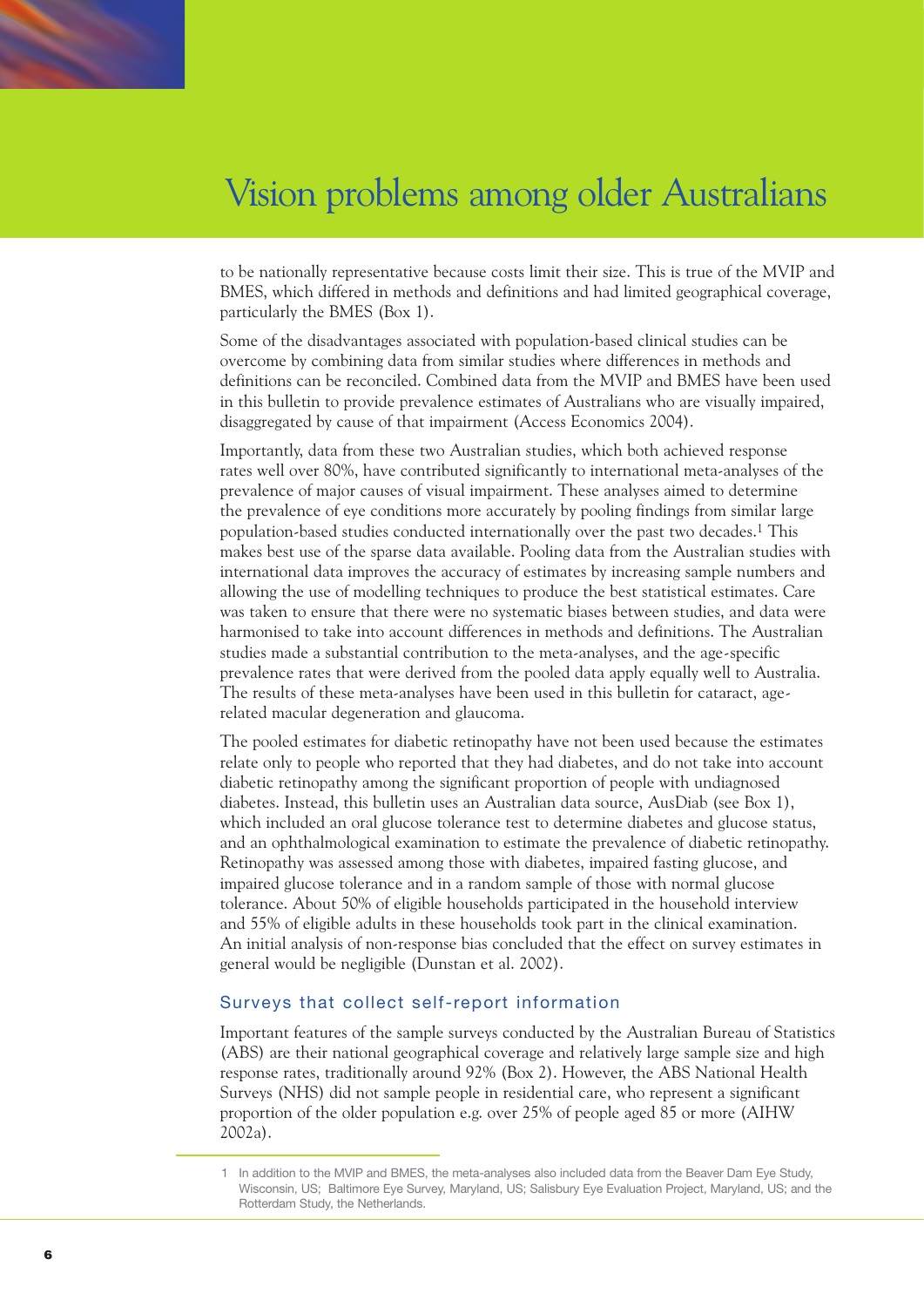The information collected by ABS surveys is essentially 'as reported' by respondents. The 2001 NHS asked a suite of questions relating to eyesight including 'What (other) sight problems do you have?' Responses were coded to 'Totally blind in both eyes', 'Totally blind in one eye only', 'Partially blind in both eyes', 'Partially blind in one eye only', 'Glaucoma', 'Cataract', 'Trachoma', 'Lazy eye/Strabismus', 'Other (specify)' and 'Don't know'. Information about self-reported medical conditions (including sight problems) was not medically verified and was not necessarily based on a medical diagnosis.

## *Box 2: ABS sample surveys*

## **National Health Survey (NHS) 2001 and 1995**

*The NHSs were designed to obtain national information on the health status of Australians, use of health services and facilities, health-related aspects of people's lifestyle, and demographic and socio-economic characteristics. Each survey included a sample of private dwellings such as houses, flats and townhouses across Australia. Non-private dwellings such as nursing homes, hostels and hospitals were not included in the surveys. The 2001 survey collected information from approximately 26,900 respondents across all age groups between February and November 2001, of which about 8,800 were aged 45 or more. The 1995 survey collected information from 57,600 respondents between January 1995 and January 1996, of which about 16,600 were aged 45 or more.*

## **National Survey of Disability, Ageing and Carers (NSDAC) 2003 and 1998**

*The NSDACs provide information from Australian people with a disability about their health status, and their need for and receipt of assistance. Data were also collected from carers of people with disability about the type of care they provide and the effect that the caring role has on them. The survey included people in all age groups in both private dwellings such as houses and flats, non-private dwellings such as hotels and motels, and cared accommodation such as hospitals, nursing homes and hostels. The 2003 survey collected information between 23 June and 1 November 2003 from approximately 36,200 respondents from about 14,300 private dwellings and non-private dwellings, and approximately 5,100 respondents from about 600 cared accommodations. The 1998 survey collected information from approximately 37,600 respondents from about 14,600 private dwellings and non-private dwellings, and approximately 5,700 respondents from about 600 cared accommodations, from 16 March to 29 May 1998.*

With respect to vision problems in general, respondents in the early (symptomless) stages of a condition may not know they have a condition and this would lead to underestimation compared with an ophthalmologic examination. Respondents may also not know the precise medical nature of their vision problem and respond as 'Don't know' which would also lead to underestimation. On the other hand, respondents may report having a condition such as cataract even though it has been successfully treated, which would lead to overestimation.

The 1998 and 2003 National Survey of Disability, Ageing and Carers (NSDAC) collect information from people in households and in cared accommodation about the main conditions associated with their activity restrictions, including vision impairment and glaucoma (AIHW 2004). These surveys are specifically designed to collect information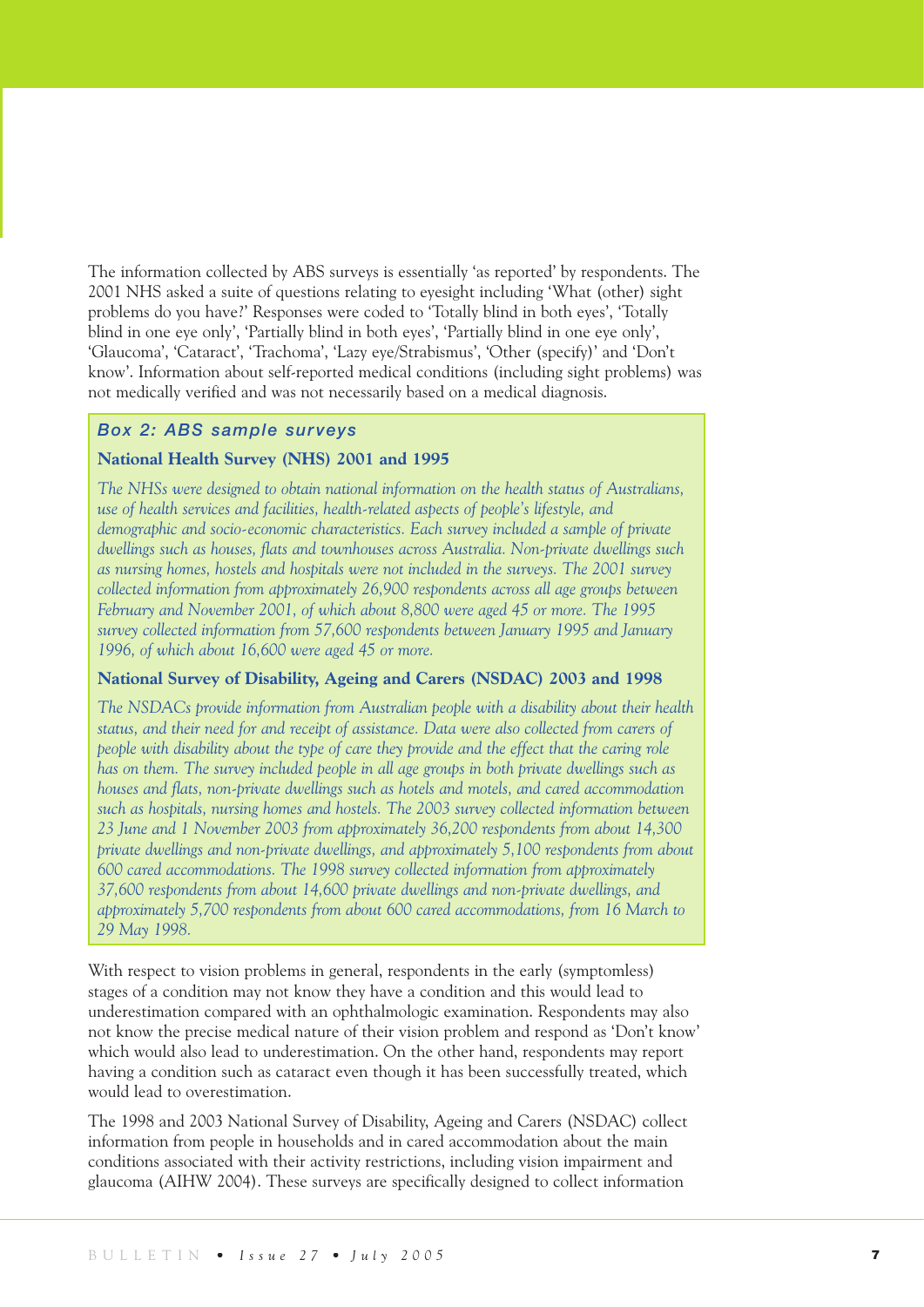about disability in the population. While screening questions are used to identify people with a disability, all people aged 60 years or over are questioned about their need for assistance with various daily activities.

These ABS surveys did not collect data on major eye diseases including age-related macular degeneration or diabetic retinopathy, two leading causes of visual impairment and blindness among older Australians. Prevalence estimates for visual impairment from the NHS and NDSAC surveys are provided in the appendix (Table A1). The appendix also includes prevalence estimates for cataract and glaucoma from the NHSs (Tables A2 and A4).

## Administrative data

Centrelink collects data about people who receive income support. Data are collected about blindness but not about visual impairment or eye conditions. When determining permanent blindness for the purposes of the disability support pension or the age pension, Centrelink applies the guidelines in Box 3.

## *Box 3: Some definitions of blindness and visual impairment used in Australia*

### **Ophthalmologic examination**

*The Melbourne Visual Impairment Project (MVIP) used an ophthalmologic examination and defined visual impairment as visual acuity of < 6/12 (see Glossary) and/or homonymous hemianopia or worse (Weih et al. 2000). The Blue Mountain Eye Study (BMES) defined visual impairment as visual acuity of < 6/12 in the better eye (Wang et al. 2000). A recent analysis of combined data from MVIP and BMES defined visual impairment as visual acuity of < 6/12 and blindness as < 6/60 (Access Economics 2004).*

## **Self-report surveys**

*The 2001 and 1995 National Health Surveys (NHS) collected self-reported data on blindness and other vision disturbances. They defined blindness as a long-term sight problem that has lasted or is expected to last for 6 months or more. 'Blindness' included either total blindness in both or one eye, or partial blindness in both or one eye that cannot be corrected by spectacles. The category 'visual disturbances' included conditions and symptoms of vision problems that could not be categorised as 'blindness', such as difficulty reading or vision that was blurred, double, cloudy or hazy. Self-report measurement was also used in the 2003 and 1998 National Surveys of Disability, Ageing and Carers (NSDAC), which defined blindness as total loss of sight and visual impairment as partial loss of sight, not corrected by spectacles.*

## **Administrative collection**

*Centrelink uses the term 'legal blindness' to define vision loss when determining eligibility for special benefits and services from government. Legal blindness is defined as:*

- *· visual acuity after correction by suitable lenses of less than 6/60 in both eyes, or*
- *· constriction to within 10 degrees of fixation in the better eye irrespective of corrected visual acuity, or*
- *· a combination of visual defects resulting in the same degree of visual impairment as that occurring in the above points (FaCS 2002).*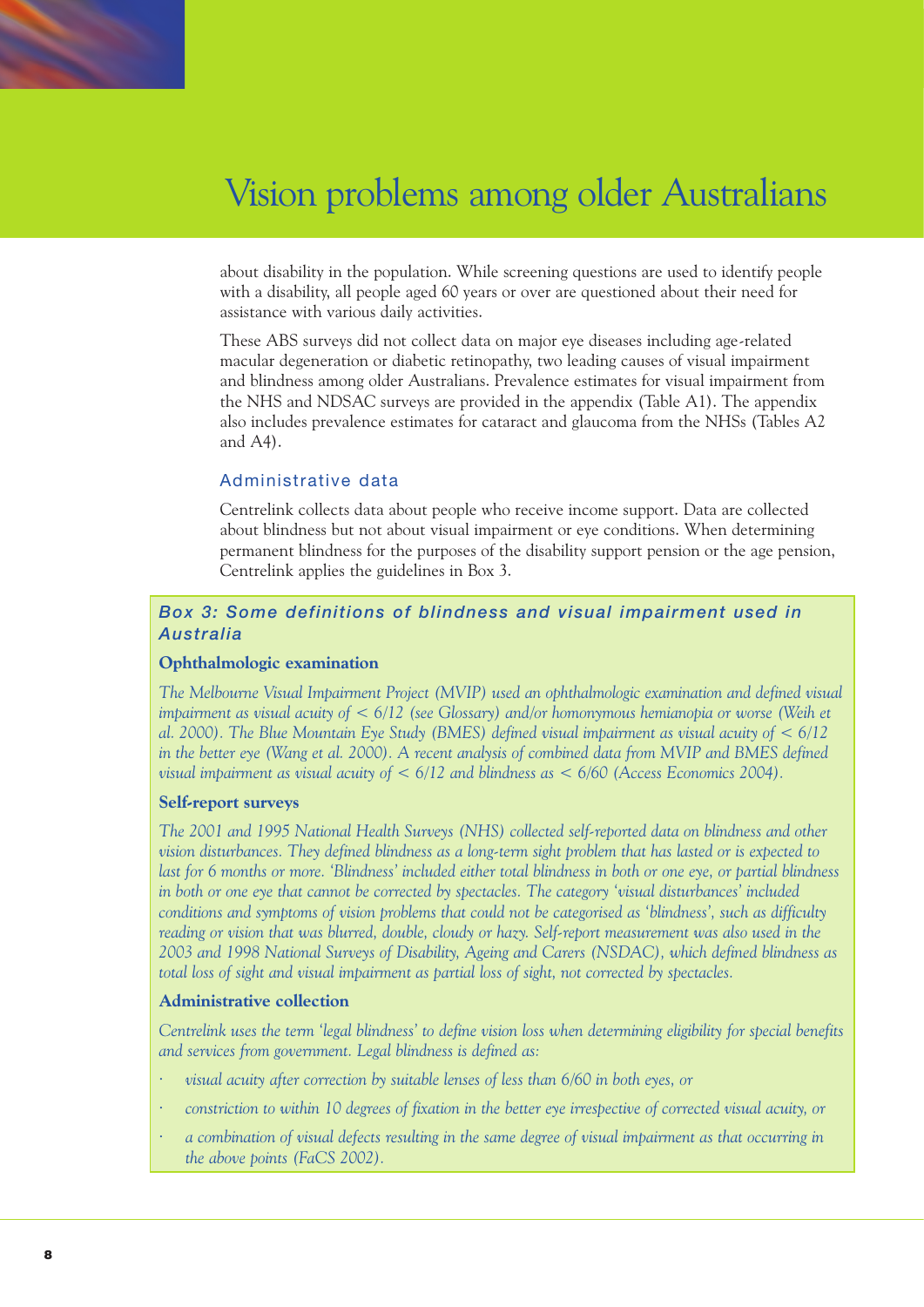## Data sources for Aboriginal and Torres Strait Islander peoples

There are few data sources that relate to vision problems among Indigenous Australians. Self-reported data on the prevalence of blindness and visual impairment, and the prevalence of cataract, are available from the NHS 2001. The only other data available are from studies that were conducted in particular regions or communities and included an eye examination. Recent estimates of the prevalence of diabetic retinopathy among Indigenous Australians are available from two studies in the Katherine region and a nonrandom study in the Pilbara region (Jaross et al. 2003, Diamond et al. 1998). Data on the prevalence of trachoma are available from studies in some areas of Western Australia, South Australia and the Northern Territory (Ewald et al. 2003; Mak & Plant 2001). There are no eye examination data available on the eye health of Indigenous Australians who live in urban and rural settings.

## Choice of primary data sources

In principle, data sources that include an eye examination are preferred to data sources that collect only self-report data because of the objective nature of the former and the reporting biases inherent in the latter. Estimates based on pooled data from populationbased clinical studies that satisfy strict inclusion criteria are statistically more accurate than estimates based on each study individually. This is particularly relevant to estimating prevalence rates for the older populations where populations and sample sizes are traditionally smaller. However, pooling of data is possible only where differences in methods and definitions between studies can be satisfactorily reconciled.

The data sources selected as providing the best prevalence estimates for Australia are shown in Table 4, and the particular choice is explained in each section. Prevalence estimates from other important Australian data sources are given in the appendix (Tables A1 to  $(A5)$ .

| <b>Section</b>                                                             | <b>Primary data source</b>                                                                         |
|----------------------------------------------------------------------------|----------------------------------------------------------------------------------------------------|
| Blindness and visual impairment                                            | Combined clinical data from MVIP and BMES                                                          |
| Eye disorders                                                              |                                                                                                    |
| Age-related macular degeneration                                           | Pooled analysis of clinical data from 3 US, 1 European<br>and 2 Australian studies (MVIP and BMES) |
| Cataract                                                                   | Pooled analysis of clinical data from 2 US, 1 European<br>and 2 Australian studies (MVIP and BMES) |
| Glaucoma                                                                   | Pooled analysis of clinical data from 2 US, 1 European<br>and 2 Australian studies (MVIP and BMES) |
| Diabetic retinopathy                                                       | Australian Diabetes, Obesity and Lifestyle Study (clinical<br>data)                                |
| Refractive error (presbyopia)                                              | ABS National Health Surveys (self-reported data)                                                   |
| Trichiasis and trachoma (Aboriginal and Torres Strait<br>Islander peoples) | Ad hoc regional studies (clinical data)                                                            |

#### Table 4: Primary data source for each section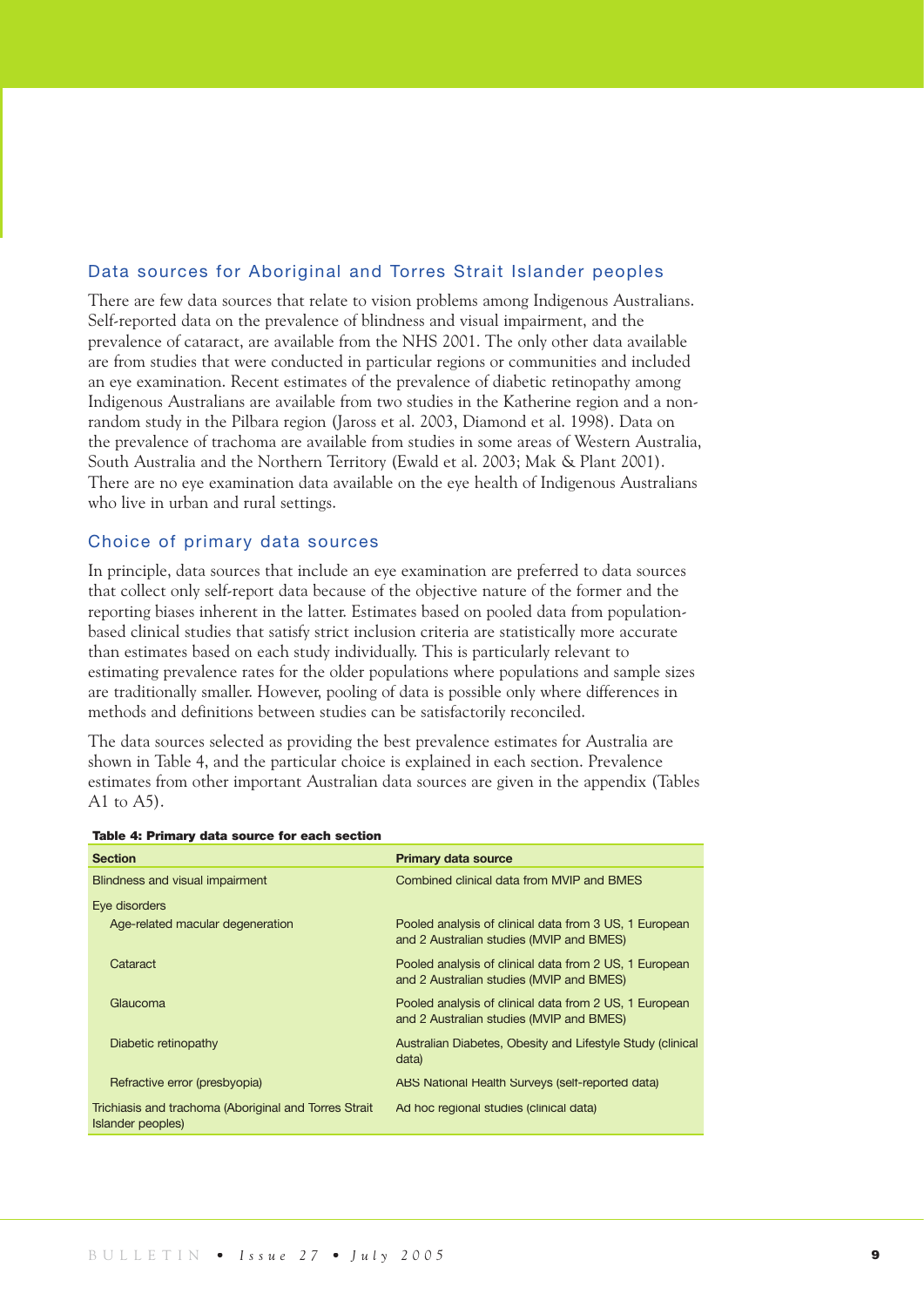

## **Visual impairment and blindness**

## The condition

There have been various definitions of the terms 'visual impairment' and 'blindness' used in Australia, and population surveys have used different approaches to data collection, either ophthalmologic examination or self-report methods (Box 3).

This variation in definition and methods needs to be taken into account when interpreting estimates of the prevalence of vision impairment in older Australians. According to clinical data sources used in this bulletin, which date from the early 1990s, visual impairment refers to a visual acuity of  $\lt$  6/12 and blindness to a visual acuity of < 6/60. Low vision refers to visual impairment excluding blindness (ICO 2002). Visual impairment includes low vision as well as blindness.

These definitions differ from the current WHO definitions (WHO 2004) which define low vision as visual acuity of less than 6/18, but equal to or better than 3/60, or corresponding visual field loss to less than 20 degrees, in the better eye with best possible correction. Blindness is defined as visual acuity of less than 3/60, or corresponding visual field loss to less than 10 degrees, in the better eye with best possible correction. Like the Australian definitions, visual impairment includes low vision and blindness.

## The prevalence of visual impairment and blindness

Based on combined data from the MVIP and BMES, it is estimated that 444,400 older Australians aged 55 or more have visual impairment, which represents 9.4% of the 4.7 million Australians in that age group (Table 5). The estimated number of cases of blindness in 2004 is 56,100 (1.2%), and 388,300 people (8.2%) have low vision. There is a strong association between visual impairment and advancing age.

## **Other Australian data**

In June 2003, Centrelink records included 17,668 recipients (0.8%) aged 55 or more who were receiving a disability support pension or age pension and classified as 'legally blind'. Since blindness from uncorrected refractive error is relatively uncommon in Australia, this suggests that around 40,000 Australians aged 55 or more who satisfy the criteria for 'legal blindness' do not receive a disability support or age pension.2

A comparison of separate estimates of the prevalence of visual impairment from the MVIP, BMES and other Australian studies are shown in Table A1 (see appendix). The differences between the MVIP and BMES estimates are due, at least in part, to differences in methods including age groups studied, definitions and coverage. Prevalence rates for each study were strongly age-related.

Definitions and coverage also varied between the studies using self-reported data. The 1995 NHS and the 2003 and 1998 NSDACs only included eye conditions that could not be corrected by spectacles. The 2001 NHS included all eye conditions whether or not they could be corrected by spectacles. The NHSs excluded people in non-private dwellings, and the NSDACs included people in institutional settings.

<sup>2</sup> People who are legally blind are exempt from income or assets testing for the disability support pension and the age pension.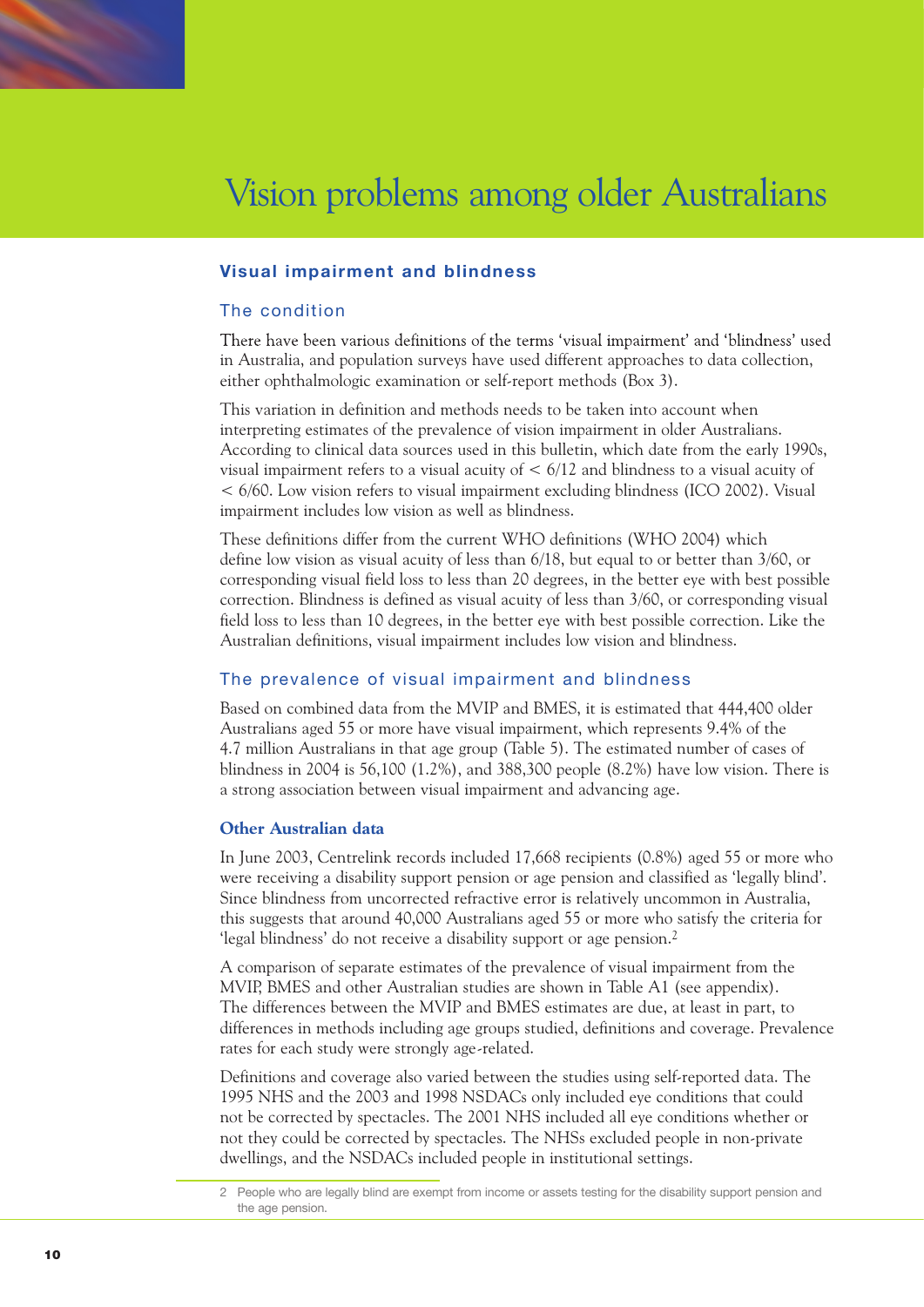|              | Rate $(\% )$     |                  |                             |                  | Number <sup>(c)</sup> |                             |
|--------------|------------------|------------------|-----------------------------|------------------|-----------------------|-----------------------------|
| Age (years)  | <b>Blindness</b> | Low vision $(d)$ | <b>Visual</b><br>impairment | <b>Blindness</b> | Low vision $(d)$      | <b>Visual</b><br>impairment |
| $40 - 49$    | n.a.             | 0.6              | 0.6                         | n.a.             | 18,900                | 18,900                      |
| $50 - 59$    | 0.1              | 2.2              | 2.3                         | 2,200            | 56,600                | 58,700                      |
| 60-69        | 0.3              | 4.4              | 4.7                         | 4,800            | 72,200                | 77,000                      |
| 70-79        | 0.7              | 10.5             | 11.1                        | 7,800            | 123,100               | 130,900                     |
| 80-89        | 4.1              | 24.6             | 28.7                        | 23,800           | 142,400               | 166,200                     |
| $90+$        | 17.8             | 22.5             | 40.3                        | 18.700           | 23,700                | 42,400                      |
| <b>Total</b> | 0.9              | 4.5              | 5.5                         | 57,300           | 436,800               | 494,100                     |
| Total 55+    | 1.2              | 8.2              | 9.4                         | 56,100           | 388,300               | 444,400                     |

Table 5: Prevalence estimates of blindness<sup>(a)</sup> and visual impairment<sup>(b)</sup> for Australia, 2004

n.a. Not available. Prevalence cannot be reliably estimated from combined data from the MVIP and BMES.

(a) Blindness is defined as visual acuity < 6/60.

(b) Visual impairment is defined as visual acuity < 6/12, and includes blindness.

(c) Estimated for the Australian population at 30 June 2004.

(d) Low vision is defined as visual impairment but not blindness.

*Source:* Based on combined data from MVIP and BMES.

## Causes of visual impairment and blindness

The best data for estimating the prevalence of visual impairment by cause are combined estimates from the MVIP and BMES. The combined data set reconciles, as far as possible, differences in methods and definitions and provides estimates of greater accuracy than either study individually. The combined Australian data are preferred to pooled estimates from the US meta-analysis, which may be influenced by differences in access to eye care and treatment patterns in the countries concerned, i.e. Australia, the United States and the Netherlands.

Based on the combined Australian data, the major eye diseases that cause visual impairment among Australians aged 55 or more are cataract, age-related macular degeneration (AMD), glaucoma and diabetic retinopathy (DR). Together with uncorrected refractive error, they contribute to over 90% of visual impairment in this age group (Figure 1). If refractive error, which can be corrected by eyewear, is excluded as a cause of visual impairment, cataract is the primary cause of 40% of cases of vision loss in older Australians and AMD the primary cause of 28%.

The leading causes of blindness among Australians aged 55 or more are AMD (50%), glaucoma (16%) and cataract (12%).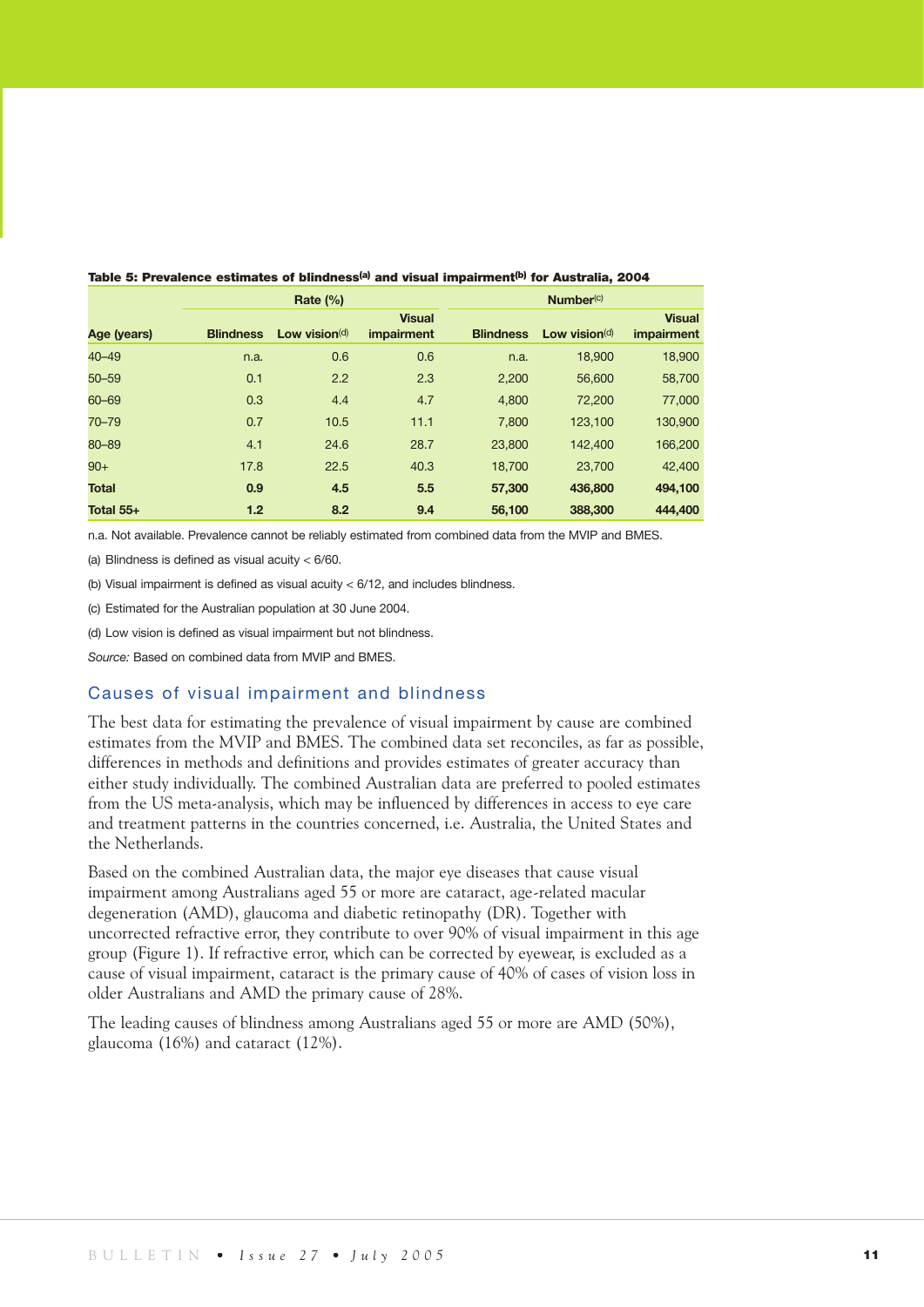

#### Figure 1: Visual impairment classified by primary cause, Australians aged 55 or more



- 
- 1. The data are shown both including and excluding uncorrected refractive error, which can be corrected by evewear
- 2. The primary cause of visual impairment was determined where 2 or more disorders were present.

*Source:* Based on combined data from MVIP and BMES.

## Aboriginal and Torres Strait Islander peoples

Based on self-report, the estimated prevalence rate of total or partial loss of vision is 4% among Indigenous Australians and 3% among other Australians. Rates for Indigenous men and women are the same. The estimated prevalence rate for Indigenous Australians aged 55 or more is 6%, the same as for other Australians (ABS 2002).

Eye and vision problems are reported less frequently by Indigenous Australians (46%) than by other Australians (51%), a pattern that is consistent across age groups. Within the Indigenous population, those living in non-remote areas are more likely to report eye and eyesight problems (49%) than those living in remote areas (38%) (ABS 2002). It has been speculated that, since Indigenous Australians living in remote areas have limited access to specialist eye services, they may be less likely to report eye and vision problems, or to be diagnosed with such problems (ABS & AIHW 2003).

## **Cataract**

## The condition and its symptoms

A cataract is a clouding of the eye's naturally clear lens. When the lens becomes opaque, the amount of light that passes through it is reduced and scattered, and the image cannot be correctly focused on the retina at the back of the eye. Subsequently the vision becomes poor, as if looking through a frosty window. The eyes may also be more sensitive to glare and light, and colours may seem faded or yellowed. Monocular double vision may also occur.

Cataracts are mainly of three types: nuclear cataract, which occurs in the centre of the lens; cortical cataract, which radiates from the outside of the lens to the centre; and subcapsular, which starts from the back of the lens (McCarty et al. 1999).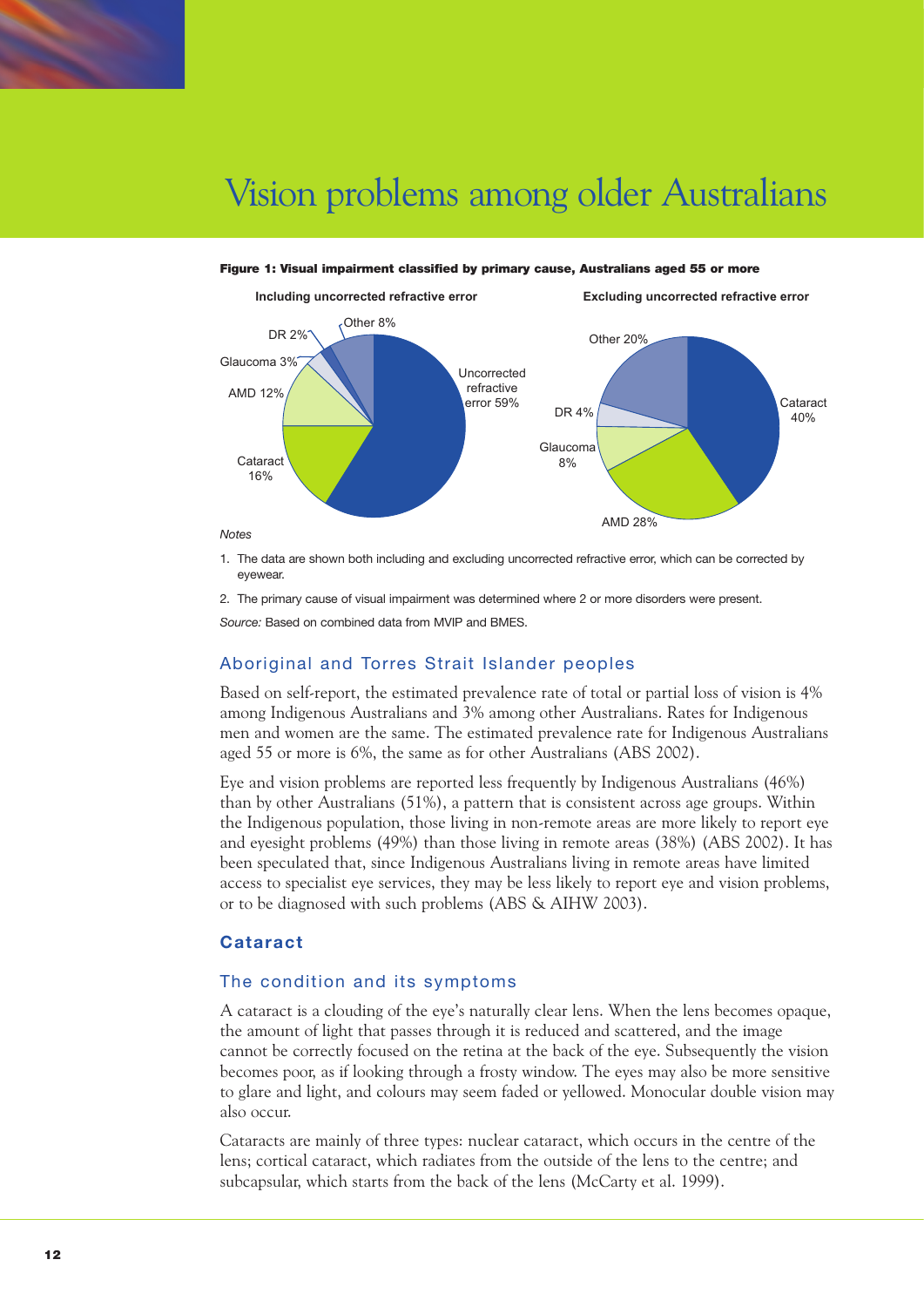## Risk factors

Cataracts are largely related to the ageing process. Other factors are long-term exposure to sunlight and cigarette smoking. Other possible causes include heavy alcohol consumption, medical conditions such as diabetes, eye injury, and use of drugs such as steroids (oral, topical or inhalational) (University of Melbourne 2003; National Eye Institute 2002; McCarty et al. 1999).

## Treatment

When symptoms begin to appear, spectacles such as glasses, strong bifocals, magnifying glasses or other visual aids may be used to improve vision for a while. When the condition becomes serious enough to affect daily life, a surgical procedure becomes necessary to restore vision. The operation is a simple and effective procedure that removes the cloudy lens and replaces it with a clear, permanent intra-ocular lens (University of Melbourne 2003).

## Prevalence

The prevalence of cataracts in Australia has been estimated from the pooled data from US, European and Australian population-based clinical studies (Congdon et al. 2004). The data contributed by the two Australian studies were very similar to those from the other three studies that also contributed data. Although it is possible that differences in environmental, treatment and behavioural factors may produce differences in the prevalence of cataract between countries, the similarity of the rates across studies was taken by the study authors to indicate that pooling was appropriate and that the estimates were likely to be reliable.

It is estimated that, in 2004, untreated cataract affects almost 1.5 million Australians aged 55 or more, which represents 31% of that age group (Table 6). Age-specific rates for cataract increase with age and are well over 70% for people aged 80 or more. Generally, prevalence rates are higher among women than among men.

|              | Rate $(\%)$ |       |                |            | Number <sup>(b)</sup> |                |
|--------------|-------------|-------|----------------|------------|-----------------------|----------------|
| Age (years)  | <b>Men</b>  | Women | <b>Persons</b> | <b>Men</b> | <b>Women</b>          | <b>Persons</b> |
| $40 - 49$    | 2.8         | 1.9   | 2.3            | 41,400     | 28,500                | 69,900         |
| $50 - 54$    | 4.9         | 5.0   | 5.0            | 32,300     | 33,300                | 65,600         |
| $55 - 59$    | 8.2         | 9.4   | 8.8            | 49,800     | 56,200                | 106,000        |
| 60-64        | 13.8        | 16.9  | 15.3           | 63,200     | 75,900                | 139,000        |
| 65-69        | 22.4        | 27.7  | 25.1           | 82,500     | 104,600               | 187,200        |
| $70 - 74$    | 33.9        | 41.0  | 37.6           | 101,700    | 133,600               | 235,300        |
| $75 - 79$    | 47.2        | 54.7  | 51.3           | 116,300    | 165,000               | 281,300        |
| $80+$        | 71.3        | 76.6  | 74.7           | 178,100    | 333,500               | 511,600        |
| <b>Total</b> | 15.2        | 20.0  | 17.7           | 665,400    | 930,500               | 1,595,900      |
| Total 55+    | 26.5        | 34.9  | 31.0           | 591,700    | 868,700               | 1,460,400      |

#### Table 6: Prevalence estimates of cataract<sup>(a)</sup> for Australia, 2004

(a) Significant lens opacity was defined as the presence of 1 or more of the following in either eye: posterior subcapsular cataract of 1 mm or more, cortical cataract occupying 25% or more of the lens visible through a dilated pupil, or nuclear cataract ≥ the penultimate grade in the classification system used.

(b) Estimated for the Australian population at 30 June 2004.

*Source:* Derived from Congdon et al. 2004.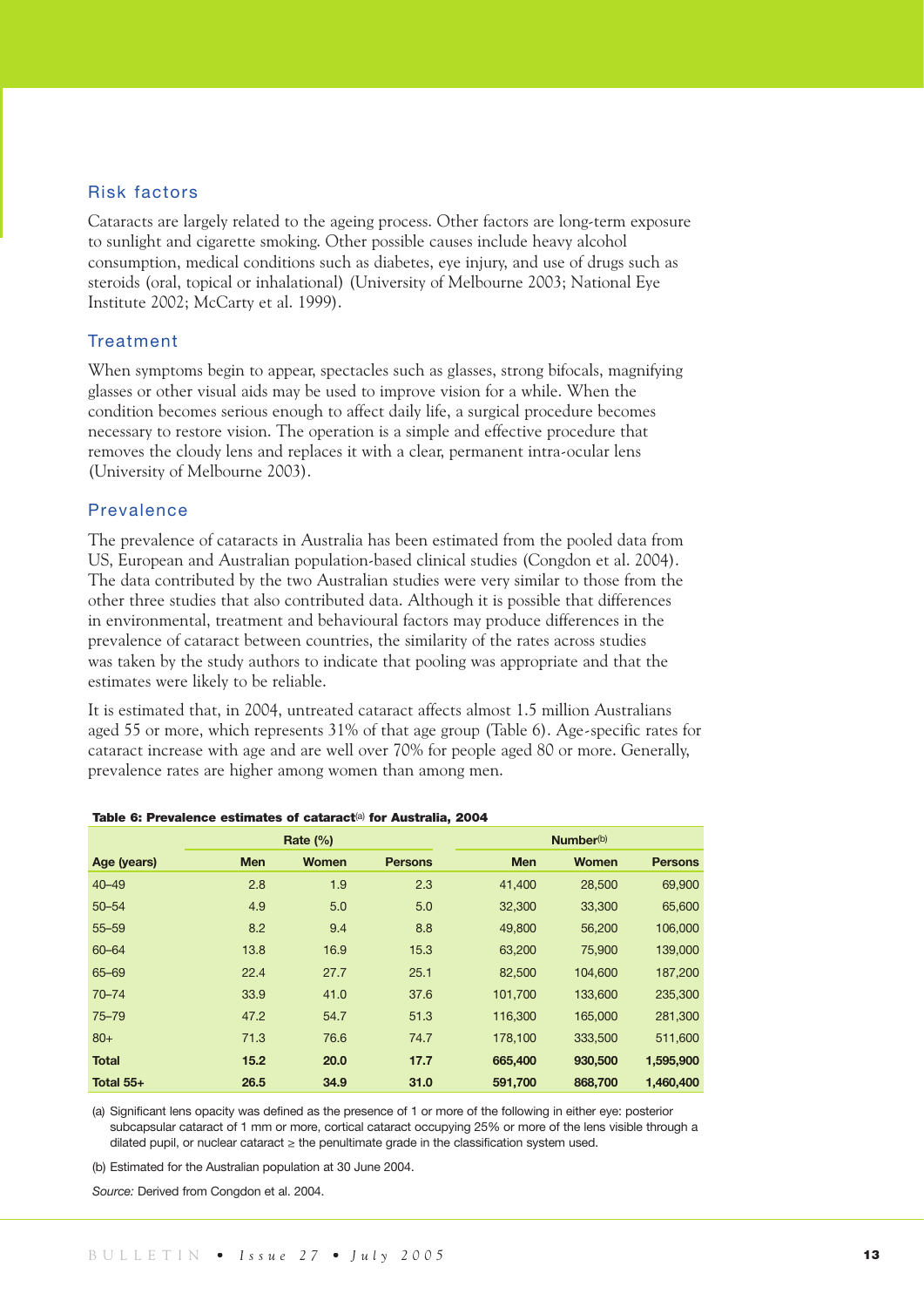

Prevalence rates were also estimated for pseudophakia/aphakia, which is indicative of surgical removal. Pseudophakia is the presence of an intraocular lens after cataract extraction and aphakia is the absence of the natural lens of the eye (usually resulting from the removal of cataracts). Based on the pooled data, in 2004 there were 429,600 Australians aged 55 or more who had had cataract surgery, which represents 9.1% of that age group (Table 7).

|              | Rate $(\%)$ |       |                |            | Number <sup>(b)</sup> |                |
|--------------|-------------|-------|----------------|------------|-----------------------|----------------|
| Age (years)  | <b>Men</b>  | Women | <b>Persons</b> | <b>Men</b> | <b>Women</b>          | <b>Persons</b> |
| $40 - 49$    | 0.8         | 0.5   | 0.6            | 11,800     | 7,500                 | 19,300         |
| $50 - 54$    | 1.2         | 0.8   | 1.0            | 7,900      | 5,300                 | 13,200         |
| $55 - 59$    | 1.9         | 1.4   | 1.7            | 11,500     | 8,400                 | 19,900         |
| 60-64        | 3.1         | 2.5   | 2.8            | 14,200     | 11,200                | 25,400         |
| 65-69        | 5.2         | 4.6   | 4.9            | 19,200     | 17,400                | 36,500         |
| $70 - 74$    | 8.5         | 8.2   | 8.3            | 25,500     | 26,700                | 52,200         |
| $75 - 79$    | 13.6        | 14.0  | 13.8           | 33,500     | 42,200                | 75,700         |
| $80+$        | 29.6        | 33.5  | 32.1           | 73,900     | 145,800               | 219,800        |
| <b>Total</b> | 4.5         | 5.7   | 5.1            | 197,600    | 264,600               | 462,200        |
| Total 55+    | 8.0         | 10.1  | 9.1            | 177,900    | 251,800               | 429,600        |

#### Table 7: Prevalence estimates of cataract surgery<sup>(a)</sup> for Australia, 2004

(a) Pseudophakia/aphakia.

(b) Estimated for the Australian population at 30 June 2004.

*Source:* Derived from Congdon et al. 2004.

### **Australian data**

Based on the 2001 NHS self-report data, it is estimated that, in 2004, cataract affected 403,900 Australians aged 55 or more, which represents 8.6% of that age group (Table A2). Prevalence rates rose with age for both men and women. Women appear to be more susceptible to the condition than men, with 10.4% of women of this age group reporting that they 'had cataracts' at the time of interview compared with 6.3% of men (agestandardised to the Australian population at 30 June 2001).

Thus, although the prevalence estimates based on self-report show the same increase with age and higher rates for women than men, their much lower level compared with the pooled clinical data suggests that the net effect of self-report biases is to produce an underestimate of cataract prevalence.

Results published from Australian population-based clinical studies (MVIP and BMES) are based on different methods and definitions and do not provide a comparable estimate of cataract prevalence.

## Aboriginal and Torres Strait Islander peoples

There are no data on the prevalence of cataract for Indigenous Australians based on ophthalmic examination. The prevalence of cataract based on self-report is 3% among Indigenous Australians, compared with 2% among other Australians (ABS 2002).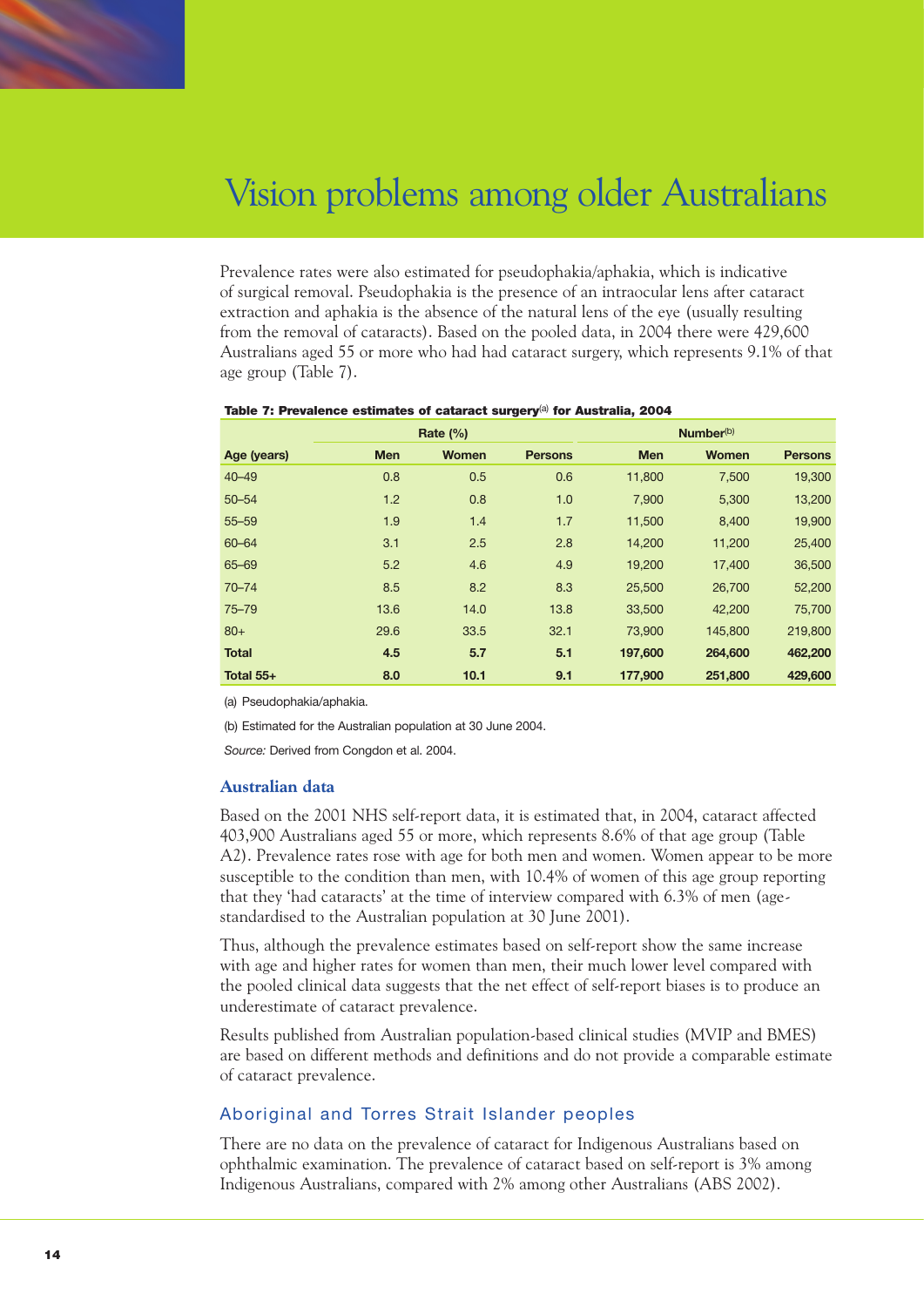It is reported more commonly among Indigenous men (5%) than women (2%). The prevalence rate for Indigenous Australians aged 55 or more is 11% which, although higher than for other Australians (8%), is subject to a high relative standard error (ABS 2002).

## **Age-related macular degeneration**

## The condition and its symptoms

Age-related macular degeneration (AMD) is a progressive condition affecting the central part (macula) of the retina. The macula is the area at the back of the eye that provides fine vision for daily tasks such as reading and recognising faces. The early stage of the disease is sometimes referred to as age-related maculopathy (ARM). In this stage, vision is unaffected and people may be unaware that they have the condition. People with ARM are at higher risk of AMD but do not necessarily progress to AMD. If the disease progresses to AMD, irreversible loss of central vision occurs, usually in both eyes. People with advanced AMD often maintain sufficient peripheral vision to be able to move around independently, but they are legally blind and their capacity to undertake normal daily activities is limited.

AMD is classified as either dry (geographic atrophy) or wet (neovascular). Dry AMD is more common and is often associated with yellow deposits (drusen) under the retina. Wet AMD is less common, resulting from abnormal blood vessels forming and leaking into the macula. Vision loss tends to be gradual for those with the dry form, but is often sudden for those with the wet form and vision loss may be severe. Although people with AMD are less likely to have the wet form, it is more likely to lead to blindness than the dry form.

### Risk factors

AMD is strongly related to advancing age and family history, and the most important known preventable risk factor is smoking (Mitchell et al. 2002, Evans et al. 2005). The evidence for other possible factors, including dietary related factors, is less well established (van Leeuwen et al. 2003; Evans & Henshaw 2004).

### **Treatment**

There is no cure for AMD but treatment may delay or halt its progress. Laser therapies can help reduce the short-term risk of advancing vision loss in selected cases of wet AMD. There is some evidence that, in people with particular indications of AMD, taking a supplement of antioxidants and certain minerals may delay progression of the disease but further research is needed (AREDS Research Group 2001; Richer et al. 2004).

## Prevalence

Estimates of the prevalence rate of AMD in Australia can be derived from the pooled results from three continents, in which Australian studies represented two of the six studies analysed (Friedman et al. 2004a). Each study used a standard photographic grading system for determining the prevalence of AMD and early AMD and the analysis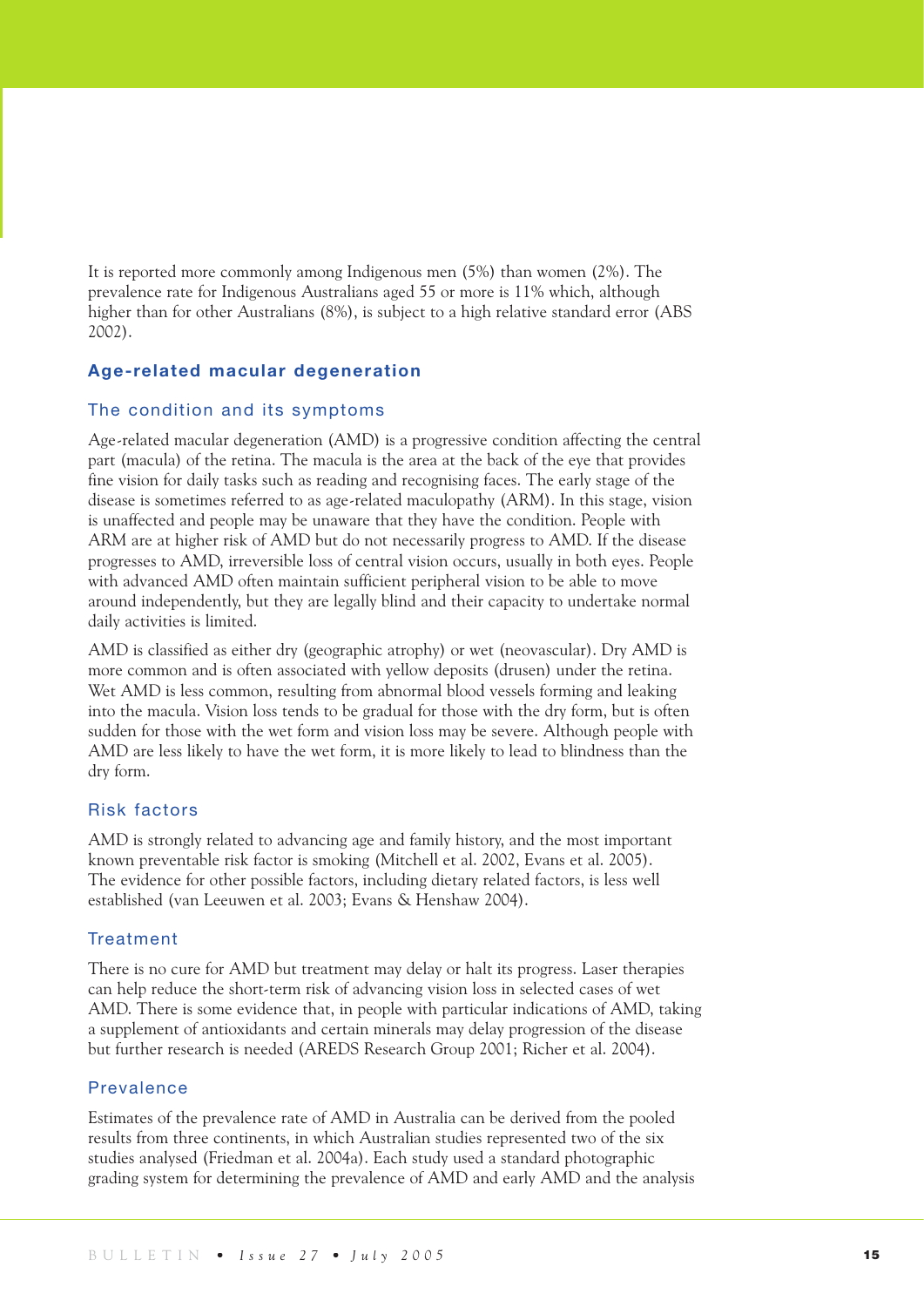

used definitions of wet and dry AMD as specified by the International ARM Study Group.

Applying the pooled age- and sex-specific rates to the Australian population estimates for 2004 produces an AMD prevalence rate of 3.1% (147,000) for the population aged 55 or more (Table 8). Rates were similar between men and women and increased markedly for men and women over 80.

|              | Rate $(\% )$ |              |                |            | Number <sup>(b)</sup> |                |
|--------------|--------------|--------------|----------------|------------|-----------------------|----------------|
| Age (years)  | <b>Men</b>   | <b>Women</b> | <b>Persons</b> | <b>Men</b> | <b>Women</b>          | <b>Persons</b> |
| $40 - 49$    | n.a.         | n.a.         | n.a.           | n.a.       | n.a.                  | n.a.           |
| $50 - 54$    | 0.34         | 0.20         | 0.27           | 2,200      | 1,300                 | 3,600          |
| $55 - 59$    | 0.41         | 0.22         | 0.32           | 2,500      | 1,300                 | 3,800          |
| $60 - 64$    | 0.63         | 0.35         | 0.49           | 2,900      | 1,600                 | 4,500          |
| 65-69        | 1.08         | 0.70         | 0.89           | 4,000      | 2,600                 | 6,600          |
| $70 - 74$    | 1.98         | 1.52         | 1.74           | 5,900      | 5,000                 | 10,900         |
| $75 - 79$    | 3.97         | 3.44         | 3.68           | 9,800      | 10,400                | 20,200         |
| $80+$        | 11.90        | 16.39        | 14.75          | 29,700     | 71,400                | 101,100        |
| <b>Total</b> | 1.97         | 2.97         | 2.49           | 57,000     | 93,500                | 150,600        |
| Total 55+    | 2.46         | 3.71         | 3.12           | 54,800     | 92,200                | 147,000        |

#### Table 8: Prevalence estimates of age-related macular degeneration<sup>(a)</sup> for Australia, 2004

n.a. Not available.

(a) Age-related macular degeneration was defined as the presence of geographic atrophy or neovascular agerelated macular degeneration in either eye.

(b) Estimated for the Australian population at 30 June 2004.

*Source:* Derived from Freidman et al. 2004a.

These estimates are for AMD, also called late-stage ARM, which is responsible for loss in visual acuity. The prevalence of early ARM (the pre-symptomatic stage) was defined in the pooled study by large drusen ( $\geq 125 \mu m$ ) in either or both eyes. On this basis, 491,900 Australians aged 55 or more (10.4%) have early ARM defined by large drusen in at least one eye and are at risk of developing AMD (Table 9). Large drusen are associated with an almost 6% risk of developing AMD over 5 years in the involved eye (Friedman et al. 2004a).

Thus 638,900 Australians aged 55 or more have either the early (491,900) or late (147,000) stage of ARM (Tables 8 and 9). The number of people aged 40 or more with early or late ARM is 720,900.

## **Australian data**

Prevalence estimates from the two Australian studies (Table A3) were lower than the estimates from pooled analysis. Rates were higher in women than men in both Australian studies and were clearly age-related (Table A3).

There are no data on the prevalence of AMD among Indigenous Australians.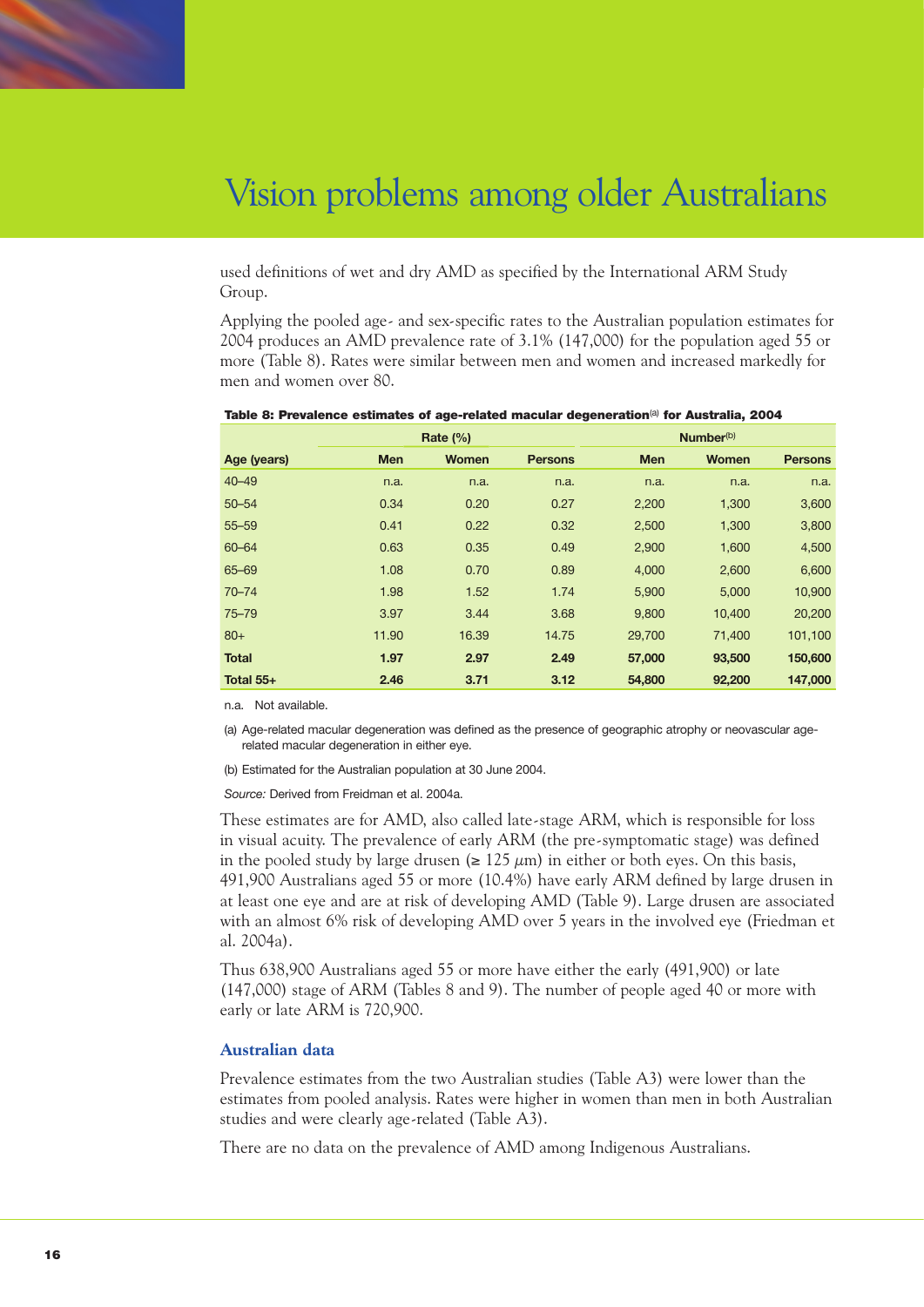|              | Rate $(\% )$ |              |                |            | Number <sup>(b)</sup> |                |
|--------------|--------------|--------------|----------------|------------|-----------------------|----------------|
| Age (years)  | <b>Men</b>   | <b>Women</b> | <b>Persons</b> | <b>Men</b> | <b>Women</b>          | <b>Persons</b> |
| $40 - 49$    | 1.56         | 1.41         | 1.48           | 23,100     | 21,100                | 44,200         |
| $50 - 54$    | 2.65         | 2.52         | 2.58           | 17,500     | 16,800                | 34,200         |
| $55 - 59$    | 3.77         | 3.70         | 3.74           | 22,900     | 22,100                | 45,000         |
| 60-64        | 5.32         | 5.39         | 5.35           | 24,300     | 24,200                | 48,500         |
| 65-69        | 7.48         | 7.81         | 7.65           | 27,600     | 29,500                | 57,100         |
| $70 - 74$    | 10.40        | 11.17        | 10.80          | 31,200     | 36,400                | 67,600         |
| $75 - 79$    | 14.30        | 15.73        | 15.09          | 35,200     | 47,400                | 82,700         |
| $80+$        | 25.62        | 29.16        | 27.87          | 64,000     | 126,900               | 191,000        |
| <b>Total</b> | 5.63         | 6.98         | 6.32           | 245,800    | 324,500               | 570,300        |
| Total 55+    | 9.20         | 11.52        | 10.43          | 205,300    | 286,600               | 491,900        |

Table 9: Prevalence estimates of early age-related maculopathy<sup>(a)</sup> for Australia, 2004

(a) Early age-related maculopathy was defined as at least 1 druse 125 µm or larger in diameter present in either or both eyes.

(b) Estimated for the Australian population at 30 June 2004.

Source: Derived from Freidman et al. 2004a.

## **Glaucoma**

#### The condition and its symptoms

Glaucoma is a disease involving damage to the optic nerve and subsequent vision loss or blindness. The condition is often associated with increased intraocular pressure (IOP) resulting from either malfunction or malformation of the eye's drainage system (Weinreb & Khaw 2004). However, the disorder can also occur with normal or even below-normal eye pressure.

Most cases of glaucoma are open-angle glaucoma (OAG), also called chronic glaucoma. OAG usually begins with a loss of peripheral vision, which is often unnoticeable. As permanent nerve damage occurs, symptoms become obvious. Tunnel vision may develop, and only objects that are straight ahead can be seen. Other signs include headache, blurred vision, light sensitivity or haloes around lights. Primary closed-angle glaucoma is less common and usually occurs in an acute form, which presents with the sudden onset of symptoms such as decreased vision, extreme eye pain, headache, nausea and vomiting, and glare and light sensitivity.

### Risk factors

The development of glaucoma is associated with advancing age (although it can occur at any stage of life), a family history of glaucoma, and ethnicity (Weinreb & Khaw 2004). Other factors that have been associated with increased risk include IOP, hypertension, cardiovascular disease and extreme short-sightedness.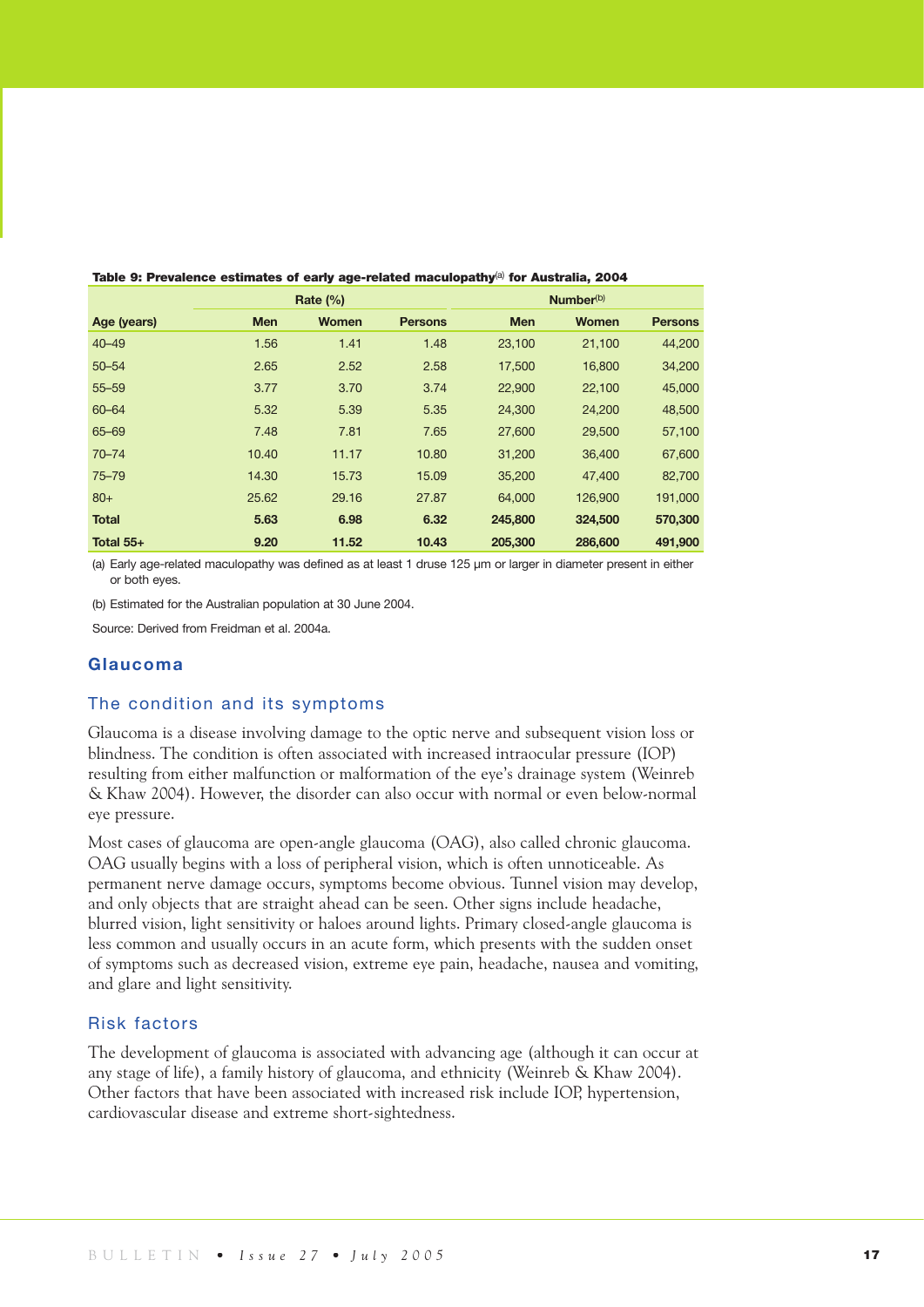

## Treatment

In many cases medical treatment, laser treatment or surgery can slow or halt the progress of glaucoma but any vision loss cannot be restored.

## Prevalence

The best available estimates for glaucoma prevalence are those from the pooled analysis of data (Friedman et al. 2004b). The pooled analysis included the data from the two Australian population-based clinical studies and from three similar studies conducted in the United States and Europe. Although there is no single standard for defining glaucoma in population-based research, all five studies in the pooled analysis based their definition on both visual field and photographically obtained optic nerve head data, and the results were similar across studies. Prevalence rates in the pooled analysis are for open-angle glaucoma.

Applying the pooled age- and sex-specific rates to the Australian population estimates for 2004 produced a glaucoma rate of 2.3% (109,300) for the population aged 55 or more (Table 10). There was no statistically significant difference in prevalence rates between men and women, and rates increased with age.

| Rate $(\%)$  |            |       |                | Number <sup>(b)</sup> |        |                |
|--------------|------------|-------|----------------|-----------------------|--------|----------------|
| Age (years)  | <b>Men</b> | Women | <b>Persons</b> | <b>Men</b>            | Women  | <b>Persons</b> |
| $40 - 49$    | 0.36       | 0.83  | 0.60           | 5,300                 | 12,400 | 17,800         |
| $50 - 54$    | 0.61       | 0.89  | 0.75           | 4,000                 | 5,900  | 9,900          |
| $55 - 59$    | 0.85       | 1.02  | 0.93           | 5,200                 | 6,100  | 11,300         |
| $60 - 64$    | 1.18       | 1.23  | 1.20           | 5,400                 | 5,500  | 10,900         |
| $65 - 69$    | 1.64       | 1.58  | 1.61           | 6,000                 | 6,000  | 12,000         |
| $70 - 74$    | 2.27       | 2.16  | 2.21           | 6,800                 | 7,000  | 13,800         |
| $75 - 79$    | 3.14       | 3.12  | 3.13           | 7,700                 | 9,400  | 17,100         |
| $80+$        | 5.58       | 6.94  | 6.44           | 13,900                | 30,200 | 44,200         |
| <b>Total</b> | 1.25       | 1.78  | 1.52           | 54,400                | 82,600 | 137,000        |
| Total 55+    | 2.02       | 2.58  | 2.32           | 45,100                | 64,200 | 109,300        |

#### Table 10: Prevalence estimates of glaucoma<sup>(a)</sup> for Australia, 2004

(a) Glaucoma indicates primary open-angle glaucoma.

(b) Estimated for the Australian population at 30 June 2004.

Source: Derived from Friedman et al. 2004b.

### **Australian data**

Data from the two Australian population-based clinical studies alone suggest a prevalence rate for OAG of around 3% of the population aged 55 or more (Table A4). This is slightly higher than the pooled rate because the three non-Australian studies in the pooled analysis had slightly lower prevalence rates in the older age groups.

Population-based clinical studies of glaucoma are preferred to surveys that collect selfreport data, because the former have consistently found that about half those with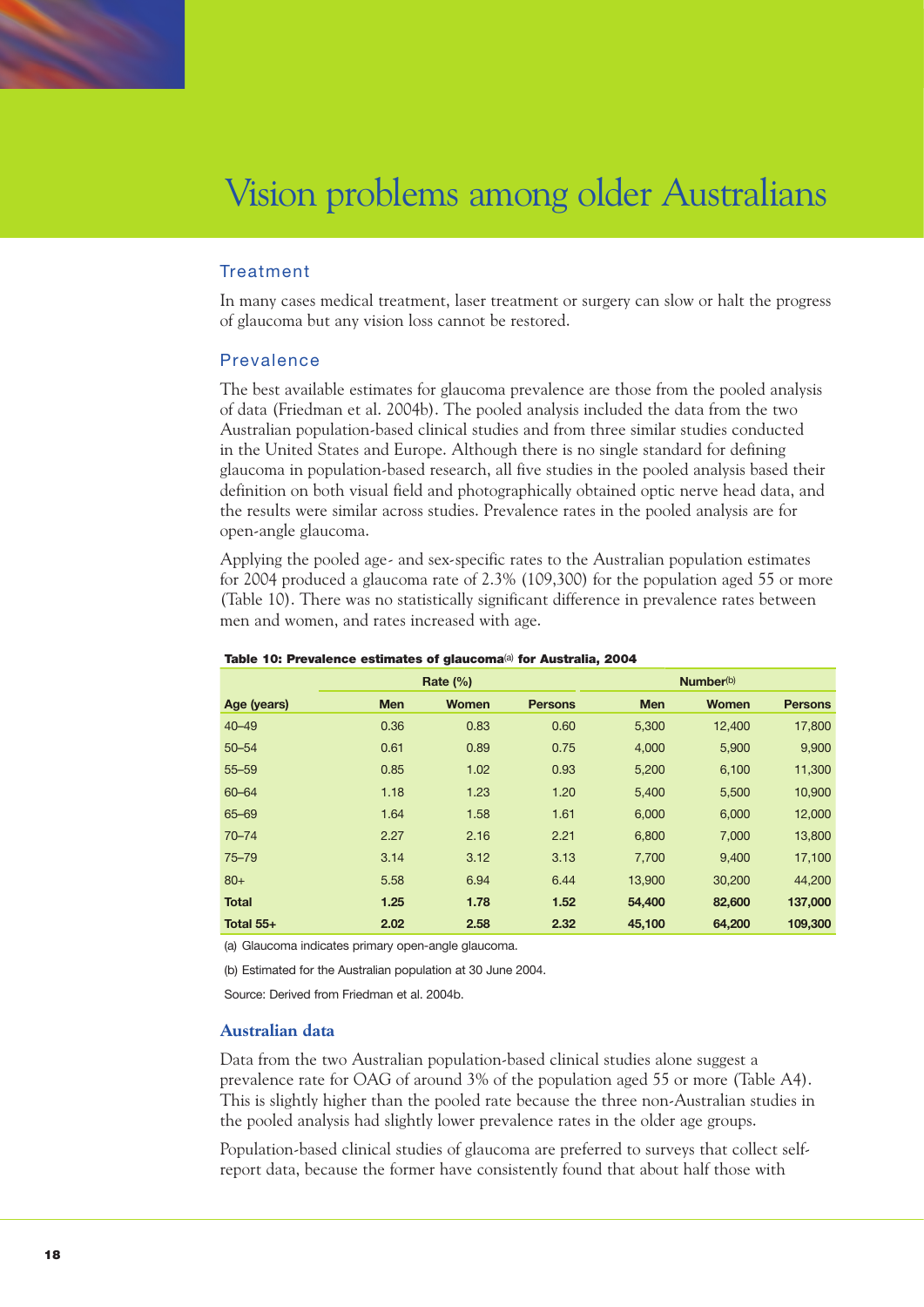glaucoma are unaware they have the condition. However, the Australian estimates based on self-report are of the same magnitude or greater as those based on clinical examination (Table A4). This is perhaps unexpected, given that both Australian population-based clinical studies also reported that about half of people with glaucoma were unaware that they had the condition (Mitchell et al. 1996; Wensor et al. 1998). Although the clinical studies measured OAG and self-report referred to glaucoma generally, this difference in scope is unlikely to be an explanation for the possibly unexpected results, because OAG is by far the most common form of glaucoma.

There are no authoritative data on the prevalence of glaucoma among Indigenous Australians.

## **Diabetic retinopathy**

## The condition and its symptoms

Diabetes impairs the body's ability to use glucose for energy and results in high blood glucose levels. Over a period of years, this will damage small blood vessels in the body, among other effects, and often cause complications. Diabetic retinopathy (DR) is a common diabetes complication that affects the small blood vessels of the retina (see Glossary). It remains one of the leading causes of vision loss despite the availability of effective treatment (Tapp et al. 2003).

In the early stages, known as non-proliferative DR, the blood vessels of the retina can develop small swellings in the walls (microaneurysms), can bleed, and can leak fluid. This stage is not usually associated with visual impairment and there are no symptoms. However, if this process affects the macula, fluid can accumulate (macular oedema) and, unless treated, loss of central vision occurs. In proliferative DR (which usually occurs only in people who have had diabetes for many years) abnormal blood vessels grow on the surface of the retina, and without treatment these can bleed, causing cloudy vision or blindness. Abnormal fibrous tissue may also develop, leading to retinal detachment and severe vision loss.

## Risk factors

Everyone with diabetes is at risk of developing DR. People with diabetes who are most at risk include those who have had diabetes for many years, those whose diabetes is poorly controlled, those with kidney damage, and those with high blood pressure or high blood cholesterol (NHMRC 1997).

## **Treatment**

DR is symptomless in its early phases but can be treated successfully by laser surgery if identified early. People who have diabetes need to have an eye examination at least every two years if no retinopathy is present, and more frequently if retinopathy is found. Laser treatment can be used to prevent severe vision loss and blindness in advanced DR (NHMRC 1997).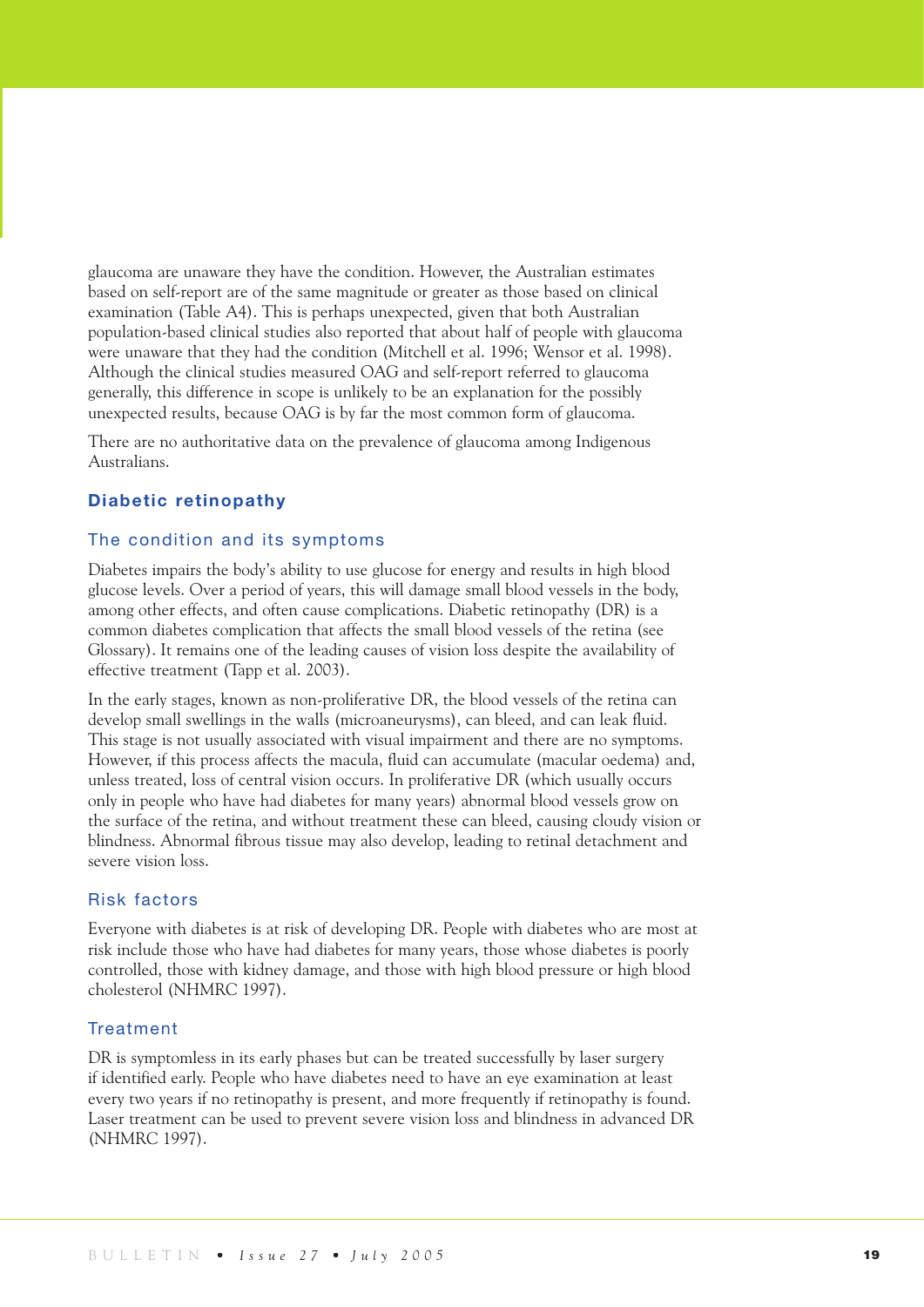

## Prevalence

The best data source for estimating the prevalence of DR in Australia is AusDiab because of its coverage and its inclusion of clinical data. The study was a population-based Australia-wide survey of diabetes prevalence and determined DR by retinal photography among people identified as having diabetes (either on the basis of self-report diabetes medication or by an oral glucose tolerance test). This enabled DR rates to be determined for all people with diabetes, both previously diagnosed and undiagnosed. AusDiab has better geographical coverage than the BMES and MVIP and identified a large number of people with diabetes on which to calculate rates of DR.

Results of the meta-analysis for DR have not been used as a basis for Australian estimates of prevalence because the estimates relate to people who reported that they had diabetes. The estimates do not take into account DR among the significant proportion of people who do not know they have diabetes, among whom DR prevalence is usually lower (Kempen et al. 2004).

Based on AusDiab data, it is estimated that 133,900 Australians aged 55 or more have DR. For this age group this represents 2.8% of people and 16.6% of people with diabetes (Table 11). The prevalence of DR was greater in the older age groups.

|              | Diabetes <sup>(b)</sup> |            | <b>Diabetic retinopathy</b> |           |
|--------------|-------------------------|------------|-----------------------------|-----------|
| Age (years)  | % population            | % Diabetes | % population                | Number(c) |
| $25 - 34$    | 0.3                     | 16.7       | 0.1                         | 1,400     |
| $35 - 44$    | 2.4                     | 14.5       | 0.3                         | 10,500    |
| $45 - 54$    | 6.2                     | 11.1       | 0.7                         | 19,000    |
| $55 - 64$    | 13.1                    | 13.3       | 1.7                         | 36,900    |
| $65 - 74$    | 17.9                    | 18.5       | 3.3                         | 45,500    |
| $75+$        | 23.0                    | 18.2       | 4.2                         | 51,600    |
| <b>Total</b> | 7.9                     | 15.6       | 1.2                         | 164,900   |
| Total 55+    | 17.1                    | 16.6       | 2.8                         | 133,900   |

Table 11: Prevalence estimates of diabetic retinopathy<sup>(a)</sup> for Australia, 2004

(a) The level of retinopathy was defined according to a simplified version of the Wisconsin grading system, using retinal photographs.

(b) Diabetes was diagnosed on the basis of fasting plasma glucose of ≥ 7.0 mmol/L, 2-h plasma glucose of ≥ 11.1 mmol/L, or current treatment with insulin or oral hypoglycaemic medication.

(c) Estimated for the Australian population at 30 June 2004.

*Source:* Derived from Tapp et al. 2003, Dunstan et al. 2002 and AusDiab 1999–2000 data supplied by the International Diabetes Institute.

## **Other Australian data**

Published results from AusDiab for Australians aged 25 or more reported that the prevalence of DR was similar in men and women (Tapp et al. 2003). Also, DR (any form) occurred in 22% of those with known type 2 diabetes and in 6% of those who had not previously been diagnosed. The prevalence of proliferative retinopathy was 2.1% in those with known type 2 diabetes and there were no cases identified among those whose diabetes had not been previously diagnosed (Tapp et al. 2003).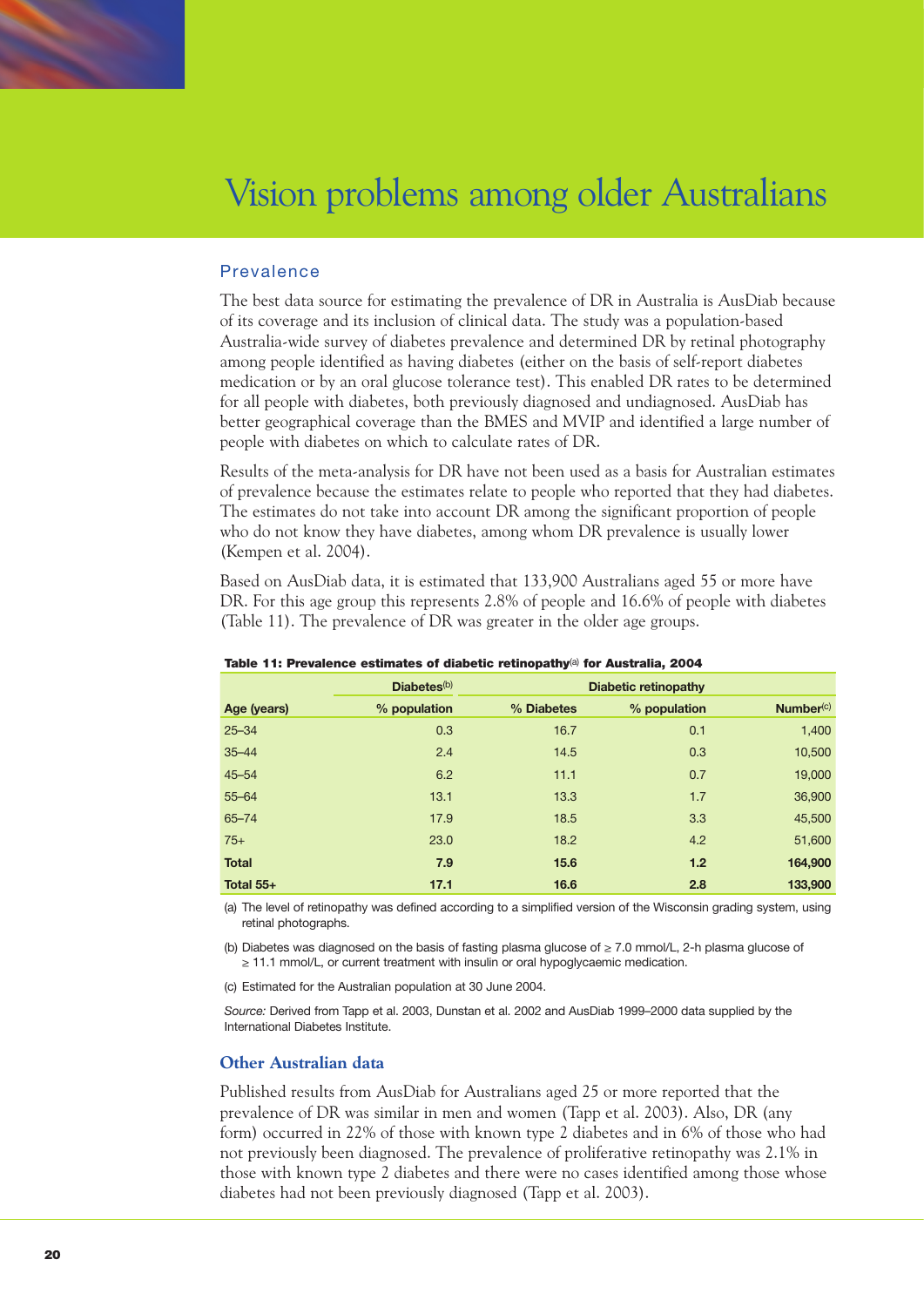## Aboriginal and Torres Strait Islander peoples

The prevalence of diabetes (based on self-report by people aged 15 and over) is significantly higher among Indigenous Australians (11%) than other Australians (3%) (ABS 2002). Further, rates are higher for Indigenous Australians in remote areas (16%) than non-remote areas (9%). Individual studies indicate that the prevalence of type 2 diabetes may be much higher in some communities (OATSIH 2001; AIHW 2002b).

There are few recent statistically sound estimates of the prevalence of DR among Indigenous Australians.3 Two studies conducted in the Katherine region in the Northern Territory in 1993 and 1996 reported prevalence rates of 18% and 21% respectively for DR among Indigenous Australians with diabetes (Jaross et al. 2003). A non-random study in the Pilbara region in Western Australia estimated the prevalence to be 23% (Diamond et al. 1998). In each study the average age was 48–49 years. The studies are not designed to allow ready comparison with rates for other Australians taking age into account. However, these crude rates are on a par with rates among non-Indigenous Australians with diabetes and, since the prevalence rate of diabetes is higher among Indigenous Australians, the data suggest that the rate of DR in Indigenous Australians is also higher.

## **Presbyopia**

Presbyopia is an age-related loss of the focusing power of the lens that results in difficulty seeing objects close up. It is generally considered to be a refractive error, an optical defect that results in light not being properly focused on the eye's retina. The most common eye conditions affecting refraction apart from presbyopia are hyperopia (long-sightedness), myopia (short-sightedness) and astigmatism (uneven focus). Almost all refractive error can be corrected by spectacles or contact lenses, and some by laser surgery.

Although short-sightedness and many cases of long-sightedness are not specifically age-related, the problems are common conditions in later life. Long-sightedness, shortsightedness and presbyopia were included among the five most common long-term medical conditions reported by people aged 55 or more in the most recent National Health Survey (Table 12).

| 55-64 years          | $\frac{0}{0}$ | 65-74 years         | $\frac{0}{0}$ | 75 years or more | $\frac{9}{6}$ |
|----------------------|---------------|---------------------|---------------|------------------|---------------|
| Long-sightedness     | 55            | Long-sightedness    | 48            | <b>Arthritis</b> | 52            |
| Short-sightedness    | 34            | <b>Arthritis</b>    | 45            | Long-sightedness | 43            |
| <b>Arthritis</b>     | 33            | <b>Hypertension</b> | 38            | Deafness         | 42            |
| <b>Back problems</b> | 32            | Short-sightedness   | 32            | Hypertension     | 42            |
| <b>Hypertension</b>  | 26            | Presbyopia          | 31            | Presbyopia       | 37            |

Table 12: Main long-term medical conditions reported by people aged 55 or more, 2001

*Note:* Refractive error was defined by self-report as a long-term condition which has lasted or is expected to last for 6 months or more, regardless of whether or not it could be corrected by spectacles.

*Source:* ABS 2002.

<sup>3</sup> AusDiab, which was the data source used to estimate DR prevalence among non-Indigenous Australians, was not designed to provide reliable estimates for Indigenous Australians.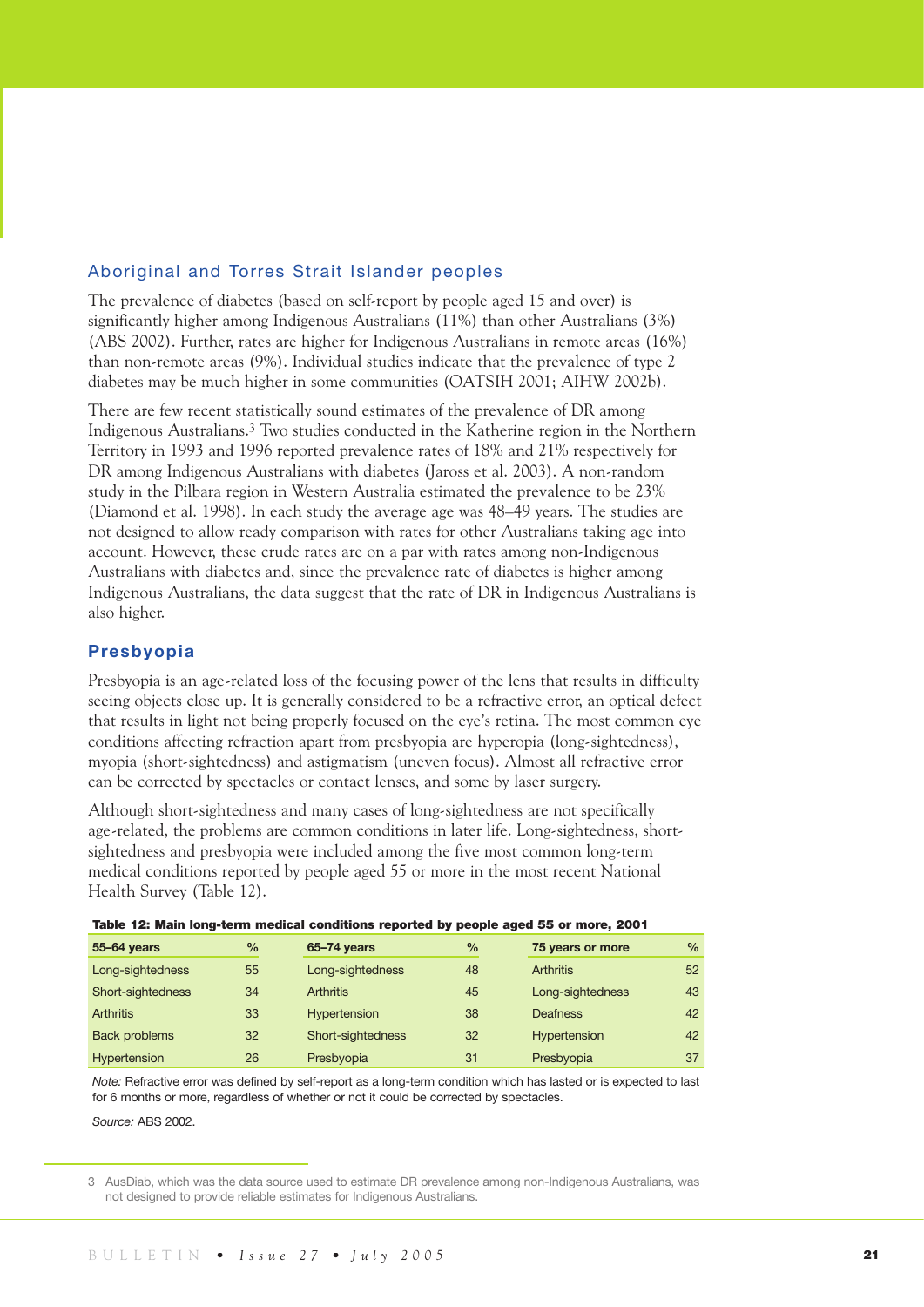

This rest of this section focuses on presbyopia since it is specifically caused by an age-related process.

## The condition and its symptoms

Presbyopia is a condition in which the natural lens of the eye loses its flexibility so that focusing on close objects becomes difficult. It develops over a number of years and usually becomes noticeable during middle age, beginning in the 40s. The signs of presbyopia include tendency to hold reading materials at arm's length, blurred vision at normal reading distance, and fatigue, eyestrain or headache when performing close work.

#### Risk factors

Presbyopia is generally believed to be part of the natural process of ageing, unlike eye diseases such as cataract, age-related macular degeneration, glaucoma and diabetic retinopathy. Several factors have been associated with early onset of presbyopia including trauma or ocular disease which causes damage to the lens or its surrounding muscles, conditions such as diabetes, and use of drugs such as alcohol, anti-depressants and antihistamines. Greater exposure to ultraviolet radiation and a hotter climate may also increase the rate of progression of the condition (Pierscionek & Weale 1996).

## **Treatment**

The most common treatment for presbyopia is prescription eyewear, e.g. reading glasses, bifocal glasses or progressive addition lenses (multifocal glasses). Contact lenses may also be used.

## Prevalence

Estimates of the prevalence of presbyopia have been based on self-reported data collected by the 1995 and 2001 NHSs (Table 13). These surveys had national coverage, large samples and high response rates. The estimates relate to people who identified presbyopia as a sight problem they had. Because the estimates are based on self-report, people who did not identify presbyopia as a sight problem are not included, even though presbyopia is generally considered to be a natural part of the ageing process. Therefore, estimates of the prevalence of presbyopia based on self-report are likely to be significant underestimates and are perhaps best considered as estimates of symptomatic presbyopia.

Based on the most recent NHS, presbyopia affects 1,317,000 older Australians (aged 55 or more), which represents 27.9% of that age group (Table 13). The survey found that there was a clear increase in the prevalence rate with age, from 15.3% of those aged 45-49 to 40.1% of those aged 80 or more, with men and women having similar patterns.

The prevalence rate of presbyopia among Australians aged 55 or more changed little between 1995 and 2001—the difference being within sampling error.

Estimates are not available from the MVIP or BMES, nor from the pooled analysis for refractive errors which related to hyperopia and myopia only.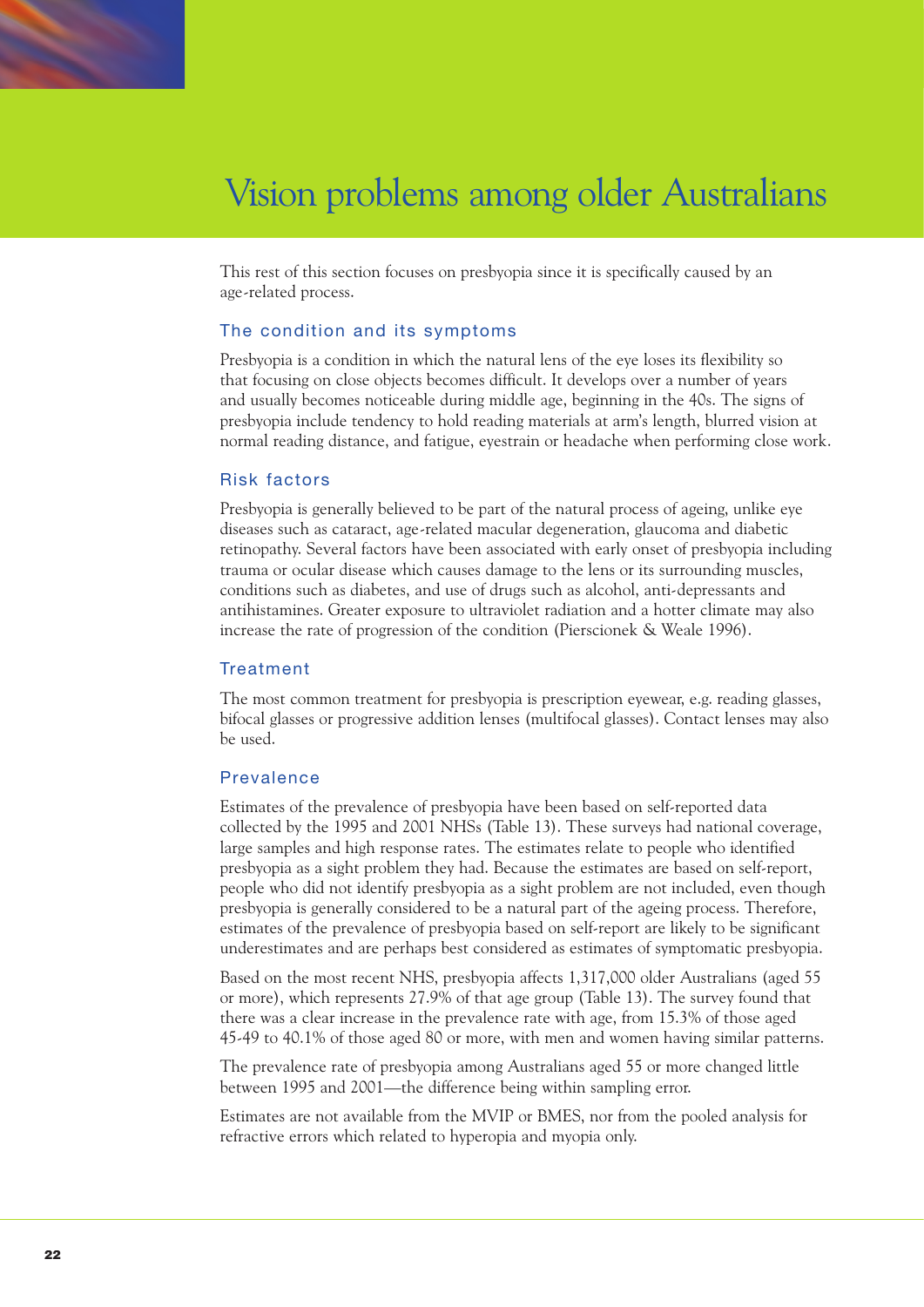| <b>NHS 1995(a)</b> |                                                     |                                              | <b>NHS 2001(a)</b> |  |  |  |
|--------------------|-----------------------------------------------------|----------------------------------------------|--------------------|--|--|--|
| Age (years)        | Rate $(\%)$                                         | Age (years)                                  | Rate (%)           |  |  |  |
| $45 - 49$          | 11.8                                                | $45 - 49$                                    | 15.3               |  |  |  |
| $50 - 54$          | 16.9                                                | $50 - 54$                                    | 20.1               |  |  |  |
| $55 - 59$          | 18.5                                                | $55 - 59$                                    | 18.8               |  |  |  |
| 60-64              | 24.4                                                | $60 - 64$                                    | 22.1               |  |  |  |
| 65-69              | 30.5                                                | $65 - 69$                                    | 29.2               |  |  |  |
| $70 - 74$          | 33.4                                                | $70 - 74$                                    | 33.8               |  |  |  |
| $75 - 79$          | 39.3                                                | $75 - 79$                                    | 33.9               |  |  |  |
| $80+$              | 44.2                                                | $80+$                                        | 40.1               |  |  |  |
| <b>Total</b>       | 23.8                                                | <b>Total</b>                                 | 23.8               |  |  |  |
|                    |                                                     | Estimates for ages 55 or more <sup>(b)</sup> |                    |  |  |  |
| Year               | 1995                                                |                                              | 2001               |  |  |  |
| <b>Number</b>      | 1,094,700                                           |                                              | 1,201,400          |  |  |  |
| Rate $(\%)$        | 29.9                                                |                                              | 28.2               |  |  |  |
|                    | Estimates for ages 55 or more <sup>(c)</sup> , 2004 |                                              |                    |  |  |  |
| <b>Number</b>      | 1,399,400                                           |                                              | 1,317,200          |  |  |  |
| Rate (%)           | 29.7                                                |                                              | 27.9               |  |  |  |

#### Table 13: Prevalence estimates of presbyopia for Australia, 1995, 2001 and 2004

(a) Presbyopia was defined by self-report as a long-term condition that has lasted or is expected to last for 6 months or more and that can be corrected or partially corrected by glasses or contact lenses.

(b) Estimated for the Australian population at 30 June 1995 and 2001 respectively.

(c) Estimated for the Australian population at 30 June 2004.

*Source:* AIHW analysis of ABS 1995 and 2001 National Health Surveys confidentialised unit record files.

## **Trichiasis and trachoma**

## The condition and its symptoms

Trichiasis is a sight-threatening complication of trachoma which affects mainly older Aboriginal and Torres Strait Islander peoples in some regions. In people with the condition, the lid margin and eyelashes turn inwards, and the rubbing of the eyelashes on the cornea leads to corneal damage and blindness in later life.

Trachoma itself is a chronic conjunctivitis caused by repeated episodes of infection with the bacteria *Chlamydia trachomatis*. It is an acute inflammatory condition which is evident first in childhood and, if untreated, can lead to scarring of the tissues of the eyelid over time.

## Risk factors

High prevalence rates of trachoma have been associated with poor environmental health conditions, inadequate hygiene, crowding, low socioeconomic status and an arid environment (Ewald et al. 2003, Taylor et al. 2003).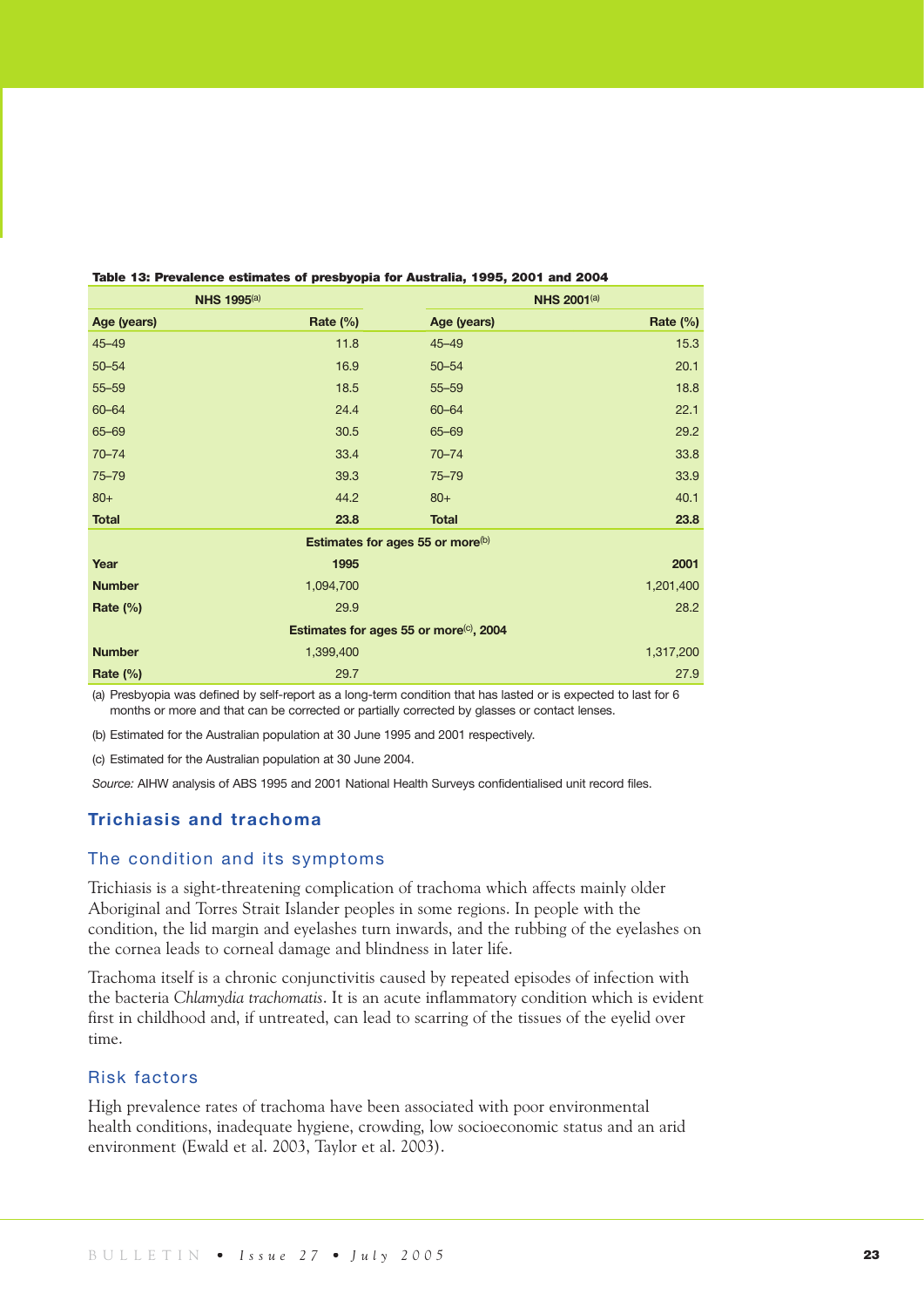

## Treatment

Treatment of trachoma is usually by antibiotics. Surgery may be used for trichiasis and may have to be repeated after some years (Taylor et al. 2003).

## Prevalence

Prevalence data for trichiasis are few. A 1998 study of trichiasis among Aboriginal people aged 50 years or more in the Kimberley region found an overall prevalence rate of 2.8%. The rate was 11.0% in the Halls Creek Shire, which is also the highest area of trachoma prevalence in the Kimberley (Mak & Plant 2001).

A study of trachoma in a large, remote Central Australian Aboriginal community during 1998–2000 found the prevalence of trachoma among children aged less than 13 was 40% at baseline and changed little over the following 21 months (Ewald et al. 2003).

Although there is evidence of high prevalence rates of trachoma in some areas of Western Australia, South Australia and the Northern Territory, there are no data available for New South Wales, Victoria, Queensland and Tasmania (Taylor et al. 2003).

## **Main findings and discussion**

This bulletin has shown that visual impairment and its causes are highly prevalent among older Australians and are strongly age-related. They have a significant effect on many aspects of living.

## Main findings

The information presented in this bulletin represents the most robust and up-to-date estimates available of the prevalence of visual impairment and its causes in Australia in 2004. Estimates show that 9.4% (444,400) of Australians aged 55 or more have some degree of visual impairment, much of which is caused by uncorrected refractive error and the eye diseases cataract and AMD. Blindness occurs in 1.2% (56,100) of older Australians and is most commonly caused by AMD, glaucoma and cataract.

Of the main causes of visual impairment:

- Cataract is present in 31% (1.46 million) of older Australians. It accounts for 40% of cases of visual impairment (excluding uncorrected refractive error) and 12% of cases of blindness in this age group. About 9.1% (430,000) of Australians aged 55 or more have indications of cataract surgery.
- AMD (late stage ARM), which is usually associated with severe vision loss, affects 3.1% (147,000) of older Australians. A further 10.4% (491,900) have early ARM, which is often asymptomatic. In total, ARM is present in 13.5% (638,900) of older Australians. AMD accounts for 28% of cases of visual impairment and 50% of cases of blindness in older Australians. Its prevalence increases sharply after 70 years of age.
- Glaucoma is present in 2.3% (109,300) of older Australians and accounts for 8% of cases of visual impairment and 16% of cases of blindness.
- DR is present in 2.8% (133,900) of older Australians and accounts for 4% of cases of visual impairment.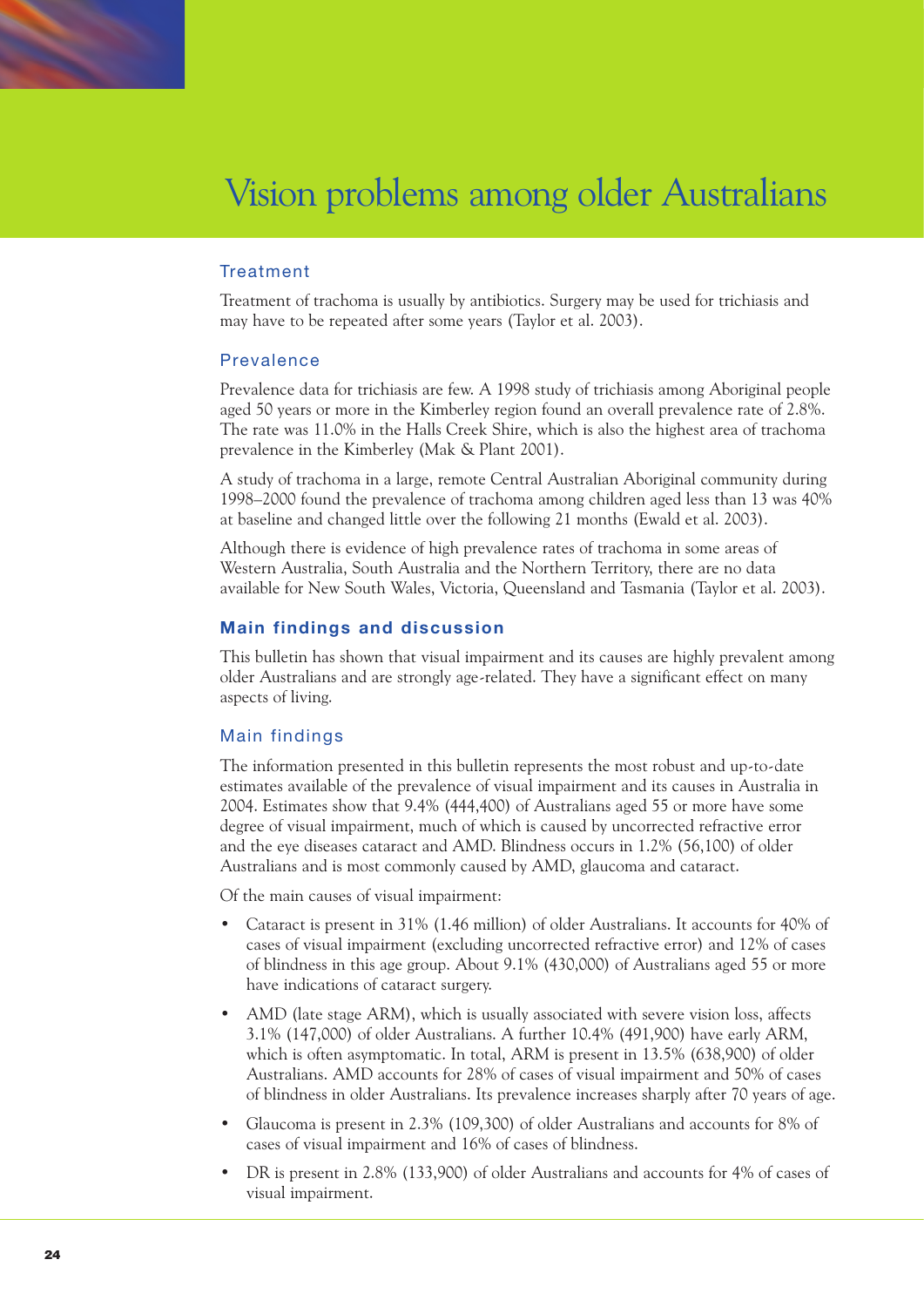• Presbyopia is generally considered to be a natural part of the ageing process and can be corrected by eyewear. Based on self-report, it affects the vision of 27.9% (1.32 million) of older Australians.

## The ageing factor

Ageing is the major contributing factor to visual impairment and blindness. Prevalence rates are greater among successive age groups and rates of major vision-threatening conditions are also strongly age-related (Figure 2). Unless these rates fall markedly, the number of older people with vision problems will increase over future decades as the population ages.

Figure 2: Prevalence rates of visual impairment and its causes by age



Some vision problems among older Australians are acquired early in life (e.g. congenital eye disorders, retinitis pigmentosa and eye trauma) but at a population level their prevalence is small compared with vision problems associated with ageing towards the end of life.

## The impact of vision problems

Visual impairment is an important health issue facing present and future generations of older Australians. It can markedly reduce quality of life by affecting physical, functional, emotional and social wellbeing. Reduced ability to perform activities of daily living leads to decreased independence and is often accompanied by isolation, depression and poorer social relationships. The ability to participate in the workforce can also be affected. Visual impairment is also strongly associated with falls and hip fractures (College of Optometrists & British Geriatrics Society 2003).

Since prevalence rates are strongly age-related and Australia has an ageing population, the number of people with visual impairment might be expected to increase nationally which will have significant economic implications and affect the provision of health and welfare services.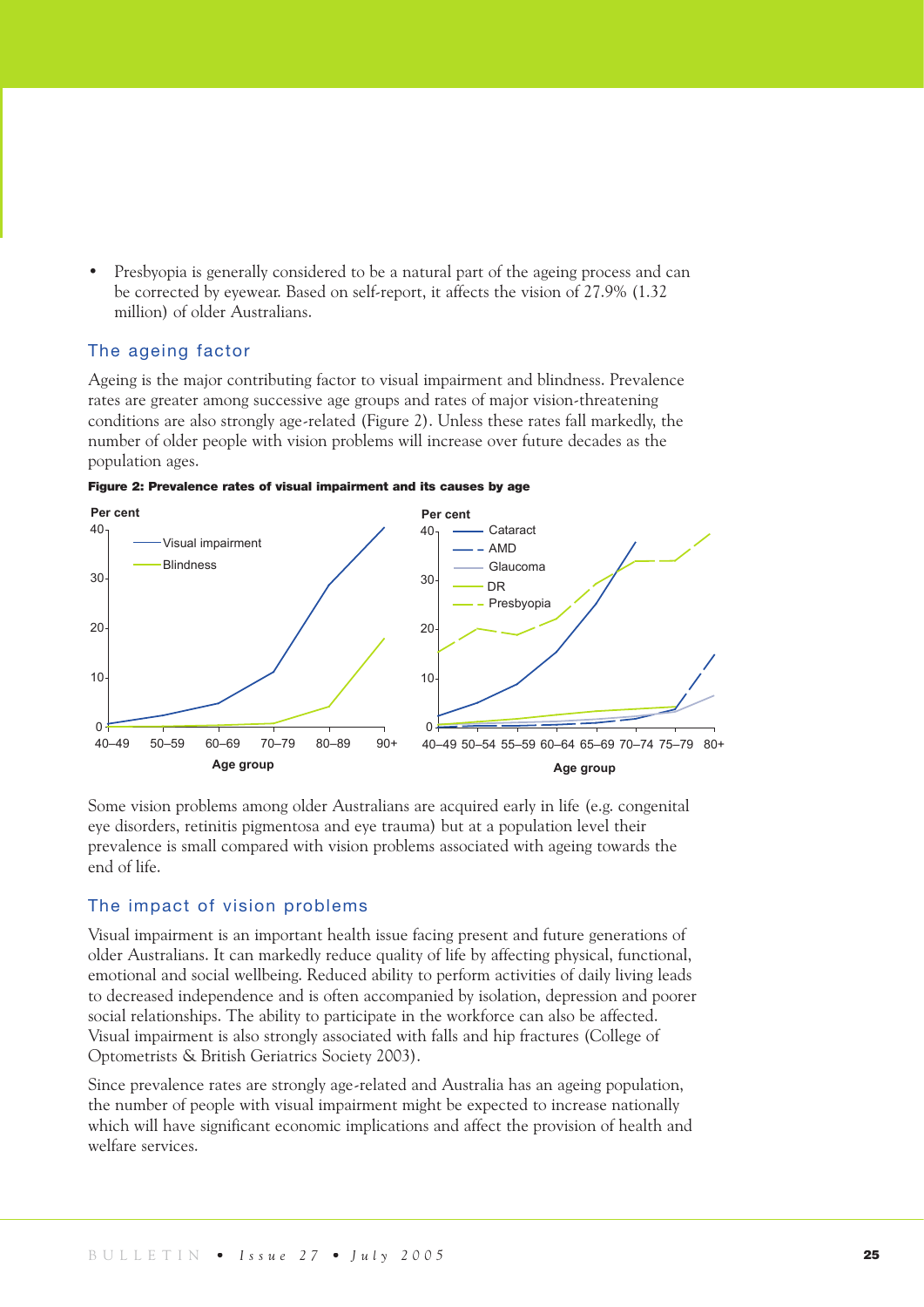

## Data issues

The pooled analyses of relevant international studies that included the two Australian population-based clinical studies can be used to derive acceptable prevalence estimates for most of the major eye conditions affecting older Australians. These estimates are more robust and accurate than would have applied if only the Australian studies had been used.

The overview in this bulletin of Australian data sources for vision problems has highlighted a number of data quality issues, data gaps and deficiencies, and a lack of data standards. In particular:

- There have been no agreed standard national definitions of indicators or key concepts.
- There have been no authoritative, systematic or ongoing monitoring and reporting of visual impairment and its causes.
- Population surveys have used different approaches and methods of data collection. Limited geographical coverage leads to uncertainty about their capacity, independently, to produce nationally representative estimates.
- Coverage has varied, e.g. people in institutions, who represent a significant proportion of the population in older age groups, are often excluded.
- There are sample size and reliability issues regarding estimates for the older age groups.

These factors have resulted in variation in estimates of prevalence between data sources, less reliable estimates in older age groups, and a lack of reliable data on which to assess trends.

Data gaps exist for age-related macular degeneration and for diabetic retinopathy for which the only national data source of prevalence is AusDiab.

## Aboriginal and Torres Strait Islander peoples

There are limited data available on the eye health of Aboriginal and Torres Strait Islander peoples. There are no estimates of cataract prevalence based on ophthalmic examination and the data based on self-report is inconclusive. Reliable prevalence estimates are also lacking for AMD and glaucoma. Diabetic retinopathy is likely to be an important vision-threatening condition among Indigenous Australians because of the high rate of type 2 diabetes in some communities. The prevalence of trachoma is very high among the children of some Indigenous communities and its sequel, trichiasis, is relatively high among older Indigenous Australians in some areas. There are few recent data on the prevalence of trachoma, or of trichiasis among older Indigenous Australians. There are no eye examination data on the eye health on Indigenous people living in urban and rural settings.

## Conclusion

The ageing of the Australian population will increase the number of people with vision problems, even if rates of visual impairment remain constant. Although there are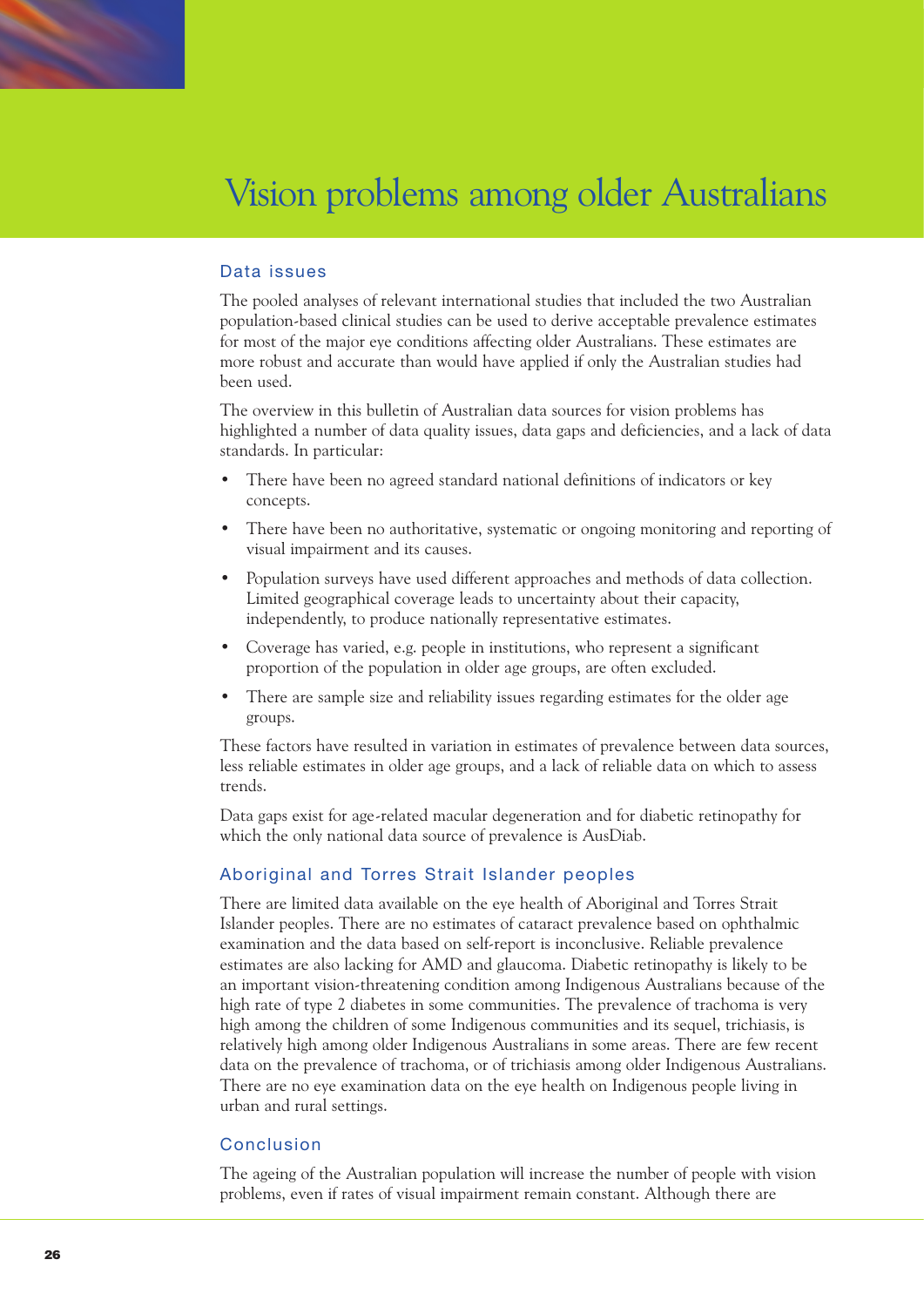sufficient data on the magnitude and causes of visual impairment on which to plan interventions, there is no monitoring system in place to assess the impact of those interventions. Any national approach for improving eye health will need to take into account the lack of regular, reliable and comparable objective data for monitoring vision problems based on standard definitions, and the particular need for regular data on the eye health of Aboriginal and Torres Strait Islander peoples.

## **Acknowledgments**

The report was written and prepared by Dr Stan Bennett (consultant) and Ms Ann Peut, Ms Rebecca Hogan and Ms Jane Zhou (AIHW).

The AIHW acknowledges and appreciates the advice, assistance and comments it received from people with a variety of backgrounds and expertise.

Members of the Project Steering Committee were Mr Mark Thomann, Ms Gillian King Rodda, Dr Bronwen Harvey and Ms Rachel Balmanno (DoHA); Dr Diane Gibson, Ms Ann Peut, Dr Paul Magnus (AIHW) and Dr Stan Bennett.

Within the DoHA, assistance and advice was provided by Ms Patricia Elarde, Dr Ana Herceg, Ms Jenny Hunt, Ms Helen McFarlane and Mr Raino Perring.

Professors Hugh Taylor and Paul Mitchell gave permission for access to MVIP and BMES data respectively, which were provided by Ms Hien Thi Van Vu and Dr Jie Jin Wang.

The cooperation of Access Economics in providing the combined data for MVIP and BMES for visual impairment and blindness is also appreciated.

The AIHW appreciates the cooperation of the International Diabetes Institute (IDI) in providing data on diabetic retinopathy from the 1999–2000 AusDiab study, which was funded in part by the DoHA. Dr Jonathan Shaw (IDI) also provided valuable comments.

Valuable discussions were held with Professors Paul Beaumont, Frank Billson and Hugh Taylor, and each provided written comments on draft versions of the bulletin.

The bulletin was partly funded by the Office for an Ageing Australia, DoHA.

## **References**

ABS (Australian Bureau of Statistics) 2002. National Health Survey: Aboriginal and Torres Strait Islander results 2001. ABS cat. no. 4715.0. Canberra: ABS.

ABS & AIHW (Australian Institute of Health and Welfare) 2003. The health and welfare of Australia's Aboriginal and Torres Strait Islander peoples. ABS cat. no. 4704.0, AIHW cat. no. IHW11. Canberra: ABS & AIHW.

Access Economics Pty Limited 2004. The economic impact and cost of vision loss in Australia. Melbourne: Eye Research Australia.

AIHW 2002a. Residential aged care in Australia 2000–01: a statistical overview. AIHW cat. no. AGE 22. Canberra: AIHW.

AIHW 2002b. Diabetes: Australian facts. AIHW cat. no. CVD 20. Canberra: AIHW.

AIHW 2004. Disability and its relationship to health conditions and other factors. AIHW cat. no. DIS 37. Canberra: AIHW.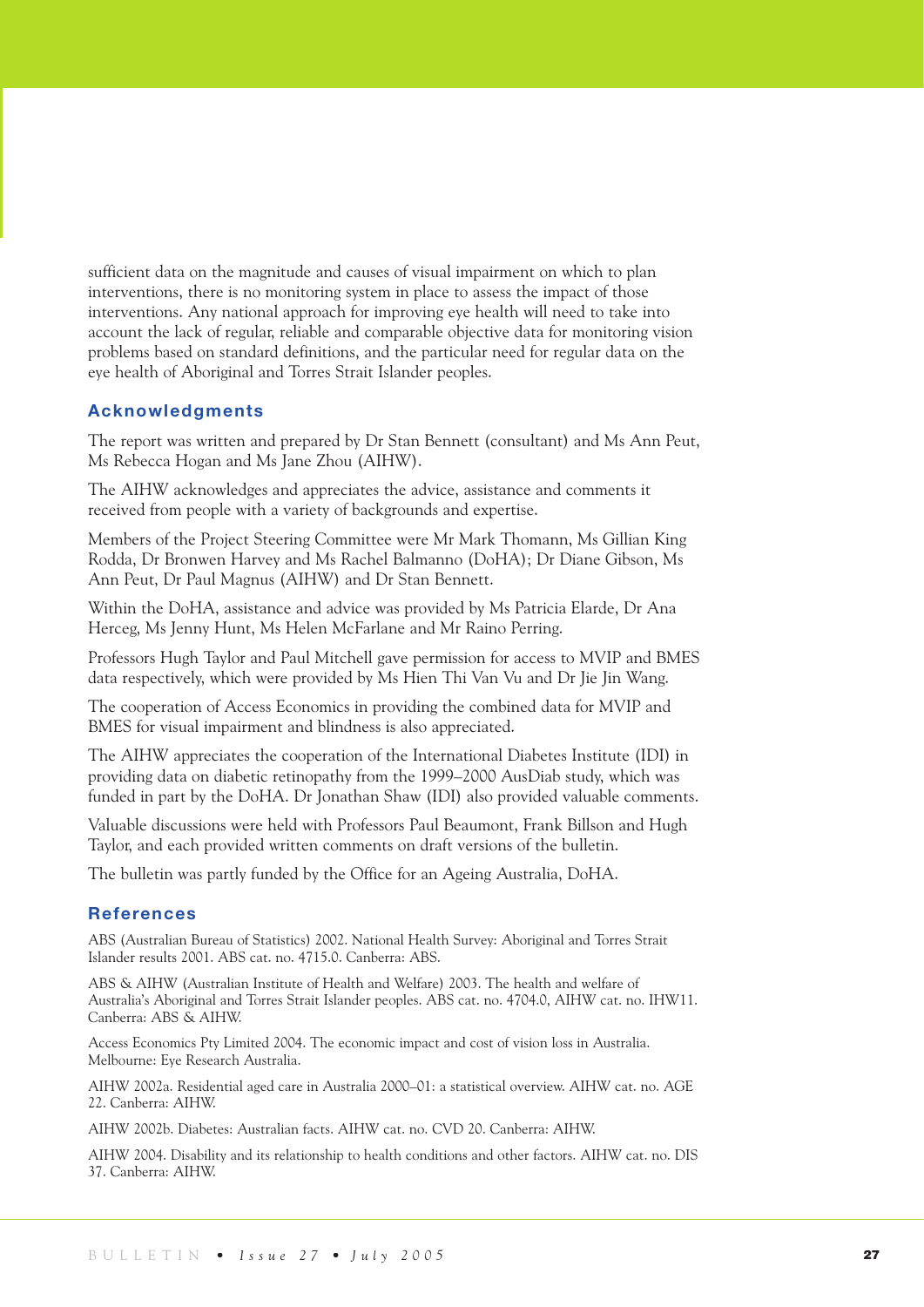AREDS (Age-Related Eye Disease Study) Research Group 2001. A randomised, placebo-controlled, clinical trial of high-dose supplementation with vitamins C and E, beta carotene, and zinc for agerelated macular degeneration and vision loss. Archives of Ophthalmology 119:1417–36.

College of Optometrists & British Geriatrics Society 2003. The importance of vision in preventing falls. Viewed 24 March 2004,

<www.college-optometrists.org/professional/NSFfalls.pdf>.

Congdon N, Vingerling JR, Klein BEK, West S et al. 2004. Prevalence of cataract and pseudophakia/ aphakia among adults in the United States. The Eye Diseases Prevalence Research Group. Archives of Ophthalmology 122:487–94.

Diamond JP, McKinnon M, Barry C, Geary D, McCallister IL, House P & Constable IJ 1998. Nonmydriatic fundus photography: a viable alternative to fundoscopy for identification of diabetic retinopathy in an Aboriginal population in rural Western Australia? Australian and New Zealand Journal of Ophthalmology 26:109–15.

Dunstan D, Zimmet P, Welborn T et al. 2002. The rising prevalence of diabetes and impaired glucose tolerance. The Australian Diabetes, Obesity and Lifestyle Study. Diabetes Care: 25:1–6.

Evans JR, Fletcher AE & Wormald RPL 2005. 28,000 cases of age related macular degeneration causing visual loss in people aged 75 years and above in the United Kingdom may be attributable to smoking. British Journal of Ophthalmology 89:550–553.

Evans JR & Henshaw K 2004. Antioxidant vitamin and mineral supplementation for preventing agerelated macular degeneration (Cochrane Review). In: The Cochrane Library, Issue 2. Chichester, UK: John Wiley & Sons.

Ewald DP, Hall GV & Franks CC 2003. An evaluation of a SAFE-style trachoma control program in Central Australia. Medical Journal of Australia 178:65–8.

FaCS (Department of Family and Community Services) 2002. Guide to social security Law. FaCS: Canberra. Viewed 19 August 2004, <www.facs.gov.au/guide/ssguide/11p210.htm>.

Friedman DS, O'Colmain BJ, Munoz B, Tomany SC et al. 2004a. Prevalence of age-related macular degeneration in the United States. The Eye Diseases Prevalence Research Group. Archives of Ophthalmology 122:564–72.

Friedman DS, Wolfs RCW, O'Colmain BJ, Klein BE et al. 2004b. Prevalence of open-angle glaucoma among adults in the United States. The Eye Diseases Prevalence Research Group. Archives of Ophthalmology 122:532–8.

ICO (International Council of Ophthalmology) 2002. Visual standards. Aspects and ranges of vision loss with emphasis on population surveys. Report prepared for the 29th International Congress of Ophthalmology, Sydney, April 2002.

Jaross N, Ryan P & Newland H 2003. Prevalence of diabetic retinopathy in an Aboriginal Australian population: results from the Katherine Region Diabetic Retinopathy Study (KRDRS). Report no. 1. Clinical and Experimental Ophthalmology 31:32–9.

Kempen JH, O'Colmain BJ, Leske MC, Haffner SM et al. 2004. The prevalence of diabetic retinopathy among adults in the United States. The Eye Diseases Prevalence Research Group. Archives of Ophthalmology 122:552–63.

Mak DB & Plant AJ 2001. Trichiasis in Aboriginal people of the Kimberley region of Western Australia. Clinical and Experimental Ophthalmology 29:7–11.

McCarty CA, Mukesh BN, Fu CL & Taylor HR 1999. The epidemiology of cataract in Australia. American Journal of Ophthalmology 128:446–65.

McKay R, Mccarty CA & Taylor HR 2000. Diabetic retinopathy in Victoria, Australia: the Visual Impairment project. British Journal of Ophthalmology 84:865–70.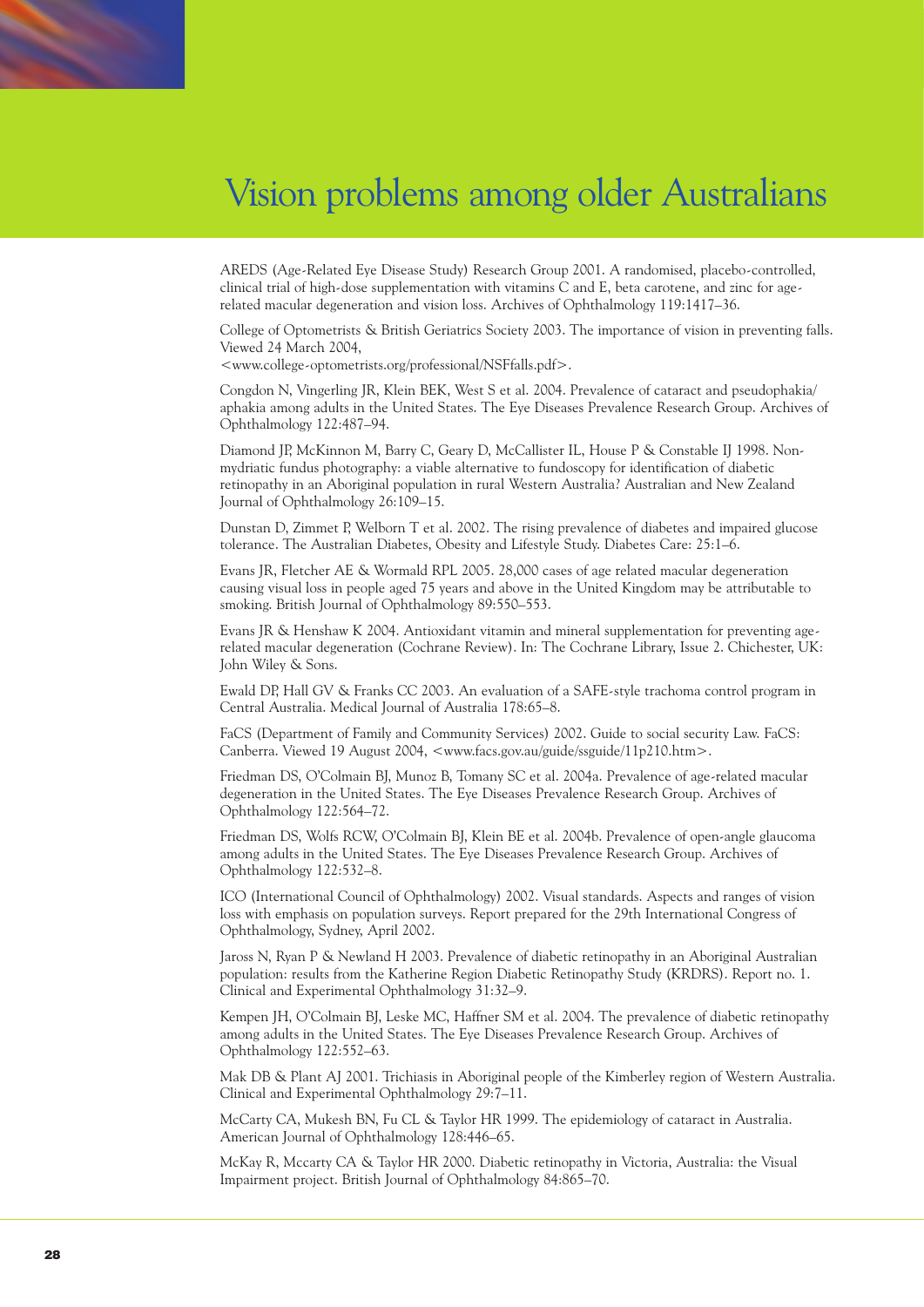Mitchell P, Smith W, Attebo K & Wang JJ 1995. Prevalence of age-related maculopathy in Australia: the Blue Mountain Eye Study. Ophthalmology 102:1450–60.

Mitchell P, Smith W, Attebo K & Healey PR 1996. Prevalence of open-angle glaucoma in Australia, the Blue Mountain Eye Study. Ophthalmology 103:1661–9.

Mitchell P, Smith W, Wang JJ & Attebo K 1998. Prevalence of diabetic retinopathy in an older community. The Blue Mountains Eye Study. Ophthalmology 105:406–11.

Mitchell P, Wang JJ, Smith W & Leeder SR 2002. Smoking and the 5-year incidence of age-related maculopathy: the Blue Mountain Eye Study. Archives Ophthalmology 120:1357–63.

National Eye Institute 2002. Vision problems in the U.S., prevalence of adult vision impairment and age-related eye disease in America. Viewed 23 August 2003, <www.nei.nih.gov/eyedata/pdf/vpus.pdf>.

NHMRC (National Health and Medical Research Council) 1997. Diabetes and your eyes. A consumer guide for the management of diabetic retinopathy. Canberra: NHMRC.

OATSIH (Office for Aboriginal and Torres Strait Islander Health) 2001. Specialist eye health guidelines for use in Aboriginal and Torres Strait Islander populations: cataract, diabetic retinopathy, trachoma. Canberra: OATSIH.

Pierscionek BK & Weale RA 1996. Risk factors and ocular senescence. Gerontology 42:257–69.

Richer S, Stiles W, Statkute L et al. 2004. Double-masked, placebo-controlled, randomized trial of lutein and antioxidant supplementation in the intervention of atrophic age-related macular degeneration: the Veterans LAST study (Lutein Antioxidant Supplementation Trial). Optometry 75:216–30.

Tapp RJ, Shaw JE, Harper CA et al. (on behalf of the AusDiab Study Group) 2003. The prevalence of and factors associated with diabetic retinopathy in the Australian population. Diabetes Care 26:1731–7.

Taylor V, Ewald D, Liddle H & Warchivker I 2003. Review of the implementation of the National Aboriginal and Torres Strait Islander Eye Health Program. Centre for Remote Health.

University of Melbourne 2003. About cataracts.Viewed 23 August 2003, <ceraimelb.edu.au/new/ eyecare/cataract.html>.

van Leeuwen R, Klaver CCW, Vingerling JR, Hofman A & de Jong PTMV 2003. Epidemiology of agerelated maculopathy: a review. European Journal of Epidemiology 18:845–54.

VanNewkirk MR, Nanjan MB, Wang JJ et al. 2000. The prevalence of age-related maculopathy: the Visual Impairment Project. Ophthalmology 107:1593–600.

Wang JJ, Foran S & Mitchell P 2000. Age-specific prevalence and causes of bilateral and unilateral visual impairment in older Australians: the Blue Mountains Eye Study. Clinical and Experimental Ophthalmology. 28:268–73.

Weih LM, VanNewkirk MR, McCarty CA & Taylor HR 2000. Age-specific causes of bilateral visual impairment. Archives of Ophthalmology 118:264–9.

Weinreb RN & Khaw PT 2004. Primary open-angle glaucoma. The Lancet 363:1711-20.

Wensor MD, McCarty CA, Stanislavsky YL, Livingston PM & Taylor HR 1998. The prevalence of glaucoma in the Melbourne Visual Impairment project. Ophthalmology 105:733–9.

WHO (World Health Organization) 2004. Magnitude and causes of visual impairment. Viewed 30 May 2005, <who.int/mediacentre/factsheets/fs282/en/>.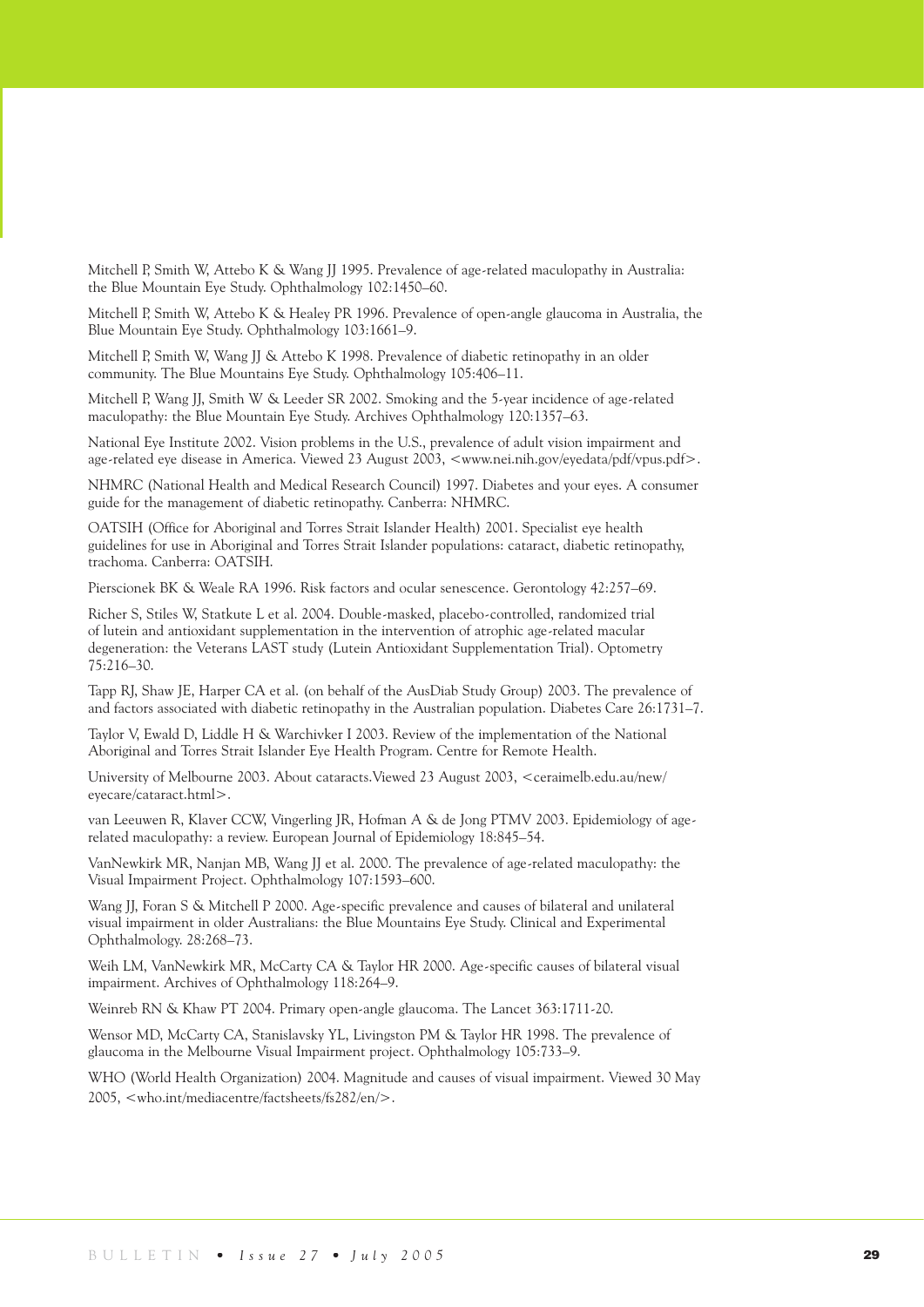

## **Appendix: Statistical tables**

| Table A1: Prevalence of visual impairment in Australian studies (clinical and self-report data) |                          |           |                   |           |                                     |                 |           |                         |             |
|-------------------------------------------------------------------------------------------------|--------------------------|-----------|-------------------|-----------|-------------------------------------|-----------------|-----------|-------------------------|-------------|
|                                                                                                 | <b>BMES 1992-1994(a)</b> |           | MVIP 1992-1996(b) |           | NHS 1995(c) & 2001(d)               |                 |           | NSDAC 1998(e) & 2003(e) |             |
| Age                                                                                             |                          | Age       |                   | Age       |                                     | Rate $(\%)$     | Age       |                         | Rate $(\%)$ |
| (years)                                                                                         | Rate $(\%)$              | (years)   | Rate $(\%)$       | (years)   | 1995                                | 2001            | (years)   | 1998                    | 2003        |
|                                                                                                 |                          | $40 - 49$ | 0.6               | $45 - 49$ | 1.3                                 | 2.8             | $45 - 49$ | 0.9                     | 1.0         |
| $49 - 59$                                                                                       | 0.6                      | $50 - 59$ | 1.6               | $50 - 54$ | 1.4                                 | 3.6             | $50 - 54$ | 1.0                     | 1.1         |
|                                                                                                 |                          |           |                   | $55 - 59$ | 1.9                                 | 3.8             | $55 - 59$ | 1.6                     | 1.5         |
| 60-69                                                                                           | 1.1                      | 60-69     | 4.1               | 60-64     | 2.6                                 | 4.5             | $60 - 64$ | 2.2                     | 1.7         |
|                                                                                                 |                          |           |                   | 65-69     | 2.6                                 | 5.7             | 65-69     | 3.2                     | 2.4         |
| $70 - 79$                                                                                       | 5.4                      | $70 - 79$ | 8.6               | $70 - 74$ | 3.4                                 | 6.2             | $70 - 74$ | 4.9                     | 4.1         |
|                                                                                                 |                          |           |                   | $75 - 79$ | 4.5                                 | 8.1             | $75 - 79$ | 10.3                    | 6.3         |
| $80+$                                                                                           | 26.3                     | 80-89     | 27.3              | $80+$     | 6.0                                 | 11.1            | $80 - 84$ | 14.2                    | 10.1        |
|                                                                                                 |                          | $90+$     | 41.8              |           |                                     |                 | $85+$     | 25.9                    | 17.4        |
| <b>Total</b>                                                                                    | 4.6                      |           | 7.1               |           | 2.5                                 | 4.9             |           | 4.0                     | 3.1         |
|                                                                                                 |                          |           |                   |           | Estimates for ages 55 or more $(f)$ |                 |           |                         |             |
| Year                                                                                            | 1993                     |           | 1994              |           | 1995                                | 2001            |           | 1998                    | 2003        |
| <b>Number</b>                                                                                   | 182,600                  |           | 283,400           |           |                                     | 118,000 261,700 |           | 231,000                 | 193,600     |
| Rate $(\%)$                                                                                     | 5.2                      |           | 7.9               |           | 3.2                                 | 6.1             |           | 5.9                     | 4.3         |
| Estimates for ages 55 or more <sup>(g)</sup> , 2004                                             |                          |           |                   |           |                                     |                 |           |                         |             |
| <b>Number</b>                                                                                   | 269,000                  |           | 390,300           |           |                                     | 153,000 288,100 |           | 282,500 202,900         |             |
| Rate $(\%)$                                                                                     | 5.7                      |           | 8.3               |           | 3.2                                 | 6.1             |           | 6.0                     | 4.3         |

(a) Visual impairment was defined as visual acuity of 6/12 or worse in the better eye.

(b) Visual impairment was defined as visual acuity of 6/12 or worse, and/or homonymous hemianopia or worse.

(c) Vision loss was defined by self-report as blindness and other vision disturbances which cannot be corrected by spectacles, and is a long-term sight problem which has lasted or is expected to last for 6 months or more.

(d) Vision loss was defined by self-report as blindness and other vision disturbances regardless of whether it cannot be corrected by spectacles, and is a long-term sight problem which has lasted or is expected to last for 6 months or more.

(e) Vision loss was defined by self-report as total or partial loss of sight, which cannot be corrected by spectacles.

(f) Estimated for the Australian population at 30 June 1993, 1994, 1995, 1998 and 2001 respectively.

(g) Estimated for the Australian population at 30 June 2004.

*Sources:* AIHW analysis of 1995 and 2001 National Health Surveys confidentialised unit record files; AIHW analysis of 1998 and 2003 National Survey of Disability, Ageing and Carers confidentialised unit record files; Wang et al. 2000; Weih et al. 2000.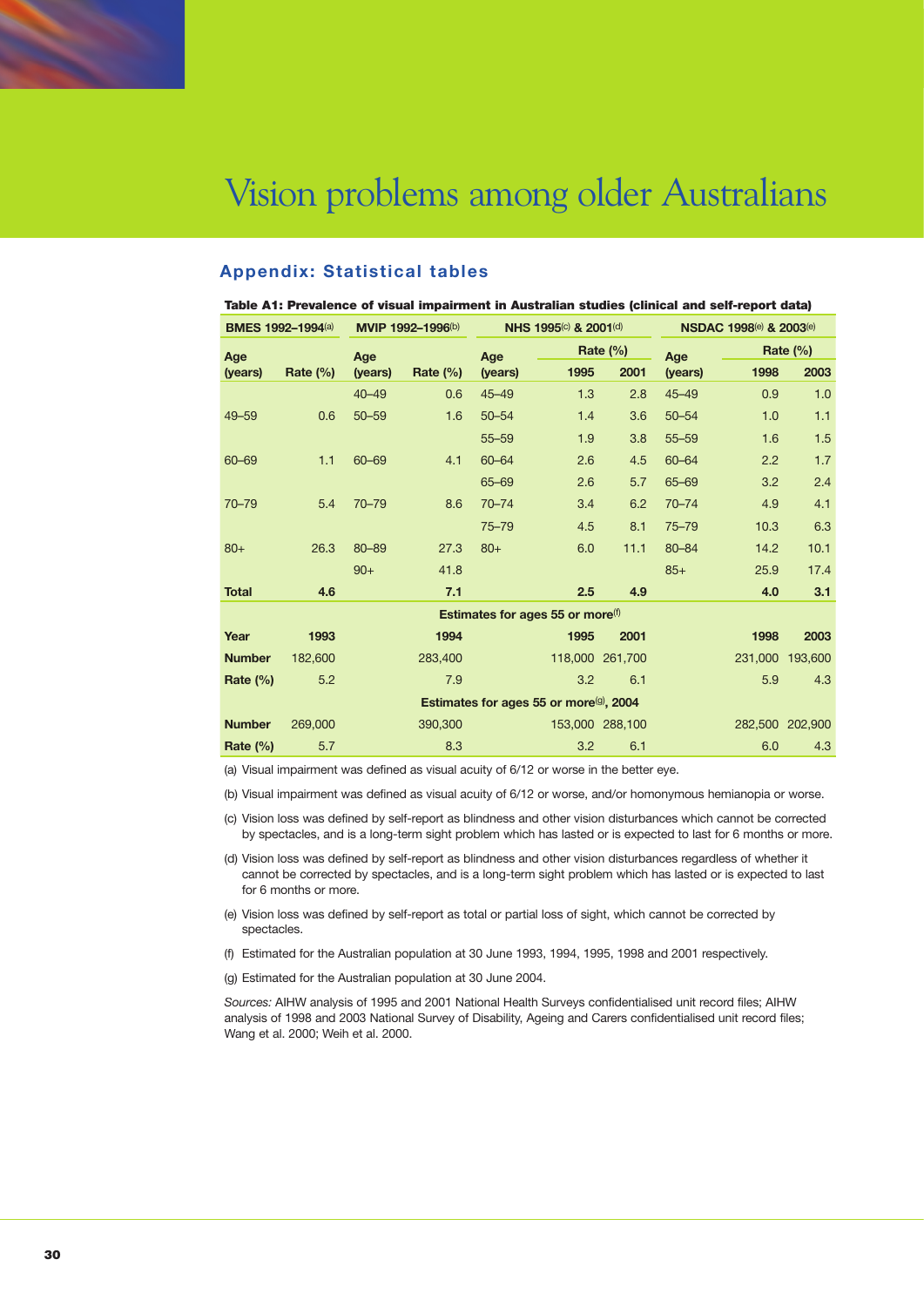| <b>NHS 1995</b>                                     |          |              | <b>NHS 2001</b> |  |
|-----------------------------------------------------|----------|--------------|-----------------|--|
| Age (years)                                         | Rate (%) | Age (years)  | Rate (%)        |  |
| $45 - 49$                                           | 0.4      | $45 - 49$    | 0.5             |  |
| $50 - 54$                                           | 0.5      | $50 - 54$    | 0.6             |  |
| $55 - 59$                                           | 1.9      | $55 - 59$    | 2.1             |  |
| 60-64                                               | 2.8      | 60-64        | 4.0             |  |
| 65-69                                               | 6.4      | 65-69        | 5.8             |  |
| $70 - 74$                                           | 9.0      | $70 - 74$    | 10.1            |  |
| $75 - 79$                                           | 14.5     | $75 - 79$    | 14.2            |  |
| $80+$                                               | 20.8     | $80+$        | 23.0            |  |
| <b>Total</b>                                        | 4.9      | <b>Total</b> | 5.2             |  |
| Estimates for ages 55 or more <sup>(b)</sup> , 2004 |          |              |                 |  |
| <b>Number</b>                                       | 375,500  |              | 403,900         |  |
| Rate $(\%)$                                         | 8.0      |              | 8.6             |  |

#### Table A2: Prevalence of cataract<sup>(a)</sup> in Australian studies (self-report data)

(a) Cataract was defined by self-report as a long-term condition that has lasted or is expected to last for 6 months or more, and cannot be corrected by spectacles.

(b) Estimated for the Australian population at 30 June 2004.

*Source:* AIHW analysis of ABS 1995 and 2001 National Health Surveys confidentialised unit record files.

#### Table A3: Prevalence of AMD<sup>(a)</sup> in Australian studies (clinical data)

| <b>BMES 1992-1994</b><br>MVIP 1992-1996             |            |              |              |            |              |
|-----------------------------------------------------|------------|--------------|--------------|------------|--------------|
|                                                     |            | Rate $(\%)$  |              |            | Rate $(\%)$  |
| Age (years)                                         | <b>Men</b> | <b>Women</b> | Age (years)  | <b>Men</b> | <b>Women</b> |
| $49 - 54$                                           | 0.0        | 0.0          | $40 - 49$    | 0.0        | 0.0          |
| $55 - 64$                                           | 0.0        | 0.3          | $50 - 59$    | 0.0        | 0.0          |
| $65 - 74$                                           | 0.6        | 0.9          | 60-69        | 0.6        | 0.2          |
| $75 - 84$                                           | 4.3        | 6.1          | $70 - 79$    | 1.9        | 1.6          |
| $85+$                                               | 12.5       | 21.8         | $80 - 89$    | 2.0        | 7.0          |
|                                                     |            |              | $90+$        | 58.6       | 20.0         |
| <b>Total</b>                                        | 1.3        | 2.4          | <b>Total</b> | 0.6        | 0.8          |
| Estimates for ages 55 or more <sup>(b)</sup> , 2004 |            |              |              |            |              |
| <b>Number</b>                                       | 33,100     | 86,500       |              | 36,600     | 52,100       |
| Rate (%)                                            | 1.5        | 3.5          |              | 1.6        | 2.1          |

(a) AMD was diagnosed using fundus photographic grading following an eye examination. The estimates for AMD prevalence do not include early age-related maculopathy, which is the pre-symptomatic stage of AMD.

(b) Estimated for the Australian population at 30 June 2004.

*Sources:* Mitchell et al. 1995; VanNewkirk et al. 2000.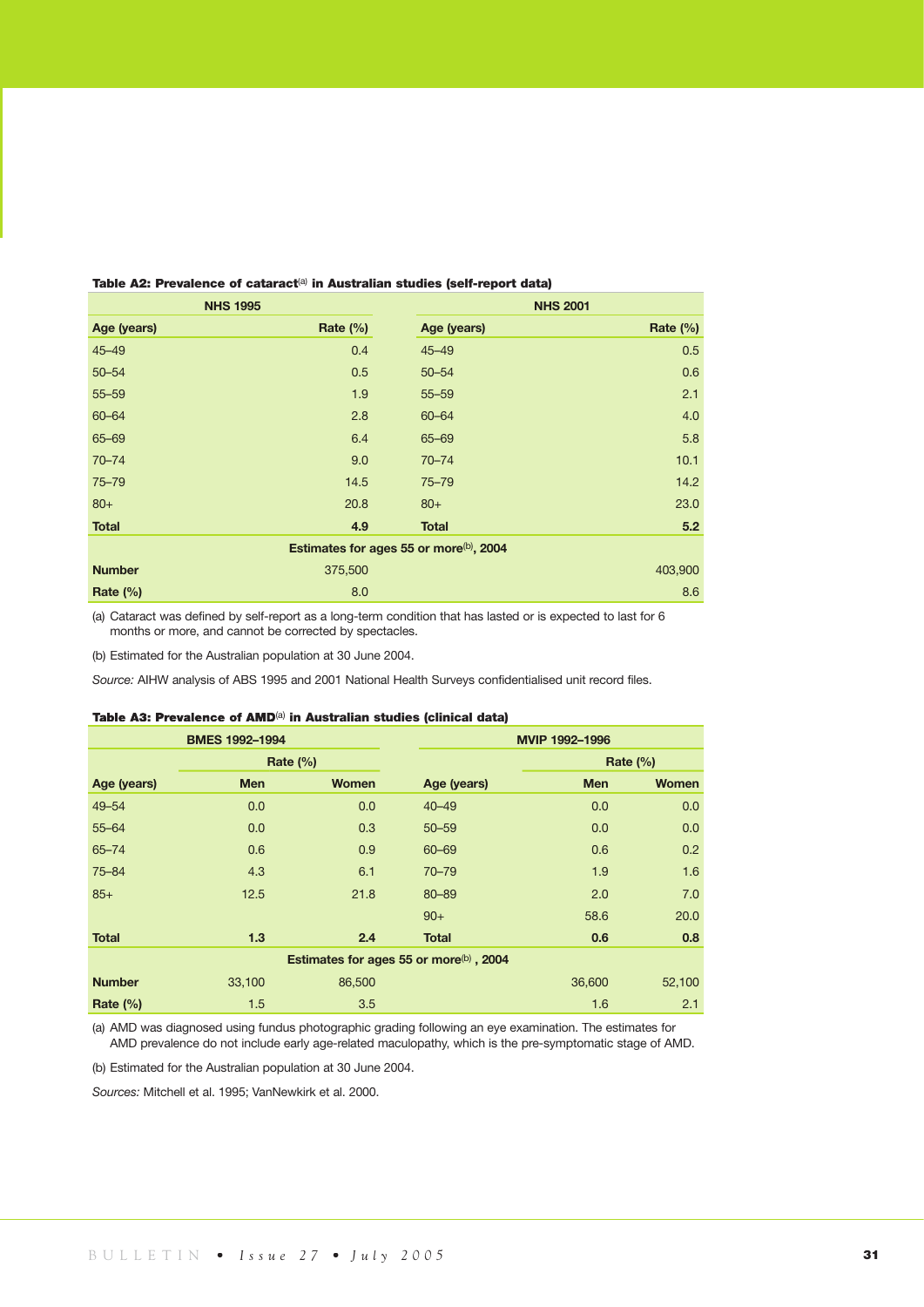

| Table A4: Prevalence of glaucoma in Australian studies (clinical and self-report data) |         |                      |         |                    |              |                      |         |
|----------------------------------------------------------------------------------------|---------|----------------------|---------|--------------------|--------------|----------------------|---------|
| <b>BMES 1992-1994(a)</b>                                                               |         | MVIP 1992-1996(a)    |         | <b>NHS 1995(b)</b> |              | <b>NHS 2001(b)</b>   |         |
| Age (years) Rate (%)                                                                   |         | Age (years) Rate (%) |         | Age (years)        | Rate $(\% )$ | Age (years) Rate (%) |         |
|                                                                                        |         | $40 - 49$            | 0.1     | $45 - 49$          | 0.5          | $45 - 49$            | 0.4     |
| $50 - 59$                                                                              | 0.2     | $50 - 59$            | 0.6     | $50 - 54$          | 1.0          | $50 - 54$            | 1.0     |
|                                                                                        |         |                      |         | $55 - 59$          | 1.2          | $55 - 59$            | 2.2     |
| $60 - 69$                                                                              | 1.1     | 60-69                | 1.9     | 60-64              | 1.7          | 60-64                | 1.9     |
|                                                                                        |         |                      |         | $65 - 69$          | 3.7          | 65-69                | 3.4     |
| $70 - 79$                                                                              | 4.3     | $70 - 79$            | 5.2     | $70 - 74$          | 3.9          | $70 - 74$            | 4.7     |
|                                                                                        |         |                      |         | $75 - 79$          | 5.4          | $75 - 79$            | 5.5     |
| $80+$                                                                                  | 8.2     | 80-89                | 5.5     | $80+$              | 4.2          | $80+$                | 6.6     |
|                                                                                        |         | $90+$                | 11.8    |                    |              |                      |         |
| <b>Total</b>                                                                           | 2.4     |                      | 1.7     |                    | 2.2          |                      | 2.5     |
| Estimates for ages 55 or more <sup>(c)</sup> , 2004                                    |         |                      |         |                    |              |                      |         |
| <b>Number</b>                                                                          | 127,300 |                      | 144,000 |                    | 140,300      |                      | 173,700 |
| Rate $(\%)$                                                                            | 2.7     |                      | 3.1     |                    | 3.0          |                      | 3.7     |

(a) Glaucoma (primary open-angle glaucoma) was defined by eye examination. Incomplete eye examinations were excluded.

(b) Glaucoma was defined by self-report as a long-term sight problem which had lasted or is expected to last for 6 months or more.

(c) Estimated for the Australian population at 30 June 2004.

*Sources*: ABS 1995 and 2001 National Health Surveys confidentialised unit record files; Mitchell et al. 1996; Wensor et al. 1998.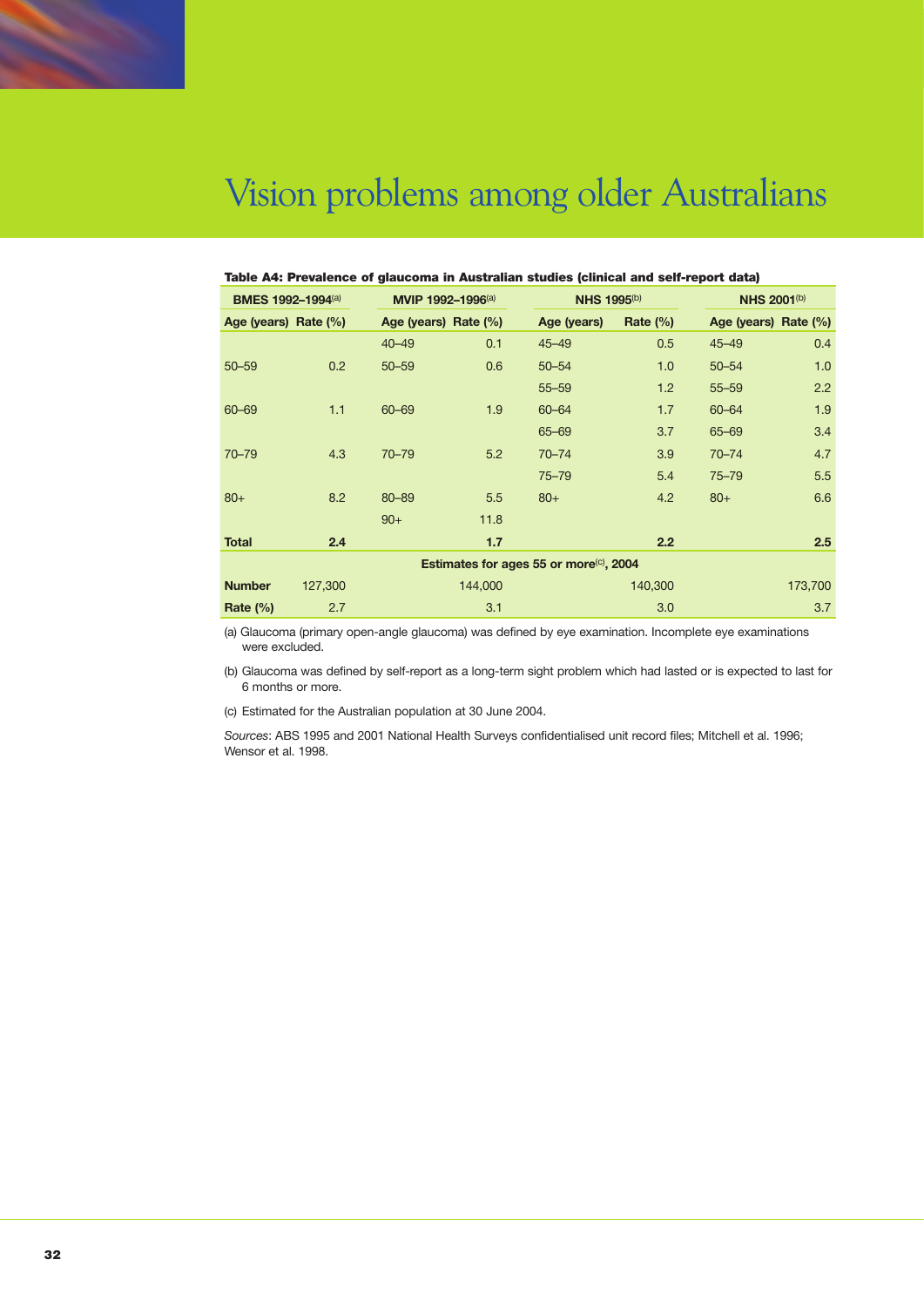|  |  |  |  |  | Table A5: Prevalence of diabetic retinopathy in Australian studies (clinical data) |  |  |  |
|--|--|--|--|--|------------------------------------------------------------------------------------|--|--|--|
|--|--|--|--|--|------------------------------------------------------------------------------------|--|--|--|

| <b>Study</b>       |                                    | <b>BMES 1992-1994</b>                                                                    | MVIP 1992-1996                                                                         | <b>AusDiab 2000</b>                                                               |
|--------------------|------------------------------------|------------------------------------------------------------------------------------------|----------------------------------------------------------------------------------------|-----------------------------------------------------------------------------------|
| <b>Description</b> |                                    | Urban area, W of Sydney<br>Population-based<br>sample of 3,650 people<br>aged 49 or more | <b>Victoria State</b><br>Population-based sample<br>of 4,740 people<br>aged 40 or more | <b>National</b><br>Population-based sample<br>of 11,250 people<br>aged 25 or more |
|                    | Diabetes prevalence <sup>(a)</sup> | 7%                                                                                       | 5.1%                                                                                   | 7.4%                                                                              |
| (per cent)         |                                    | Based on self-report and<br>fasting glucose                                              | Based on self-report                                                                   | Based on self-report and<br>OGTT <sup>(b)</sup>                                   |
| DR (as per cent of | people with diabetes)              | 32.4%                                                                                    | 29.1%                                                                                  | 15.3%                                                                             |
| population)        | DR (as per cent of study           | 2.3%                                                                                     | 1.5%                                                                                   | 1.1%                                                                              |
|                    |                                    |                                                                                          | Estimates for ages 55 or more <sup>(c)</sup> , 2004                                    |                                                                                   |
| <b>Number</b>      | <b>Diabetes</b>                    | $\sim$                                                                                   | $\ddot{\phantom{1}}$                                                                   | 805,900                                                                           |
|                    | <b>DR</b>                          | $\sim$ $\sim$                                                                            | $\ddot{\phantom{1}}$                                                                   | 133,900                                                                           |
| Rate %             | <b>Diabetes</b>                    | $\sim$ $\sim$                                                                            | $\ddot{\phantom{1}}$                                                                   | 17.1                                                                              |
|                    | <b>DR</b>                          | $\sim$ $\sim$                                                                            | $\ddot{\phantom{1}}$                                                                   | 2.8                                                                               |

. . Not applicable.

(a) Diabetes types 1 and 2.

(b) Oral glucose tolerance test.

(c) Estimated for the Australian population at 30 June 2004.

*Sources*: Dunstan et al 2002; Tapp et al 2003; McKay et al. 2000; Mitchell et al. 1998.

## **Abbreviations**

| ABS           | Australian Bureau of Statistics                         |
|---------------|---------------------------------------------------------|
| <b>AIHW</b>   | Australian Institute of Health and Welfare              |
| AMD           | age-related macular degeneration                        |
| <b>AREDS</b>  | Age-Related Eye Disease Study                           |
| ARM           | age-related maculopathy                                 |
| AusDiab       | Australian Diabetes, Obesity and Lifestyle Study        |
| <b>BMES</b>   | Blue Mountain Eye Study                                 |
| DoHA          | Australian Government Department of Health and Ageing   |
| DR            | diabetic retinopathy                                    |
| ICO           | International Council of Ophthalmology                  |
| IDI           | International Diabetes Institute                        |
| <b>IOP</b>    | intraocular pressure                                    |
| <b>MVIP</b>   | Melbourne Visual Impairment Project                     |
| <b>NHMRC</b>  | National Health and Medical Research Council            |
| <b>NHS</b>    | National Health Survey                                  |
| <b>NSDAC</b>  | National Survey of Disability, Ageing and Carers        |
| OAG           | open-angle glaucoma                                     |
| <b>OATSIH</b> | Office for Aboriginal and Torres Strait Islander Health |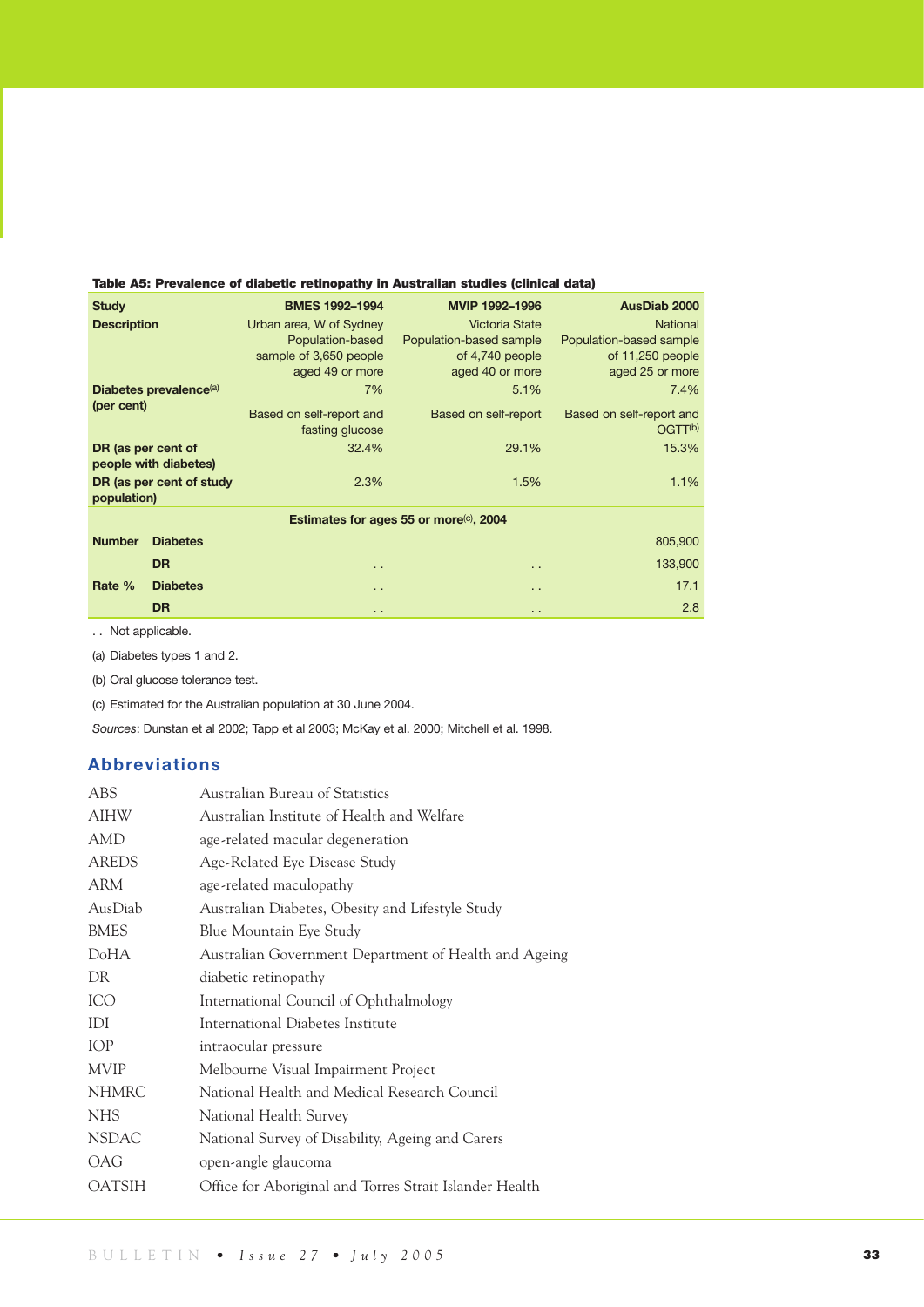| Glossary                     |                                                                                                                                                                              |
|------------------------------|------------------------------------------------------------------------------------------------------------------------------------------------------------------------------|
| anterior chamber             | The space in the eye that is behind the cornea and in<br>front of the iris, which is filled with a clear, watery fluid<br>known as aqueous humour.                           |
| aphakia                      | Absence of the lens of the eye; the state of the eye after<br>a cataract has been removed.                                                                                   |
| aqueous humour               | A clear, watery fluid normally present in the front and<br>rear chambers of the eye that nourishes the lens and<br>the cornea.                                               |
| astigmatism                  | Irregular curvature of cornea or lens resulting in a<br>distorted image because light rays are not focused on a<br>single point on the retina.                               |
| central vision               | The ability to see objects in space without moving the<br>head or eyes; corresponds to an area within 30 degrees<br>of the fixation point.                                   |
| cornea                       | The clear curved structure that constitutes the front of<br>the eyes; a refractive surface through which light first<br>enters the eye.                                      |
| focus                        | The point at which light rays meet after passing<br>through the cornea and lens; in normal eyes this point<br>is on the fovea of the retina.                                 |
| fovea                        | A small depression in the macula of the retina that<br>provides the clearest vision.                                                                                         |
| homonymous hemianopia        | Partial blindness which affects the same part of the<br>visual field of each eye.                                                                                            |
| hyperopia                    | See long-sightedness.                                                                                                                                                        |
| iris                         | Coloured circular membrane in front of the lens which<br>controls the size of the opening at its centre (pupils)<br>thereby regulating the amount of light entering the eye. |
| lens                         | The transparent crystalline body situated behind the<br>pupil of the eye.                                                                                                    |
| long-sightedness (hyperopia) | A refractive error where distant objects are seen more<br>clearly than near objects; the focal point of light rays is<br>behind the retina.                                  |
| long-term condition          | A condition that has lasted or is expected to last for 6<br>months or more.                                                                                                  |
| meta-analysis                | The process of synthesising research results by using<br>statistical methods to combine results from separate but<br>related studies.                                        |
| macula                       | An area at the centre of the retina that surrounds the<br>fovea and is responsible for best central vision.                                                                  |
| myopia                       | See short-sightedness.                                                                                                                                                       |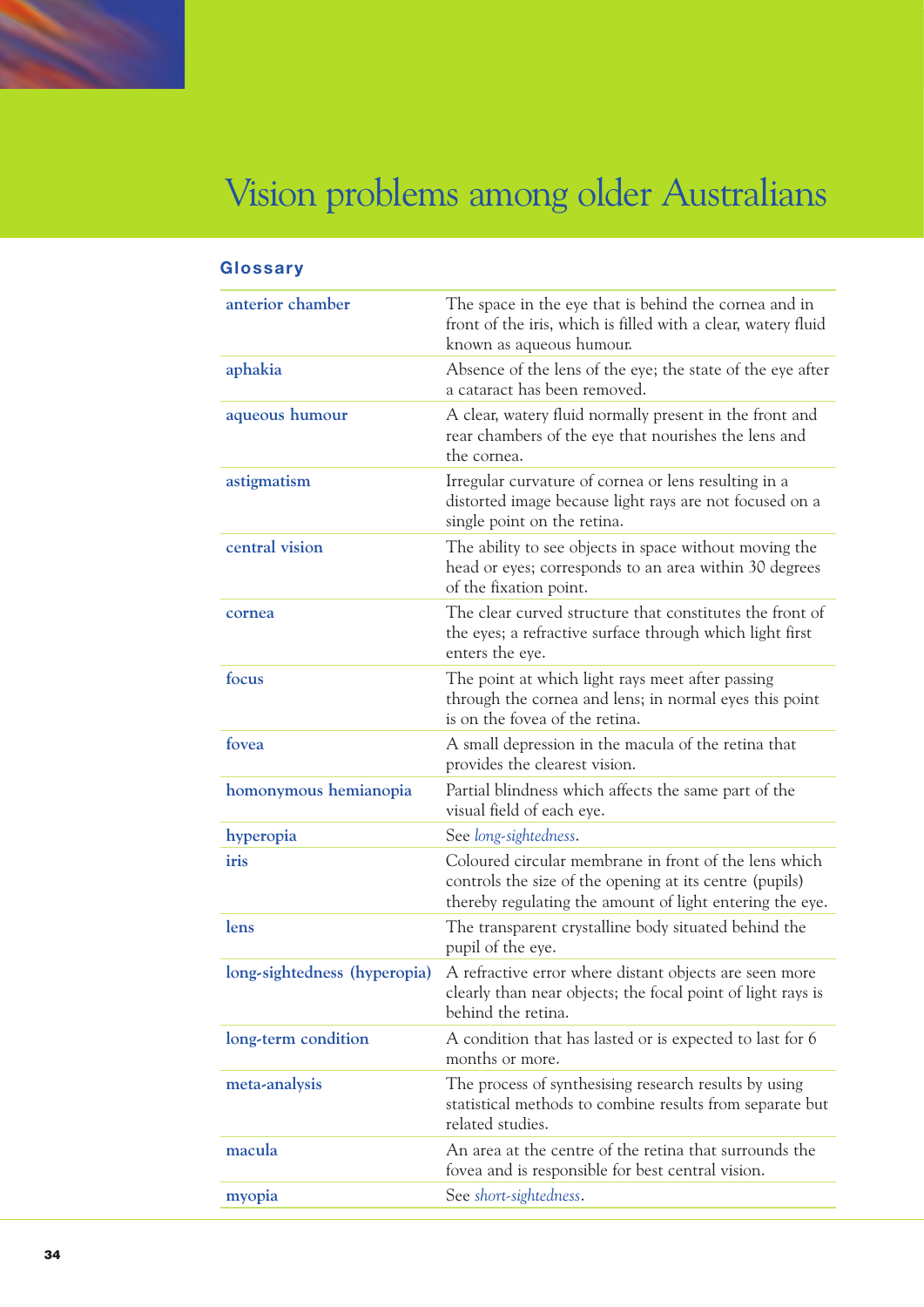| optic nerve                 | Special nerve of sight beginning in the retina as the<br>optic disk, which carries messages from the retina to<br>the brain, resulting in visual images.                                                                                                                                                                                                                                                                                                                                                                                                                 |
|-----------------------------|--------------------------------------------------------------------------------------------------------------------------------------------------------------------------------------------------------------------------------------------------------------------------------------------------------------------------------------------------------------------------------------------------------------------------------------------------------------------------------------------------------------------------------------------------------------------------|
| oral glucose tolerance test | Measures the body's ability to use glucose — a<br>blood glucose measurement is taken after a period of<br>fasting and additional measurements are taken after<br>consuming a set amount of glucose.                                                                                                                                                                                                                                                                                                                                                                      |
| peripheral vision           | The ability to see objects outside the direct line of<br>vision.                                                                                                                                                                                                                                                                                                                                                                                                                                                                                                         |
| posterior chamber           | The space in the eye that is behind the iris and in front<br>of the lens, which is filled with a clear, watery fluid<br>known as aqueous humour.                                                                                                                                                                                                                                                                                                                                                                                                                         |
| prevalence                  | Total number of cases of a problem or disease in the<br>population at a given time.                                                                                                                                                                                                                                                                                                                                                                                                                                                                                      |
| pseudophakia                | Presence of an intraocular lens after cataract<br>extraction.                                                                                                                                                                                                                                                                                                                                                                                                                                                                                                            |
| retina                      | Innermost layer of the eye containing light-sensitive<br>nerve cells and fibres connecting with the brain<br>through the optic nerve.                                                                                                                                                                                                                                                                                                                                                                                                                                    |
| short-sightedness (myopia)  | A refractive error of the eye where near objects are<br>seen more clearly than distant objects; the image of<br>more distant objects is formed in front of the retina and<br>cannot be seen distinctly.                                                                                                                                                                                                                                                                                                                                                                  |
| tunnel vision               | A constriction of the visual field as though one is<br>looking through a tunnel.                                                                                                                                                                                                                                                                                                                                                                                                                                                                                         |
| type 2 diabetes             | A chronic condition marked by high levels of glucose<br>in the blood and which mostly arises in middle age or<br>older. It is caused by a relative insufficiency of insulin<br>(a hormone released by the pancreas that helps to<br>metabolise glucose) or resistance to its action.                                                                                                                                                                                                                                                                                     |
| visual acuity               | Measurement of the ability of the eye to perceive the<br>shape of objects in the direct line of vision and to<br>distinguish detail; generally determined by finding the<br>smallest symbol on an eye chart that can be recognised<br>at a given distance. Visual acuity of 6/12 describes<br>reduced acuity because it is the ability to see only at<br>6 metres objects that the normal eye can see at 12<br>metres. Visual acuity of 6/60 describes the ability to see<br>objects only at 6 metres what the normal eye can see at<br>60 metres. Normal vision is 6/6. |
| visual field                | The entire expanse of space visible at a given instant<br>without moving the head or eyes.                                                                                                                                                                                                                                                                                                                                                                                                                                                                               |